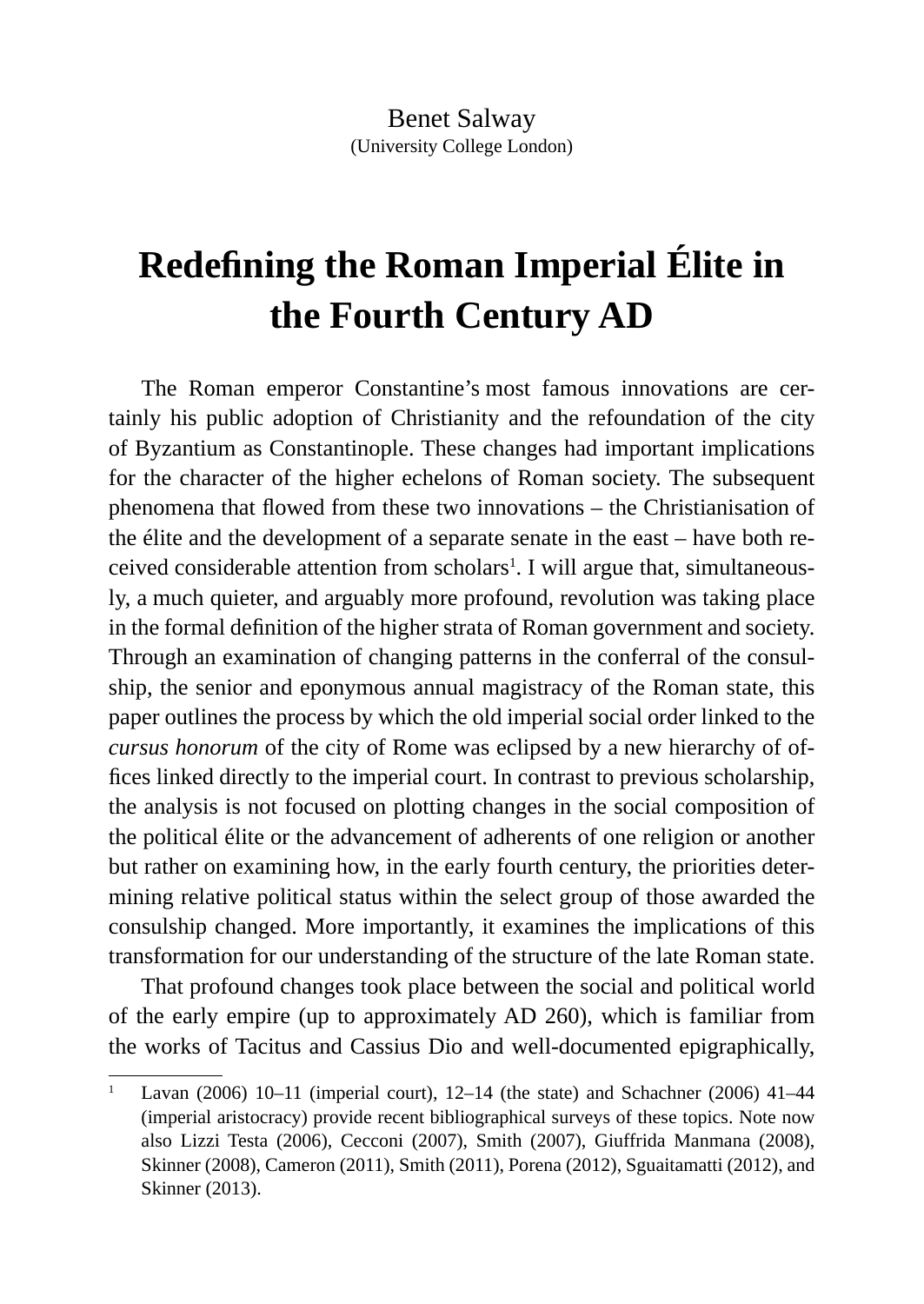and that of late antiquity (from approximately AD 360), as described by Ammianus Marcellinus and documented by the *Codex Theodosianus* and the *Notitia Dignitatum*, is undeniable2 . For example, the radical difference in the geographical, cultural, economic, and social origins of the dynasty of Septimius Severus and of Diocletian and his fellow Tetrarchs is obvious. In constitutional terms the change has traditionally been characterised as the dropping of the republican façade of the 'principate', which had veiled the underlying reality of its 'court society' (borrowing the term of the Silesian sociologist, Norbert Elias)<sup>3</sup>, to reveal the absolutist monarchy of the 'dominate', which can be considered the logical conclusion of the gradual manifestation of the imperial court at the expense of republican institutions<sup>4</sup>. However, in the absence of a surviving political narrative, the precise nature and chronology of the intervening stages remains a subject of debate. This period coincides, of course, with the rise of Christianity and its establishment as the dominant religion but, as Peter Brown, probably the most famous chronicler of this distinct late antique world, has advised 'it would be misleading to claim that changes in this large area of social and cultural life reflected in any way a process of Christianization'5 . In a tradition going back to Edward Gibbon's *Decline and Fall of the Roman Empire* (1776–1788), in many respects the reign of Diocletian (284–305) tends to be seen as the pivotal period and, the obvious reversal of religious policy aside, the reign of Constantine (306–337) as a period of further development along lines already laid down<sup>6</sup>.

It is the purpose of this paper to examine what changes observable in the socio-political hierarchisation of the élite, and specifically in the logic determining precedence, reveal about changes in the underlying value system and what that in turn reveals about the nature of the transformation of the Roman state over this obscure period. Before we may begin our analysis it is necessary to specify explicitly the nature of the élite class under examination. For 'élite' is a slippery term and may be applied by modern scholars to define a leading group according to any number of different criteria (for instance, economic, religious, intellectual, etc.)<sup>7</sup>. This tendency to proliferation is cer-

<sup>2</sup> Veyne (1976) 760 n. 263.

<sup>3</sup> Elias (1969).

<sup>4</sup> Winterling (1999).

<sup>&</sup>lt;sup>5</sup> Brown (1992) 98.

<sup>6</sup> Barnes (1982), Van Dam (2007) 11, Smith (2011) 128–131.

 $7$  Brown (2000).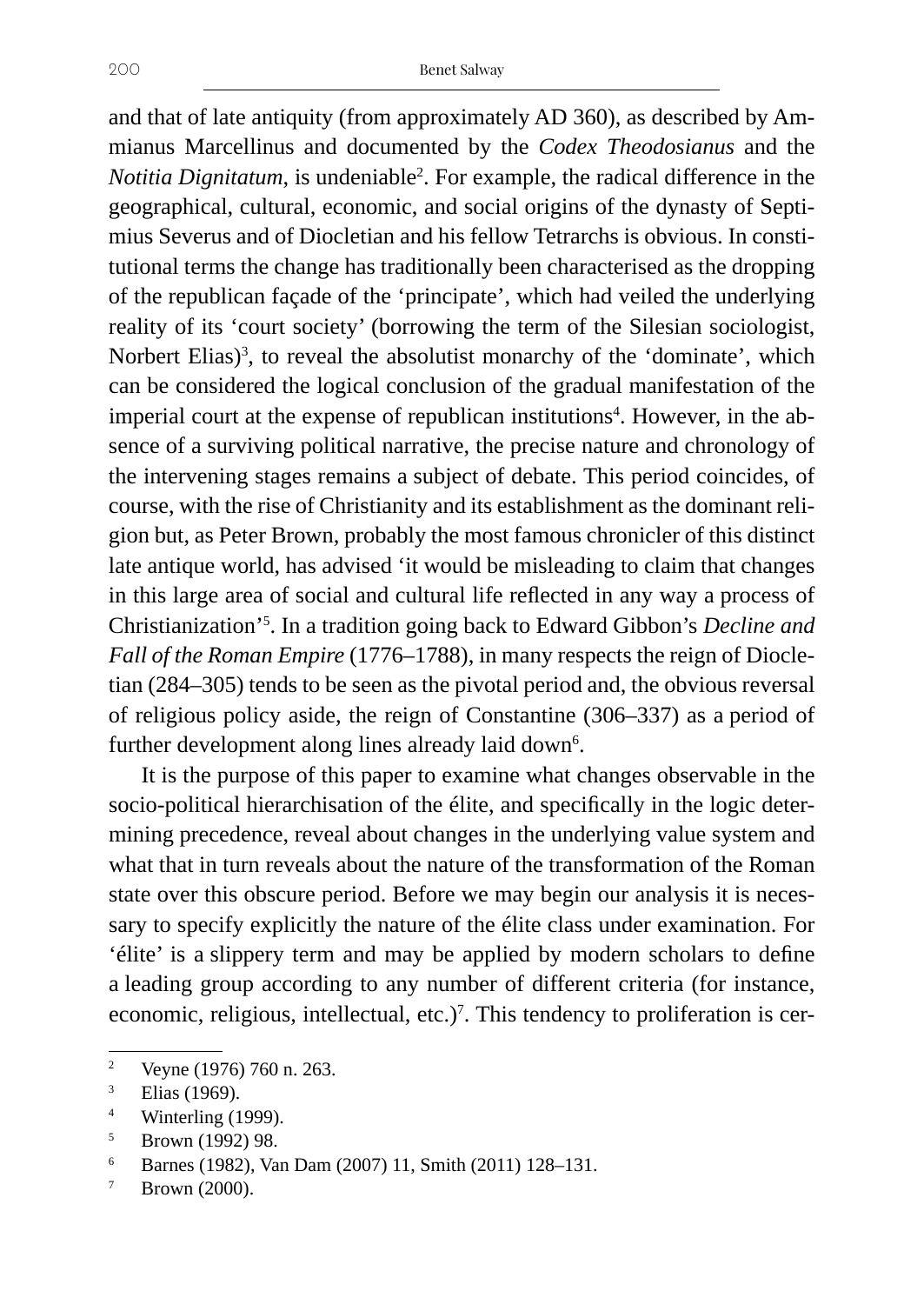tainly true of the study of late antiquity, as John Matthews has observed $^8$ . However, the intention here is to examine the socio-political (or 'functional') élite of the later Roman state, as defined not by some modern sociological theory but by a tangible measure, recognizable to contemporaries; that is, the élite group comprising the successive pairs of individuals to whom the emperors granted the honour of the annual eponymous office of consul.

# **The symbolic and practical significance of the consulship**

As the system by which the Roman state continued to identify each passing year, the ordinary consuls (those who took office on 1 January) embodied the continuity of the imperial state with its republican forebear<sup>9</sup>. The formal structures of the city-state of Rome were unashamedly aristocratic, in the sense that they assumed a close congruence of the economic, intellectual, and socio-political hierarchies. The social and political are yoked together in this analysis consciously because, within that part of the economic élite that was engaged in public politics, the senators, it was the hierarchy of elected magistracies (quaestors, praetors, and consuls) that provided the framework of social gradation. Moreover, tenure of the most senior magistracy was recognized as conferring the quality of *nobilis* upon the holder and his descendants in the male line<sup>10</sup>; after all, having one's name contribute to an official chronological reference point conferred genuine immortal fame of a kind that has no real modern parallel. Importantly for our analysis, the finer points of contemporary social etiquette, which in turn express the underlying system of values, may be observed in the ordering of the annual consular pairs. The relative chronology of previous tenure of elected office, which might be considerably accelerated for members of the special class of patrician families, and later special privileges granted to members of the imperial family, all contributed to determine which of the two should take precedence as consul prior over the consul posterior.

Although the republican magistracies were deprived of real political power by the establishment of an essentially monarchic régime by Augustus in the last quarter of the first century BC, a key part of the success of that political settlement lay in the requirement of tenure of these traditional magistracies as

<sup>8</sup> Matthews (2000).

<sup>9</sup> De Martino (1975) 368, Sguaitamatti (2012) 108–113.

<sup>10</sup> Gelzer (1969) 27–40.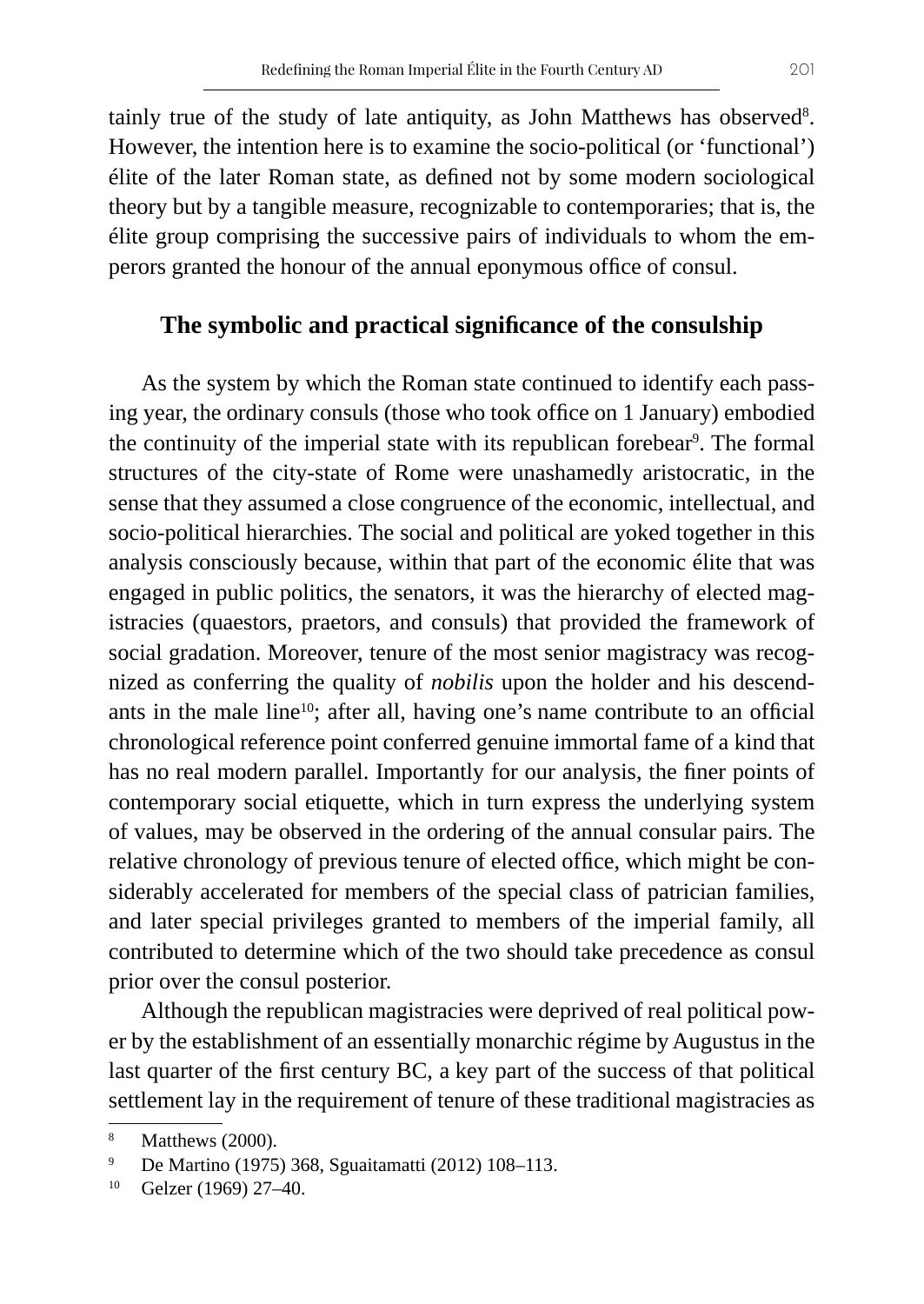a necessary prerequisite for conferment of positions within the government of the empire. So, despite the real political importance of the *domus Augusta*  (imperial household), the *familia Caesaris* (the corps of slaves and freedmen providing its clerical staff)*,* and the members of the subordinate social order of *equites* ('knights'), who provided the backbone of military command and provincial administration, Rome remained ideologically a 'city state', whose magisterial class (the senators) remained at the pinnacle of the formal socio-political hierarchy of the empire as a whole. The importance of the chief magistracies to the system meant that Augustus and his successors retained control of the nominations to the consulship.

Indeed the expansion of the number of positions for which consular status was deemed necessary meant that the appointment of extra sets of consuls (known as suffects), subsequent to those entering office on 1 January, became a regular feature. Although never much used for dating purposes outside the city of Rome itself, in formal terms the suffect consulship was deemed equivalent to the ordinary so that when an ordinary consul had previously held a suffect consulship he would be qualified as *consul iterum* (*cos. II*). In the consular formula such second-time consuls naturally preceded first-time consuls (e.g. AD 286: Iunius Maximus II, Vettius Aquilinus)<sup>11</sup>. Major structural transformations in imperial government between the mid third and early fourth centuries progressively restricted the role of the senatorial aristocracy of the city of Rome in military command and central and provincial administration in favour of officers of the increasingly distinct military and civil services who belonged to the subordinate social order of *equites* ('knights')<sup>12</sup>. Nevertheless, the continued symbolic importance of the city of Rome and its institutions is demonstrated by the superior status accorded its magistrates when paired in the consulship with such equestrian officials, as occurred in AD 273 (Caecina Tacitus, Iulius Placidianus). Both enjoyed the honour of an ordinary consulship as a their first consulship but, despite the fact that Placidianus was currently serving as one of the emperor's praetorian prefects (a position somewhat akin to a modern prime minister), the former *eques* ceded precedence to a noble senator of patrician family, who had exercised no position more significant than the governorship of the province of Baetica<sup>13</sup>. The

<sup>11</sup> *PLRE* 1 Maximus 38 and Aquilinus 8, Christol (1986) 119, Bagnall et al. (1987) 106–107.

<sup>12</sup> Christol (1997), Mennen (2011).

<sup>13</sup> *PLRE* 1 Placidianus 2, Christol (1986) 111–113, 153–158. Cf. Degrassi (1952) 73, *PLRE* 1 Tacitus 2 and 3, where the consulship of 273 is attributed to the future emperor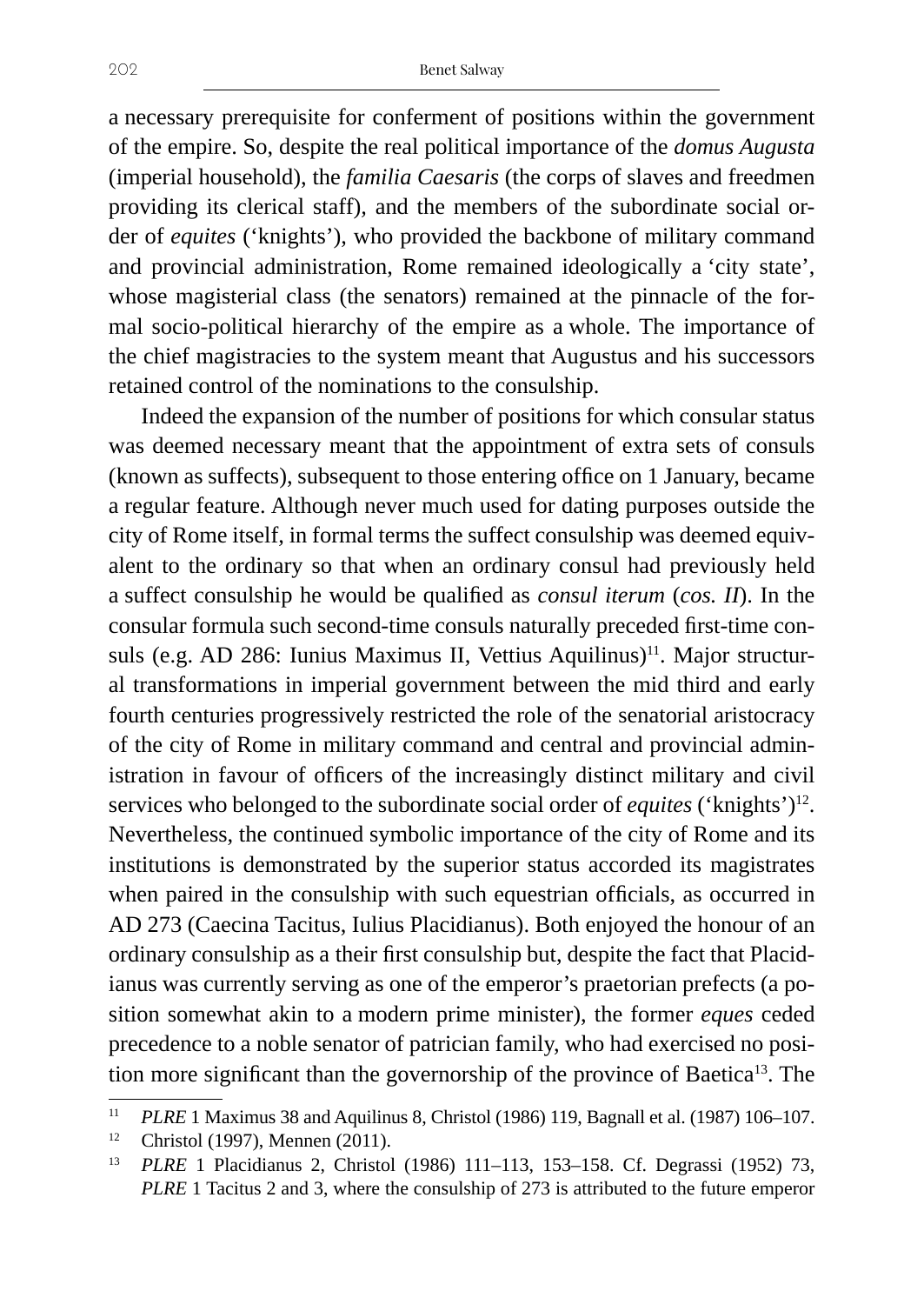geographical and social gulf between the imperial court(s) and the hereditary senatorial aristocracy arguably reached its greatest extent under Diocletian and the Tetrarchy (284–c. 306). Nevertheless the superior status of the traditional socio-political hierarchy of the city of Rome continued to be respected. Several senior equestrian officials at the height of their political power, once transferred to the senate by award of the consulship or individual adlection, clearly treated this as a promotion, taking on consular posts, such as the proconsulship of Africa or Asia, that were much less significant in terms of real political power<sup>14</sup>.

At the same time, the progressive rationing of the number of administrative posts open to senators, exacerbated by the political isolation of Italy from the rest of the empire under Maxentius (306–312), conspired to bring down the minimum age at which young senators held their first urban magistracy and accelerate the speed at which they progressed through them so that by AD 312 the (normally suffect) consulship was probably regularly reached well below the threshold of thirty-two years that had once been the privilege of patricians<sup>15</sup>. Accordingly the serious administrative posts available (e.g. governorships of the recently provincialized Italian *regiones*) were mostly postponed to the consular level. In addition, the greater proportion of consulships (invariably ordinary) being taken by emperors meant that the few ordinary consulships left to senators were increasingly iterated ones, enjoyed by those in the most senior stages of a career (e.g. prefects of the city) $16$ .

Subsequent to Constantine's acquisition of supreme power over the entire empire and foundation of Constantinople (in late 324), the conversion of the senior offices of the equestrian career ladder (e.g. *praefectus annonae, praefectus praetorio*) to senatorial status was a first step in the merging of the traditional social élite with the real political élite and has even been heralded as a measure of reconciliation towards the senatorial aristocracy of Rome<sup>17</sup>. Certainly, as we shall see, the consular fasti of Constantine's reign as sole Augustus (325–337) seem, at first sight, to reflect a merging of the higher echelons, with praetorian prefects and imperial courtiers recognized in more

M. Claudius Tacitus.

<sup>14</sup> Christol (1986) 119–120, Salway (2006) 128–131.

<sup>&</sup>lt;sup>15</sup> Christol (1986), Chastagnol (1992) 247, cf. Morris (1964) and idem (1965).

<sup>16</sup> Christol (1986) 90–93.

<sup>17</sup> Arnheim (1972); Veyne (1976) 760 n. 263; Chastagnol (1992) 257.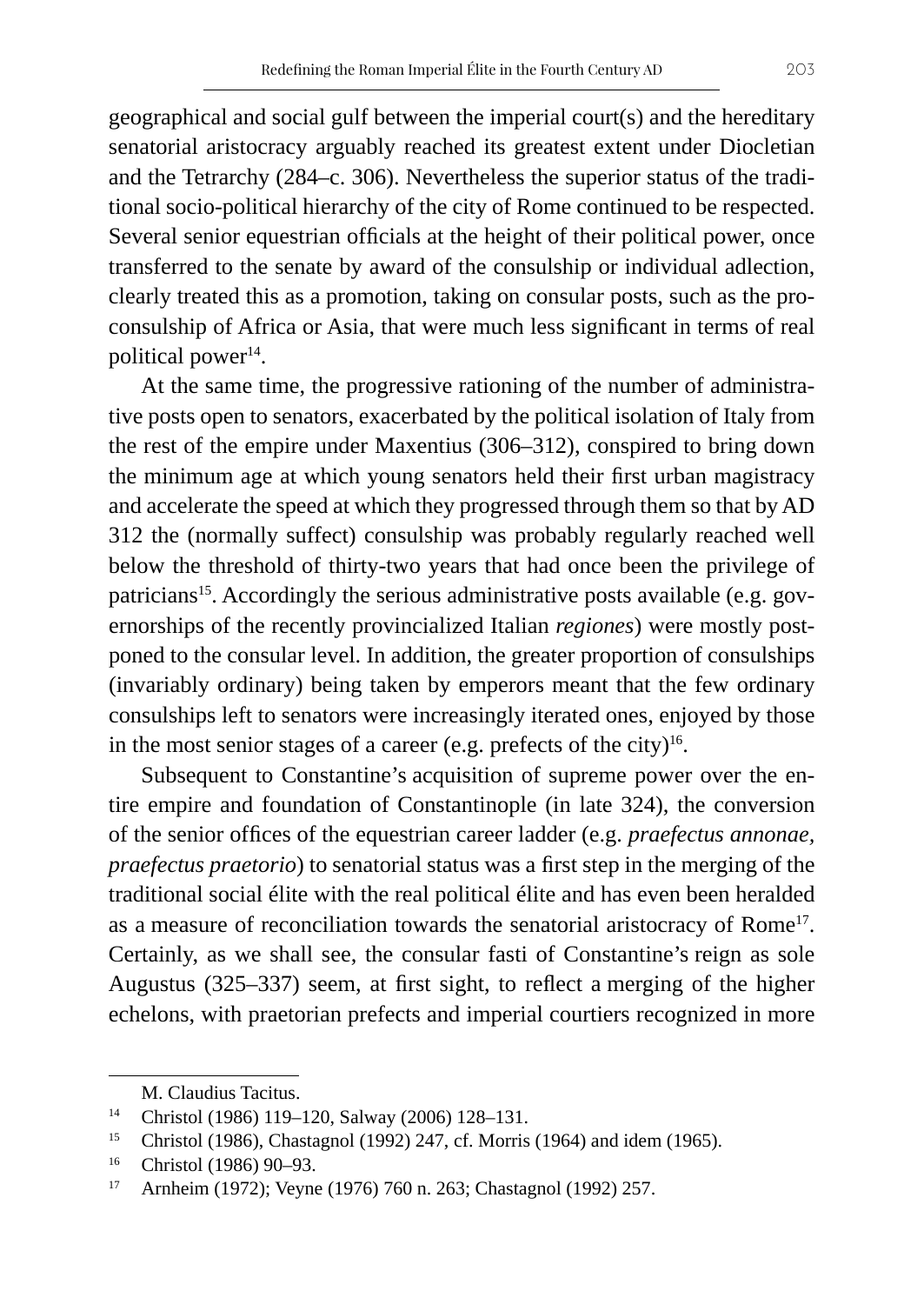or less equal numbers to former proconsuls of Africa or Asia and prefects of the city of Rome.

It is against the background of these developments that André Chastagnol and others have diagnosed a reform of the suffect consulship c. AD 315, whereby it was reduced in status to an honour of purely local significance, as an occasion for the giving of games, if nothing else, which might by the 320s be legitimately omitted as a stage in a traditional senatorial career $^{18}$ . That a differentiation between the suffect and ordinary consulship took place is undoubtedly true. There is sufficient evidence to confirm that suffect consuls continued to be nominated into the fifth century but not necessarily any longer by the emperors $19$ . However, it is also patently the case that there is no record of an ordinary consulship being celebrated in public documents as an iteration after that of T. Flavius Postumius Titianus, the consul prior of AD 30120. In private, however, members of the senatorial nobility did still make a claim to the equivalence of the two consulships on occasion, as did the son of the consul ordinarius posterior of AD 345, M. Nummius Albinus, on the base of a statue set up in the family home<sup>21</sup>. As it happens, the divorce of the two honours can, I believe, be more precisely linked to decisions made before the proclamation of the ordinary consuls for 1 January 314.

# **Rufius Volusianus (cos. ord. 314) and the reform of the consulship**

Volusianus, the incumbent prefect of the city of Rome (8 December 313 to 20 August 315), whom Constantine rewarded with the additional honour of an ordinary consulship for 314, had had a rather unusual career of late<sup>22</sup>. Although it had begun conventionally enough, with stints as a *corrector* of Italian regions and a proconsulship of Africa (which implies prior tenure of a suffect consulship), in the abnormal circumstances created by the isolation of Maxentius' regime in Italy, Volusianus had not only served Constantine's erstwhile

<sup>18</sup> Chastagnol (1958) and idem (1992) 247; De Martino (1975) 369–371; Kuhoff (1983) Nos 54 and 59.

<sup>19</sup> Sguaitamatti (2012) 95–98.

<sup>20</sup> *PLRE* 1 Titianus 9, Christol (1986) 125, Bagnall et al. (1987) 136–137.

<sup>21</sup> *CIL* VI 1748 + pp. 3174, 3813, 4750 = *ILS* 1238, Alta Semita, Rome: Triturrii. / M(arco) Nummio Albino v(iro) c(larissimo) / quaestori candidato, / praetori urbano, comiti / domestico ordinis primi, et / consuli ordinario iterum / Nummius Secundus eius. See: cil. bbaw.de/dateien/cil\_view.php?KO=KO0000297 (accessed 01/07/2014).

<sup>22</sup> *PLRE* 1 Volusianus 4; Kuhoff (1983) No 14, *PIR*<sup>2</sup> R 161, Porena (2003) 250–272.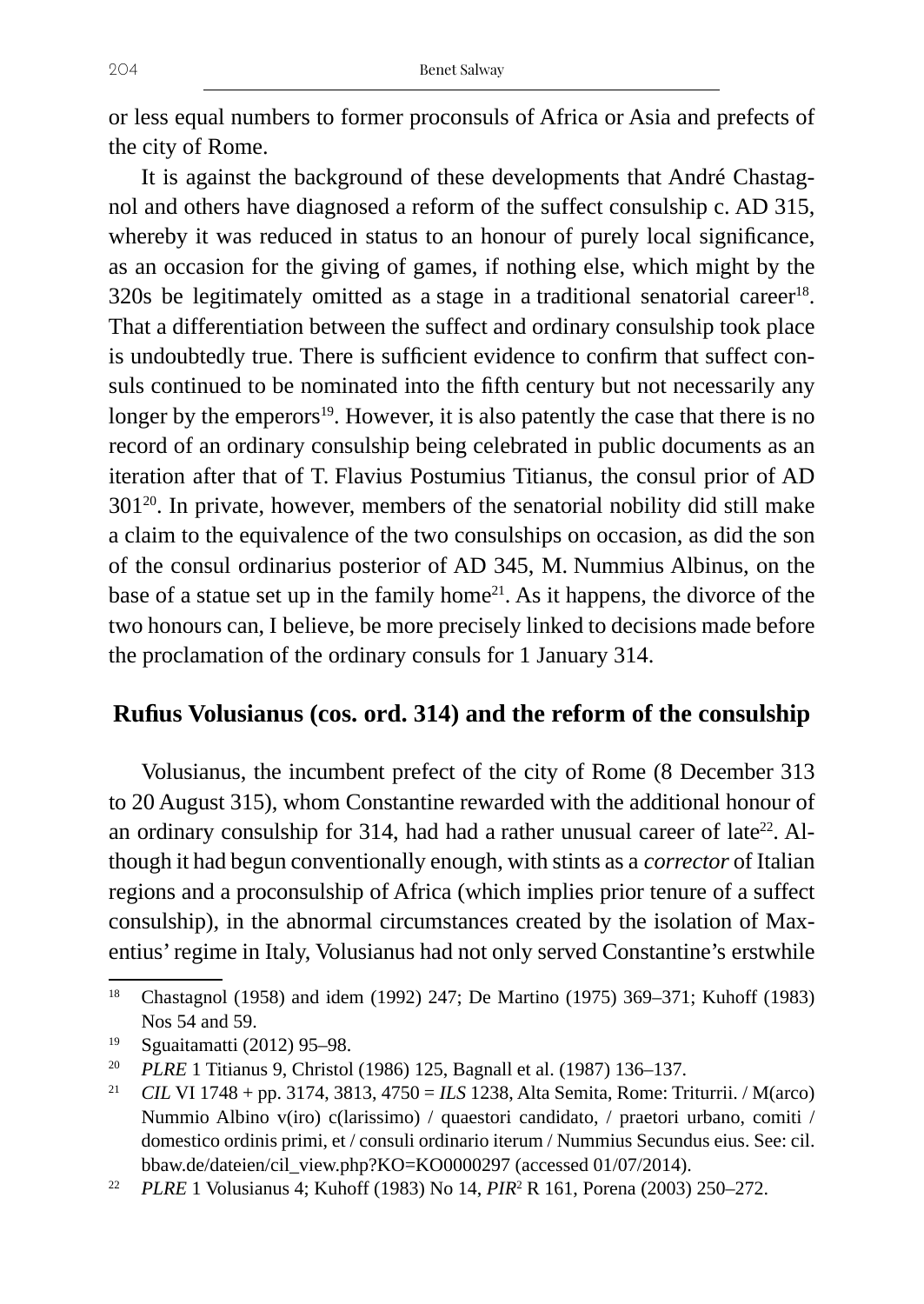rival as prefect of the city (310–311) but also in the traditionally equestrian post of praetorian prefect, when he commanded the successful recovery of Africa from L. Domitius Alexander. For this Volusianus had been rewarded by Maxentius with a consulship in late 311, which was no doubt counted as an iteration. However, it is abundantly clear from the contemporary evidence of the Egyptian papyri that Volusianus was not credited as *cos. II* in 31423. On the contrary, in the dating clause of an accounting list from Hermopolis from the last months of the year the consular pair are qualified, in a manner extraordinary for citizens rather than emperors, as consuls for the first time (τὸ α')24. Given that the consular dating *formulae* used by the Egyptian scribes of the early fourth century are demonstrably sensitive to officially disseminated styles<sup>25</sup>, it seems probable that this curiosity reflects some official statement to the effect that Volusianus should be considered as consul for the first time only. This receives some corroboration from the dedication at Rome of a statue to Volusianus by an unknown individual or corporation, most probably datable to the very year of his consulship<sup>26</sup>. While celebrating the fact that he is now a *comes* of Constantine, the career summary certainly omits the praetorian prefecture and ignores the earlier urban prefecture, both held under Maxentius.

No doubt the intention of Constantine's ruling was to cancel out honours conferred by the defeated tyrant. However, the effect seems to have been to discount also Volusianus' earlier suffect consulship as a factor in calculating his total. Even as an unintended consequence, this will have set the precedent that suffect consulships were not of the same quality as the ordinary variety. As we shall see, it also equated the ordinary consulship of this senior consular with that of his colleague, Annianus, who happened to hold his as his first introduction to the senate. Whether accidental or simply

<sup>&</sup>lt;sup>23</sup> Bagnall et al. (1987) 163, Bagnall and Worp (2004) 177–178.

<sup>&</sup>lt;sup>24</sup> CPR VIII 22, lines 3–5: ὑπα/τείας Ῥουφίου Οὐ[ο]λουσιανοῦ καὶ Πετρωνίου / Ἀννιαν[ο] ῦ τῶν λα̣μπροτάτων τὸ̣ α̣'. Bagnall et al. (1987) 162.

<sup>25</sup> Salway (2008) 280–285.

<sup>26</sup> *CIL*VI 1707 + pp. 3173, 3813, 4740 = *ILS* 1213, S. Pudenziana, Rome: *[- - - / sanctissimo?] / religiosissimoque / C(aio) C{a}eionio Rufio Volusiano v(iro) c(larissimo) / corr(ectori) Italiae per annos octo / proconsuli Africae / comiti domini nostri / Constantini invicti et / perpetui semper Augusti / praefecto urbi iudici sacrarum / cognitionum consuli / [?ordinario - - - ]*. Cf. AE 1984, 145 = *CIL* VI 41319, a similar fragmentary statue-base dedication from 315 that was originally understood to incorporate a claim to the iterated ordinary consulship but which has now been more plausibly revised by Porena (2003) 267 n. 174 = AE 2003, 207.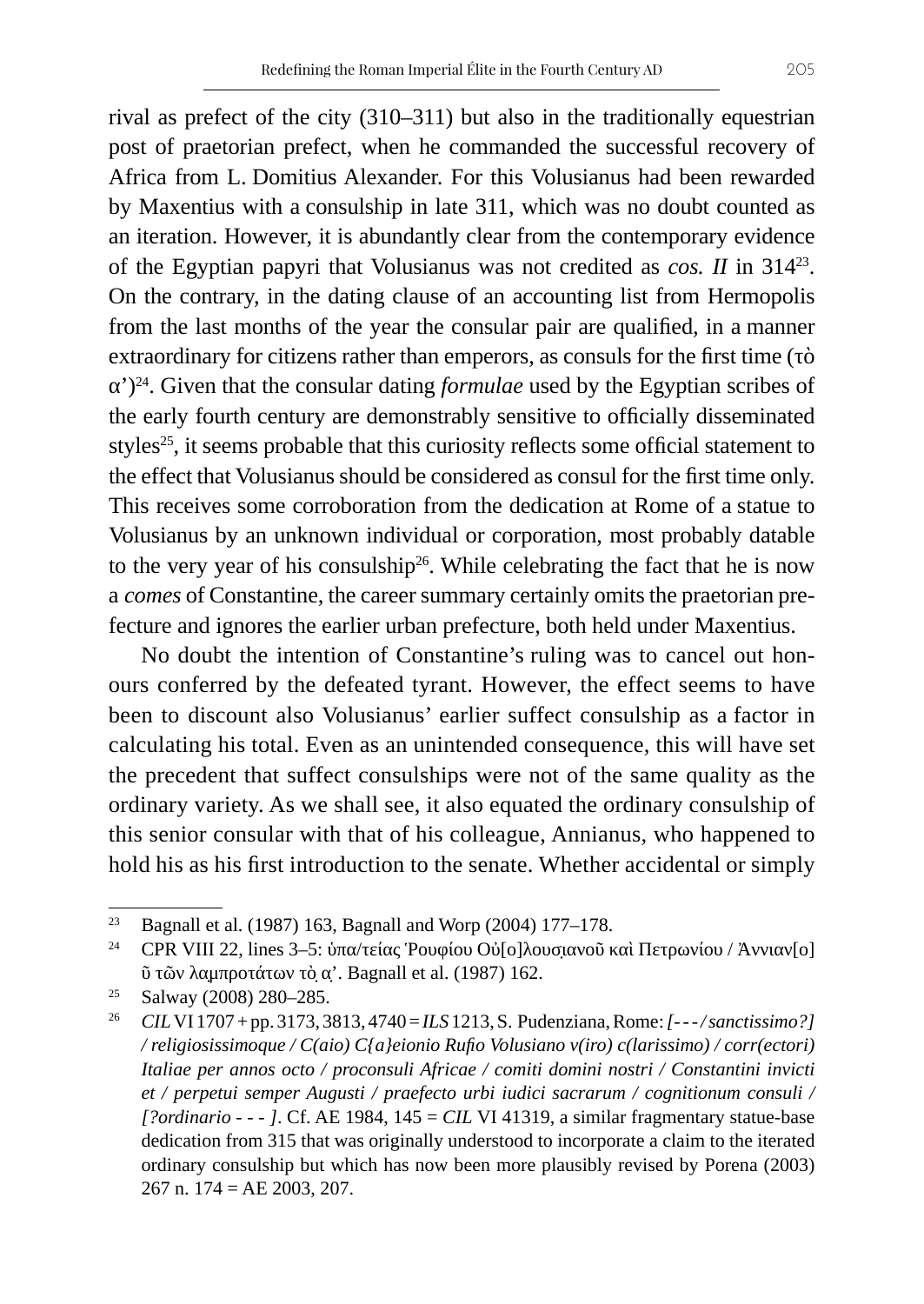insensitive to tradition, this decision is plausible as the action of an emperor who approached Rome in 312 and the nomination of his first ever pair of non-imperial consuls in 313 as someone who had spent a great deal of time in the circles of the imperial court but who had little contact with the Roman senate $27$ .

### **The consuls of Constantine (AD 314–337)**

To explore the consequences and wider implications of Constantine's innovation in 314, it will be instructive to conduct an unapologetically empirical examination of the policies observable in the award and ordering of the ordinary consuls in the subsequent decades of Constantine's reign. The seven years given over to imperial consuls will be left aside<sup>28</sup>, as their interpretation is unproblematic. The aim is to consider the consuls of each year as a pair in their contemporary context. So, rather than full prosopographical profiles, each entry will focus on the known record of each consul up to and including the year of office, eschewing discussion of later achievements and also of religious affiliation, which has tended to dominate analyses of this kind<sup>29</sup>. The principal evidence for identifying the consuls of this period comprises the manuscript fasti (including the Codex Calendar of AD 354), subscriptions to imperial laws in the Theodosian Code, inscriptions, and most valuably contemporary papyrus documents<sup>30</sup>.

#### **314: Rufius Volusianus et Petronius Annianus**

In this consular pair a man of senatorial birth is paired with a serving imperial official. As discussed above, Volusianus was exercising concurrently the prefecture of the city, the highest office in the traditional senatorial career, and would have been at least *cos. II*, if not *cos*. *III* by a traditional reckoning. It is as *bis ordinarius consul* that he was remembered in a text honouring his son Albinus (*cos.* 335) put up on the Capitol c. 335/337 (*CIL* VI 1708 + pp.

<sup>27</sup> Barnes (2011), 35–38, 46–83.

<sup>&</sup>lt;sup>28</sup> AD 315: Constantinus A. IIII et Licinius A. IIII; 318: Licinius A. V et Crispus C; 319: Constantinus A. VI et Licinius C.; 320: Crispus C. II et Constantinus C. II; 324: Crispus C. III et Constantinus C. III; 326: Constantinus A. VII et Constantius C.; 329: Constantinus A. VIII et Constantinus C. IIII.<br><sup>29</sup> von Haehling (1978), Barnes (1995), Salzman (2002). Cf. Cameron (2011) 177–178.

<sup>30</sup> Bagnall et al. (1987) 47–89.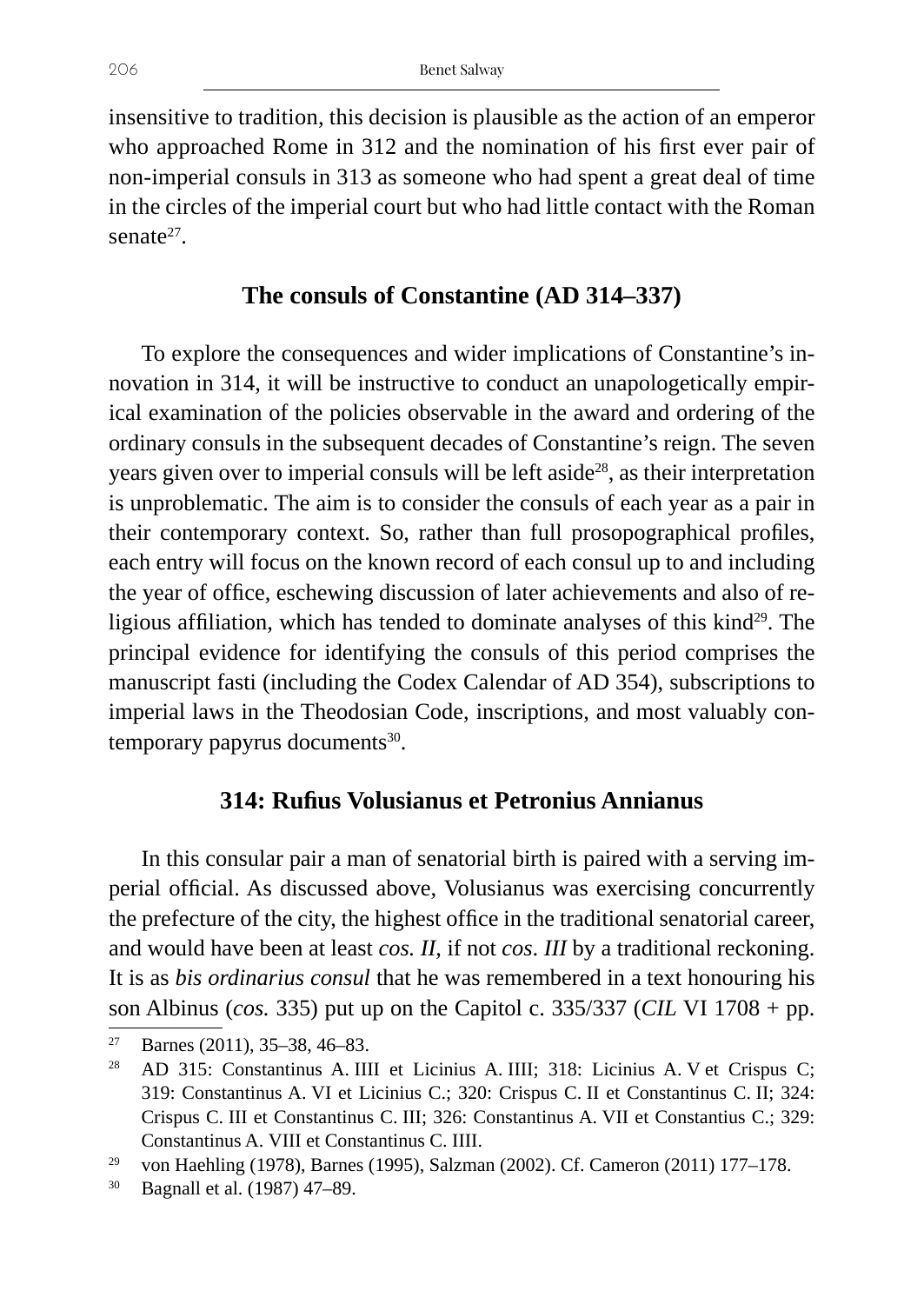3173, 3813, 3818 = *ILS* 1222 = *CIL* VI 31906 = 41318 = AE 2005, 186). If indeed he is the anonymous twice ordinary consul of Iulius Firmicus Maternus' *Mathesis*, as Theodor Mommsen proposed, then Volusianus was of senatorial birth but the first generation of his family to reach the consulship  $(i.e. not *nobilis*<sup>31</sup>).$ 

Petronius Annianus was currently Constantine's praetorian prefect<sup>32</sup>. Although some scholars, imagining a link with Probianus (*cos*. 322), have considered Annianus a senator by birth<sup>33</sup>, he would constitute an improbably precocious example of the Constantinian reforms that were to produce praetorian prefects of senatorial origin only in the reigns of his sons $34$ . More probably he rose through the equestrian service and was a *novus homo* to the senate, enjoying this as a true first consulship.

#### **316: Caecina Sabinus et Vettius Rufinus**

There is little doubt that the consular pair are noble senators, and probably both patricians. Nothing beyond this consulship is known of the career of Sabinus<sup>35</sup>, whose Etruscan gentilicium became garbled in transmission to some areas of Egypt<sup>36</sup>, but he is likely to have been a member of the patrician family that produced the consul prior of AD 273 (A. Caecina Tacitus)<sup>37</sup>. If he is the same as the Caecina Sabinus in an inscribed list of senatorial donors of c. AD 300 (*CIL* VI 37118 + p. 4819 = AE 1907, 208), then he would most probably be a relatively senior consular in 316, holding this ordinary consulship as an iteration by the traditional reckoning.

Vettius Rufinus, the consul posterior of 316, is usually identified with the noble and patrician senator<sup>38</sup>, C. Vettius Cossinius Rufinus, a *comes* of the emperors and *praefectus urbi* in office from 20 August 315 to 4 August 31639, and the homonymous consul of 323 (see below p. 210-211) as a close

- $36$  Bagnall and Worp (2004) 178.
- <sup>37</sup> Christol (1986) 159.

<sup>&</sup>lt;sup>31</sup> Barnes (1975) 40–49 upholds Mommsen's thesis against its detractors.

<sup>32</sup> *PLRE* 1 Annianus 2, Barnes (1982) 100, 127; Porena (2003) 291–296.

<sup>33</sup> Arnheim (1972) 67–68, 111–112, 135; Settipani (2000) 497.

<sup>34</sup> Jacques (1986) 204–206; Porena (2003) 295–296; Porena (2006).

<sup>35</sup> *PLRE* 1 Sabinus 12.

<sup>38</sup> Jacques (1986) 123, 177–178; Settipani (2000) 497.

<sup>39</sup> Chastagnol (1962) 63–68 (attributing both consulships to Cossinius Rufinus); *PLRE* 1 Rufinus 15; Barnes (1982) 100–101; Kuhoff (1983) No 15; Bagnall et al. (1987), 166;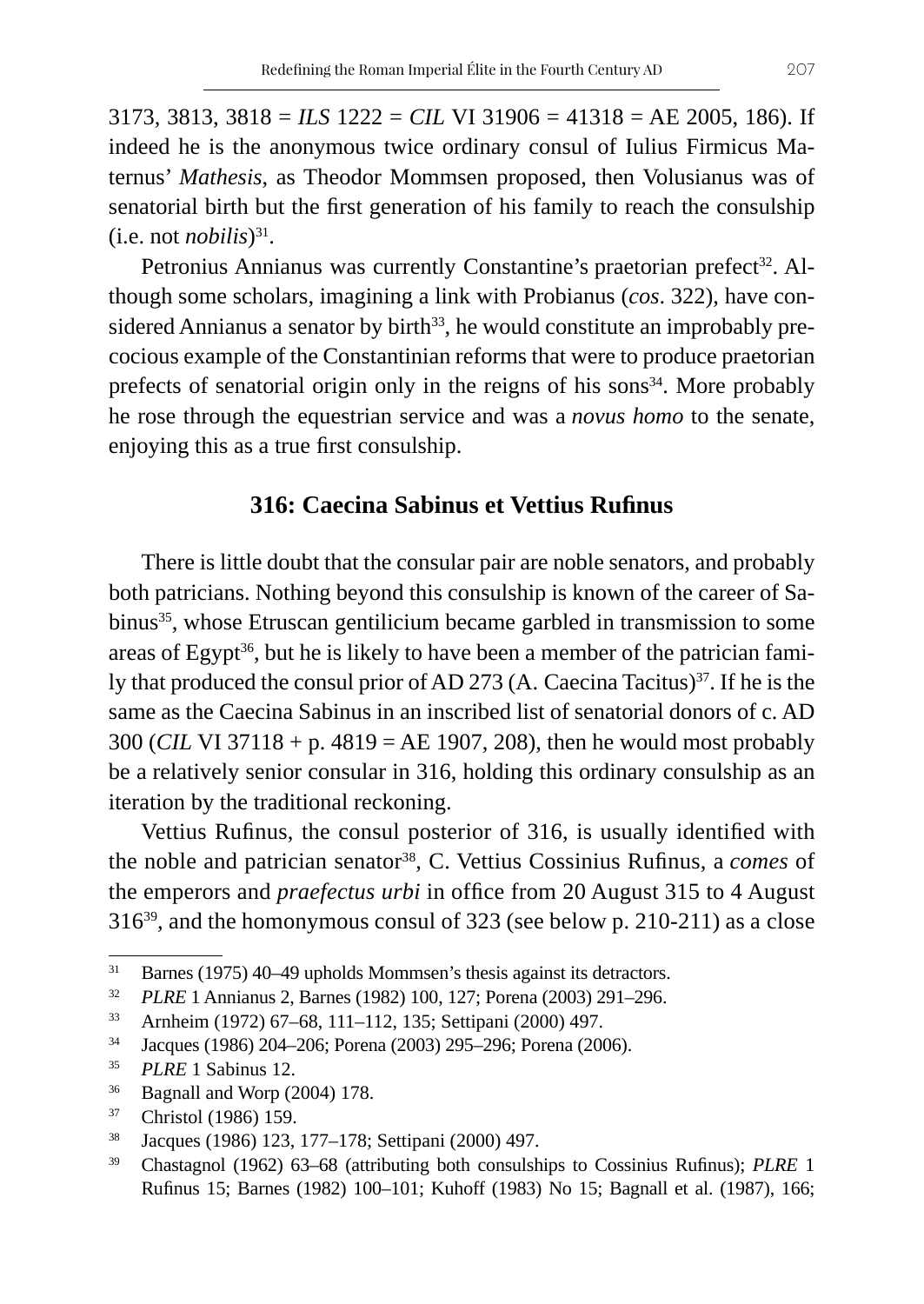relative, possibly a son<sup>40</sup>. Although the dedicatory text of the statue erected to him by the town of Atina in Campania omits all mention of the urban public magistracies<sup>41</sup>, the urban prefect had most likely been consular for about twenty years<sup>42</sup>. So this too would have been a second consulship by traditional reckoning. However, it is not inconsistent with early fourth-century career patterns to ascribe the consulate of 316 to the son of the current urban prefect and that of 323 to Cossinius Rufinus as ex-urban prefect<sup>43</sup>, in which case the ordinary consulship of 316 would be a true first consulship.

### **317: Ovinius Gallicanus et Caesonius Bassus**

The disruption caused by the civil war between Constantine and Licinius meant that the consuls were not proclaimed until 17 February. Both consuls are in all likelihood nobles, members of the same patrician gens, the *Caesonii Ovinii*, which was represented in the previous two generations by L. Caesonius Ovinius Manlius Rufinianus Bassus (*cos. II* 284) and his son L. Caesonius Ovinius Rufinus Manlius Bassus (*cos. suff. c.* 280)<sup>44</sup>. Gallicanus was currently *praefectus urbi* (from 4 August 316 till 15 May 317), the culmination of a senatorial career extending back at least two decades; he had erected a statue to the tetrarchic Caesar Constantius, when curator of Teanum Sidicinum, probably c. 293 and certainly before 300 (*CIL* X 4785). Hence Gallicanus' consulship is a second according to a classical reckoning. His colleague Caesonius Bassus remains a mystery apart from this consulship<sup>45</sup>. If his is a true

Porena (2005).

<sup>40</sup> *PLRE* 1 Rufinus 24; Bagnall et al. (1987), 180.

<sup>41</sup> *CIL* X 5061 = *ILS* 1217: *C(aio) Vettio Cossinio Rufino c(larissimo) v(iro) / praefecto urbi, comiti / Augg(ustorum) nn(ostrorum), corr(ectori) Camp(aniae), corr(ectori) / Tusciae et Umbriae, corr(ectori) / Venitiae* (!) *et Histriae, cur(atori) alvei / Tiberis et cloacarum sacrae urbis, / cur(atori) viae Flaminiae, proconsuli pro/vinciae Achaiae sortito, pontifici dei / Solis, auguri, salio Palatino, ordo po/pulusque Atinas, quod in correctura / eius quae s<a>evissimam tyran/nidem incurrerat nullam / iniuriam sustinuerit, / patrono dulcissimo*. See db.edcs.eu/epigr/bilder.php?bild=\$Atina\_00012. jpg (accessed 01/07/2014).

<sup>42</sup> Christol (1986) 123, 252–254; Porena (2005); Davenport (2013) 228–229.

<sup>&</sup>lt;sup>43</sup> The solution adopted by Christol (1986) 204–206, concerning the uncomfortably close consulships (AD 281 and 291) of the two Iunii Tiberiani.

<sup>44</sup> Christol (1986) 159–176, Settipani (2000) 497.

<sup>45</sup> *PLRE* 1 Bassus 12.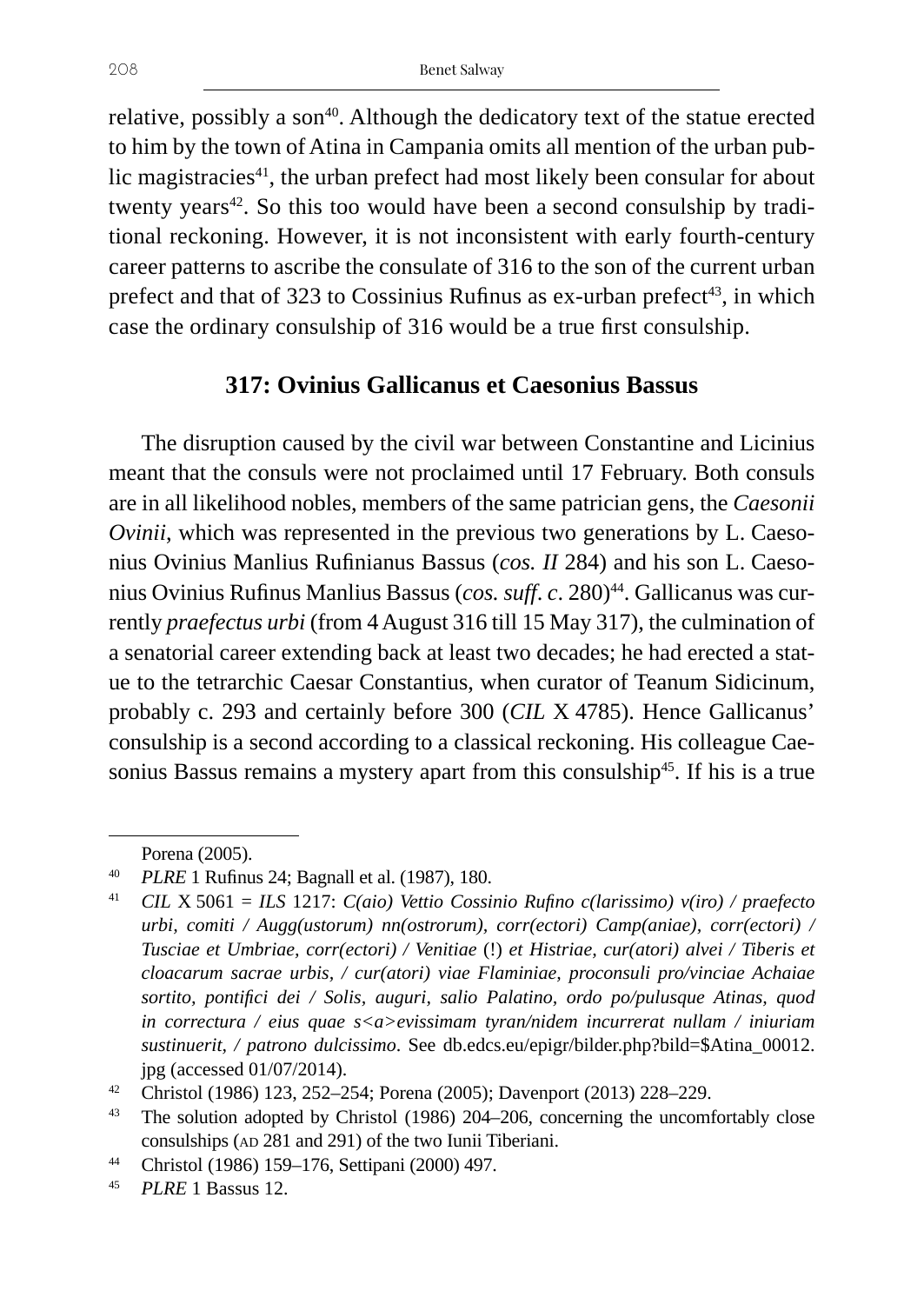first consulship, he may be a junior relative enjoying an ordinary consulship as his first thanks to the influence and prestige of Gallicanus.

## **322: Petronius Probianus et Anicius Iulianus**

Onomastically the consul prior looks like a close relation of the consul posterior of 314 but the fact that, prior to this consulship, he had served as proconsul of Africa (from 315 to  $317$ )<sup>46</sup> implies the sort of traditional senatorial career pursued by those born into the order, including an earlier suffect consulship. However, any relationship to earlier generations of senatorial *Petronii* is hard to establish so nobility should not be assumed<sup>47</sup>. Anicius Iulianus is presumed to belong to the noble and patrician *Anicii*, most recently represented in the consular fasti by Faustus (*cos. II* 298), prefect of the city in 299–300 $48$ , but knowledge of his own career is sketchy $49$ . He is known to have been proconsul of Africa when his son, Paulinus (*cos*. 334), was his *legatus Carthaginis* (*CIL* VI 1682 = *ILS* 1220, Rome) and at a date presumably subsequent to Probianus, to whom he cedes precedence here<sup>50</sup>. Again the career pattern strongly suggest that his ordinary consulship had been preceded by a suffect one in his youth.

# **323: [Acilius?] Severus et Vettius Rufinus**

The identity of the consul prior is uncertain. The continued political stand-off with Licinius means that Constantine's consuls do not appear in the Egyptian papyri. The one southern Italian inscription that certainly originally reported Severus' gentilicium is broken at this point<sup>51</sup>. Nevertheless, it is generally believed that the consul Severus is the same as the 'Acilius Severus' who was soon to be *praefectus urbi* for nearly three years (from 4 January 325 until 13 November 327), including the period of Constantine's *vicennalia*

<sup>46</sup> *PLRE* 1 Probianus 3; Barnes (1982) 101, 170; Kuhoff (1983) No 21.

<sup>47</sup> Jacques (1986) 105–106, 204–206. Cf. Settipani (2000) 497.

<sup>48</sup> *PLRE* 1 Faustus 6, Christol (1986) 124, Jacques (1986) 123.

<sup>49</sup> *PLRE* 1 Iulianus 23, Kuhoff (1983) No 19.

<sup>50</sup> Barnes (1982) 171 opts for 320–321; cf. *PLRE* 1 Iulianus 23, where identification with the proconsul Iulianus of 301–2 is suggested (!), whom Barnes (1982) 102, suggests might be his father.

<sup>51</sup> *CIL* X 407 = *Inscr.It.* III. (i).17 = AE 1988, 412 + AE 2005, 90 Buccino (Volcei, Lucania et Bruttium): line 3: *[Acilio Se]vero et Ve[t]t[io] Rufino connss(ulibus) per Turci[um - - -]*.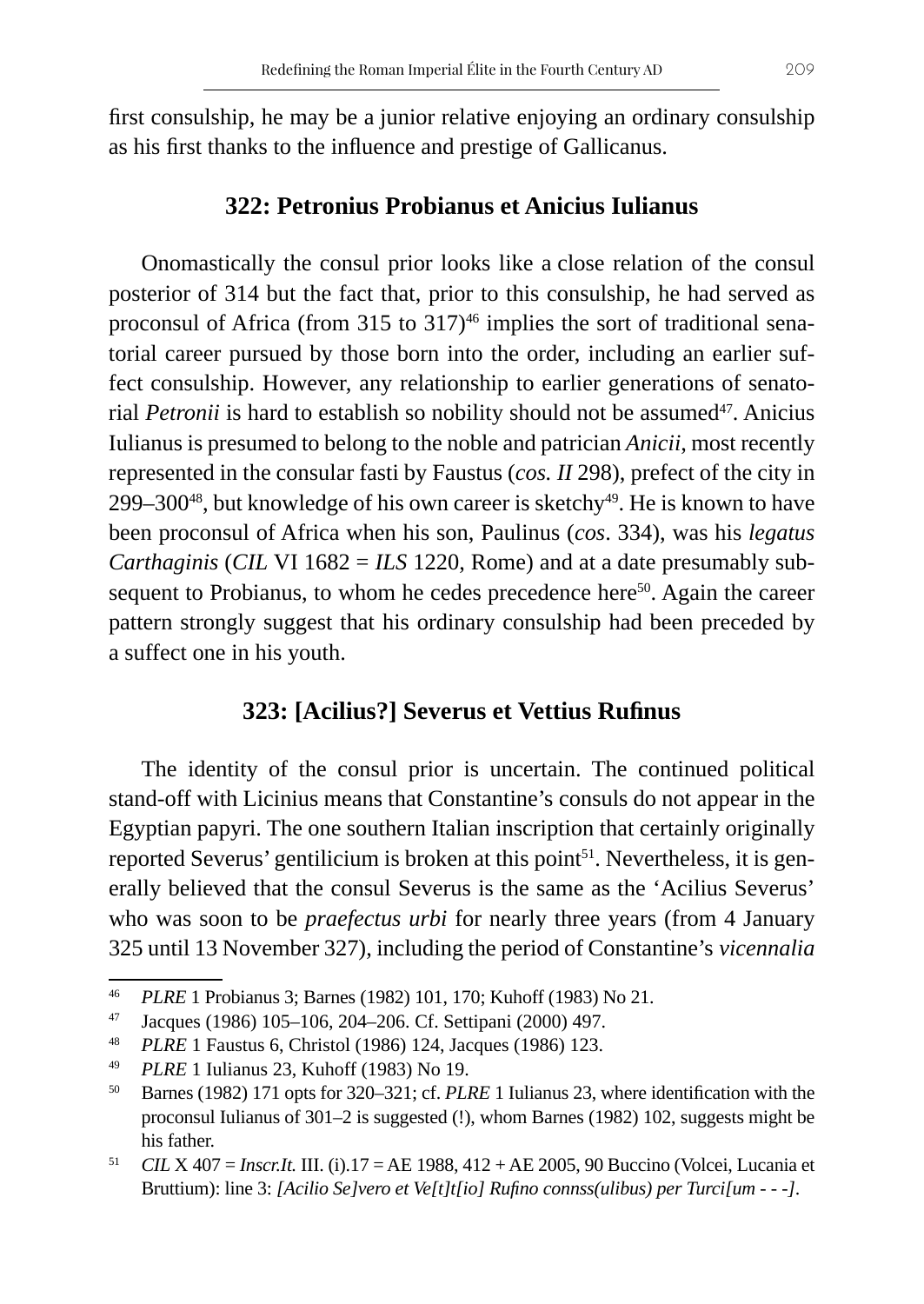celebrations at Rome in 32652. While some consider this consul and prefect to belong to the senatorial *gens Acilia*, which had been noble and patrician since the first century  $AD^{53}$ , this is less likely if he is to be identified with the 'Severus' to whom, Jerome relates, Lactantius dedicated two books of letters and who was a related to an Acilius Severus, a Christian writer in Spain, who died under Valentinian (i.e.  $364/375$ )<sup>54</sup>. Jerome's testimony is consistent with imagining (Acilius) Severus to be a *parvenu* of Spanish provincial origin, who, as an early adherent of Constantine, even if not certainly a co-religionist, was rewarded for his loyalty with an ordinary consulship in 323 and subsequently entrusted with hosting the anniversary celebrations<sup>55</sup>. For such a man, the ordinary consulship would have been a true first consulship by the classical reckoning. Plausible as the reconstruction may seem, it must remain speculative in almost every detail.

Rufinus, the consul of 323, is identified as another Vettius Rufinus on the basis of the same Lucanian inscription discussed above, although the surface of the stone is now damaged in the relevant area<sup>56</sup>. The proposal of Otto Seeck that this consulship be linked with a Rufinus, supposedly attested by constitutions in the Theodosian Code as a praetorian prefect of Constantine from c. 318–320, has been convincingly dismissed<sup>57</sup>. As discussed in relation to the consulship of 316 above, identification with C. Vettius Cossinius Rufinus, the *comes Augustorum* (i.e. of Constantine and Licinius) and *praefectus urbi* of 315–316, is a distinct possibility. If so, this ordinary consulship will certainly have been preceded by a suffect consulship earlier in his well-documented career<sup>58</sup>. If on the other hand the consul of 323 was his son, then he may have enjoyed the ordinary consulship as his first, thanks to the influence and prestige of his father, who was perhaps already the most senior senator on 5 September 318, when Constantine's letter to the magistrates and senate on inheritance of maternal property was read out before him (*CTh* 

<sup>52</sup> *PLRE* 1 Severus 16, Kuhoff (1983) No 17. 53 Jacques (1986) 152–155.

<sup>54</sup> Hieronymus, *De viris illustribus* 111 (cf. 80): *Acilius Severus, in Hispania, de genere illius Severi, ad quem Lactantii duo epistolarum scribuntur libri, ..*.; Settipani (2000) 497, Porena (2005) 237.

<sup>55</sup> Barnes (1995) 144. Cf. Cameron (2011) 178–179, who doubts that the dedication by Lactantius can be taken as an indication of religious affiliation.

<sup>&</sup>lt;sup>56</sup> See db.edcs.eu/epigr/bilder.php?bild=\$CIL\_10\_00407.jpg (accessed 01/07/2014).

<sup>57</sup> Seeck (1919) 143. Cf. Barnes (1982) 102, 130; Porena (2003) 356–363.

<sup>58</sup> *CIL* X 5061 = *ILS* 1217 (Atina, Campania), discussed above under AD 316.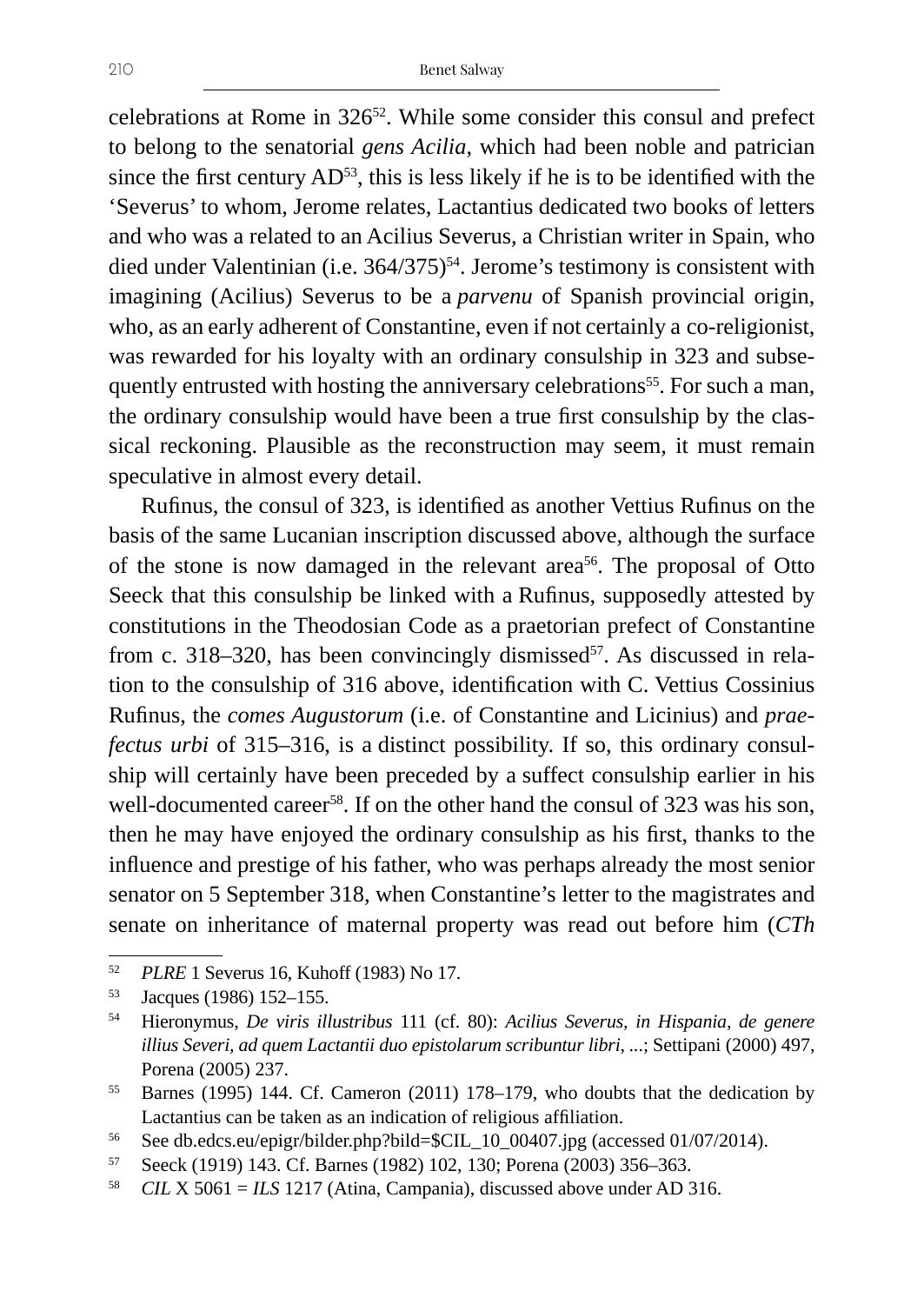8.18.1: *recitata apud Vettium Rufinum <ex> p(raefecto) u(rbi) in senatu)*<sup>59</sup>. Whether the consul of 323 is Rufinus *père* or *fils*, it is notable that a noble patrician may have ceded precedence to a *novus homo*.

#### **325 (until c. May): V[alerius?] Proculus et Anicius Paulinus**

The evidence of an Egyptian papyrus and one uncorrected dating in the Theodosian Code combine to demonstrate that Proculus and Paulinus were the original consular pairing in January 325. Proculus' incomplete nomen, preserved in *P.Oxy.* VI 889, is convincingly restored as Valerius and the consul prior has been identified with Proculus, proconsul of Africa in 319–320<sup>60</sup>. If so, then this ordinary consulship is likely to have been a second, following an earlier suffect consulship. Alternatively, if the Valerius was borne by Proculus as the dynastic nomen of the Tetrarchs, then the consul may have been a former military commander or imperial official of Constantine's sometime ally and rival Licinius and his designation as consul prior for 325 part of the peace and abdication settlement of September 324 (cf. Diocletian's retention of Aristobulus, praetorian prefect of Carinus and *cos*. 285)<sup>61</sup>. In either case, Proculus' removal and replacement as consul suggests that he was caught up in the political manoeuvrings that led to the execution of Licinius $62$ . On present evidence it is not possible to decide definitively between these two possibilities.

Anicius Paulinus the consul posterior is generally presumed another member of the noble and patrician *Anicii*, probably a brother of Iulianus (*cos*. 322), and identified with Sex. Anicius Paulinus<sup>63</sup>, whose public career up to his prefecture of the city in 331–333 is presented in abbreviated form on a dedication from Rome (*CIL* VI 1680 + pp. 3173, 4732), which reads: *Sex( to) Anicio Paulino procons(uli) / Africae, bis co(n)s(uli), praef(ecto) urb(i)*<sup>64</sup>*.* Regard to parallels in the epigraphic Latin of Rome demonstrates that, as in the inscription honouring Rufius Albinus (discussed above) and in contrast to first-century usage, in texts of the second century and later *bis* almost

<sup>59</sup> Porena (2005).

<sup>60</sup> Barnes (1982) 171, 236–237; Bagnall et al. (1987) 184–185.

 $61$  Salway (2008) 296-299.

<sup>62</sup> Barnes (1982) 102.

<sup>63</sup> *PLRE* 1 Paulinus 15, Kuhoff (1983) No 24, Cameron (2012) 141.

<sup>64</sup> See db.edcs.eu/epigr/bilder.php?bild=\$CIL\_06\_01680.jpg (accessed on 01/07/2014).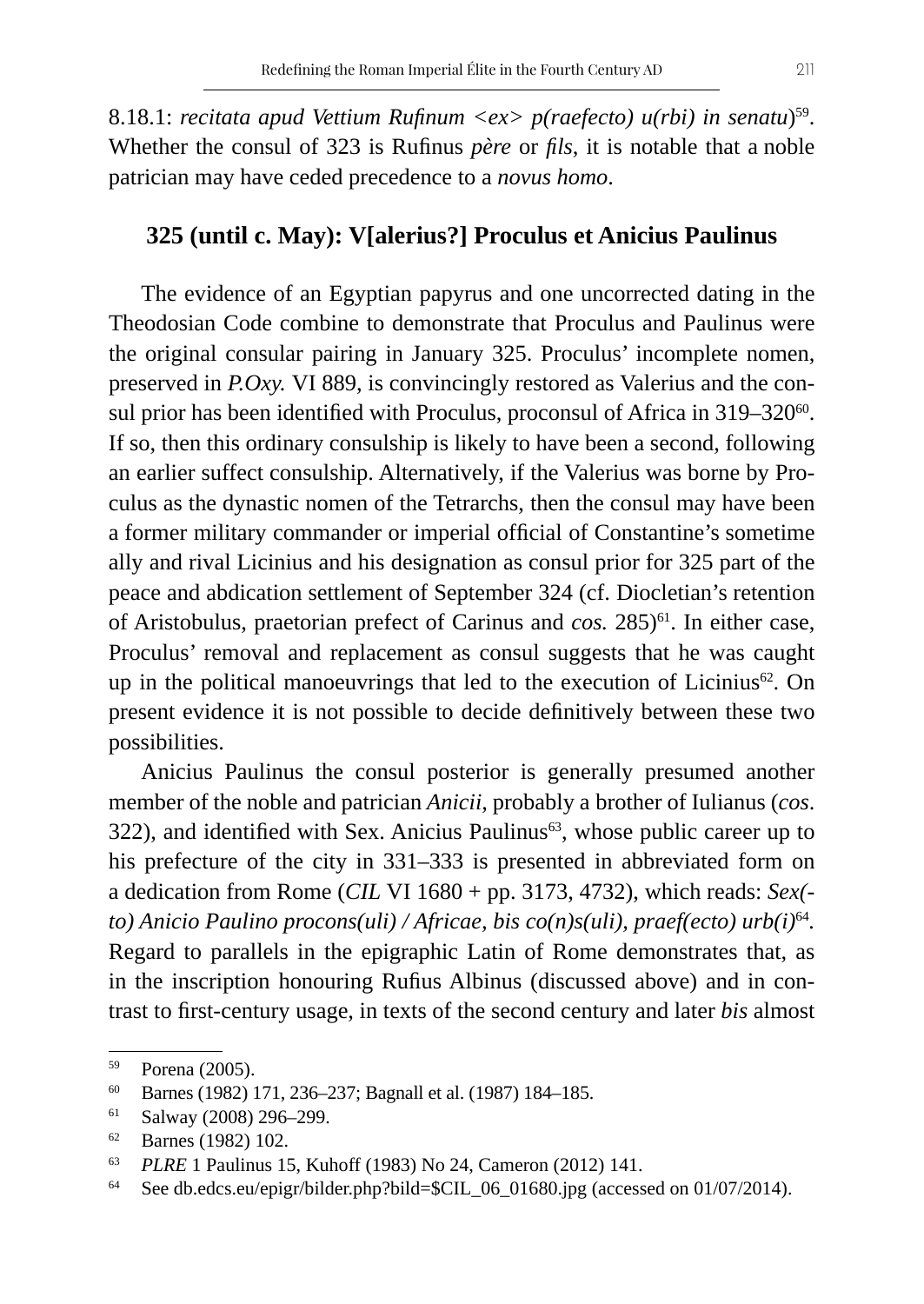invariably modifies the noun or phrase following it (i.e., here, *consul*), not that preceding it (*proconsul Africae*)<sup>65</sup>. Given that Paulinus did not enjoy a second ordinary consulship, this inscription is explicit evidence that his ordinary consulship of 325 was a second term by classical reckoning, having been preceded by a suffect consulship<sup>66</sup>.

### **325 (from** *c***. May): Anicius Paulinus et Ionius Iulianus**

The peculiar nomen of Iulianus, the substitute consul posterior, as it is transmitted in the papyrus documents has aroused suspicion but little consensus as to its interpretation<sup>67</sup>. It has generally been considered corrupt. The once fashionable identification with M. Ceionius Iulianus *signo* Kamenius, a future proconsul of Africa and *praefectus urbi* of 333<sup>68</sup>, has been superseded by strong support for identifying the consul with Iulius Iulianus, grandfather of the emperor Julian, an equestrian official who rose to become praetorian prefect of Licinius<sup>69</sup>. Identification with an otherwise unknown Iunius Iulianus has also been advocated $70$ . If we accept the testimony of the papyri, it is not impossible that Iulianus belongs to an otherwise unknown senatorial *gens Ionia* but a more elegant solution is to understand Ionius as a *signum* used in the papyrological *formulae* in place of several nomina, as attested for Populonius Proculus (= L. Aradius Valerius Proculus *signo* Populonius) for his consulship in 34071. If Ionius Iulianus was of senatorial background, it is not possible to decide whether his ordinary consulship came as a second tenure, as with his colleague Paulinus, or as a genuine first consulship at an early stage in his career. If Iulianus was promoted from the ranks of those designated as suffects, the latter is more likely.

<sup>65</sup> Cf. *PLRE* 1 Paulinus 15, where the editors hesitate; Barnes (1982) 171, who takes it as a reference to a biennium served as proconsul of Africa.

<sup>&</sup>lt;sup>66</sup> Kuhoff (1983) 35, 288.

 $67$  On the papyri see Bagnall et al. (1987) 185, 629–630; Bagnall and Worp (2004) 181.

<sup>68</sup> Seeck in *RE* 3.2 (1899) 1860, Degrassi (1952) 59, J. R. Rea in commentary on *P.Oxy*. XLII (1975) No 3125.

<sup>69</sup> *PLRE* 1 Iulianus 35; Barnes (1982) 102, 128; Kuhoff (1983) No 16; Chastagnol (1992) 247, 427 n. 15; Settipani (2000) 497; Van Dam (2007) 173.

<sup>70</sup> Porena (2003) 299.

<sup>71</sup> Salway (2008) 286–291.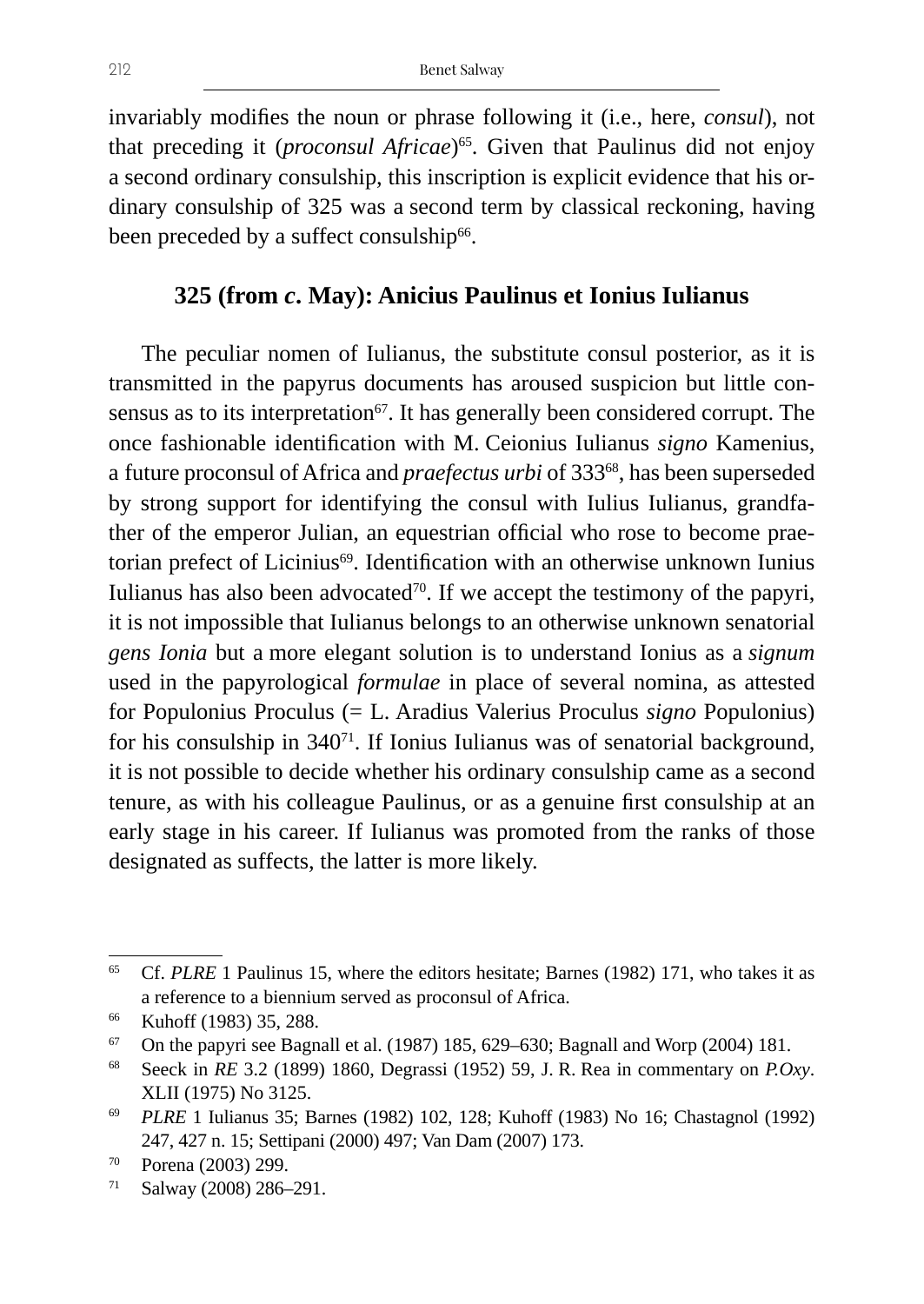#### **327: Flavius Constantius et Valerius Maximus**

Both consuls are attested in the consular dating *formulae* of contemporary papyri as currently praetorian prefects. Following Constantine's upgrading of senior equestrian civil offices to senatorial status c. AD 32572, both were probably already *viri clarissimi* by virtue of their appointments as praetorian prefect but in any case these would still constitute their first consulships<sup>73</sup>. The non-senatorial origin is explicitly attested for Maximus<sup>74</sup>, since he had filled the position of *vicarius Orientis* as an equestrian *vir perfectissimus* in 325–326, so suggestions that he should be linked with the noble, and probably patrician, Valerius Maximus *signo* Basilius, *praefectus urbi* 319–32375, are to be firmly rejected<sup>76</sup>. The order of seniority of Constantius and Maximus as consuls was probably dictated by their seniority of appointment as  $predict<sup>77</sup>$ .

#### **328: Flavius Ianuarinus et Vettius Iustus**

This would appear to be a pairing of ex-equestrian official with noble senator. Ianuarinus rose to prominence through the equestrian cursus, if he is rightly identified with the *vicarius Moesiarum* of 319 and *vicarius urbis Romae* of 320<sup>78</sup>. This was certainly a first consulship.

Of Iustus nothing more is known for certain. His is plausibly another member of the patrician *gens Vettia*, perhaps a brother of the consul of 316 (or 323)79. In the absence of any other evidence it is impossible to determine whether this would have been a first or second consulship by classical reckoning.

<sup>72</sup> Chastagnol (1992) 238–239.

<sup>73</sup> Porena (2012) 306.

<sup>74</sup> *PLRE* 1 Maximus 49; Kuhoff (1983) No 33, 377–378.

<sup>75</sup> *PLRE* 1 Maximus 48. On the patrician family of the L. Valerii Maximi, prominent in the mid third century, see Christol (1986) 250–252.

<sup>76</sup> Cf. Chastagnol (1962) 72–74; Arnheim (1972) 69–70, 139, 141; Settipani (2000) 229– 230, 497.

<sup>77</sup> Porena (2003) 382–397, 405–409; Porena (2006) 351–352.

<sup>78</sup> So *PLRE* 1 Ianuarinus 1 and 2, Barnes (1982) 103, Porena (2012) 306.

<sup>79</sup> Jacques (1986) 123, Settipani (2000) 497.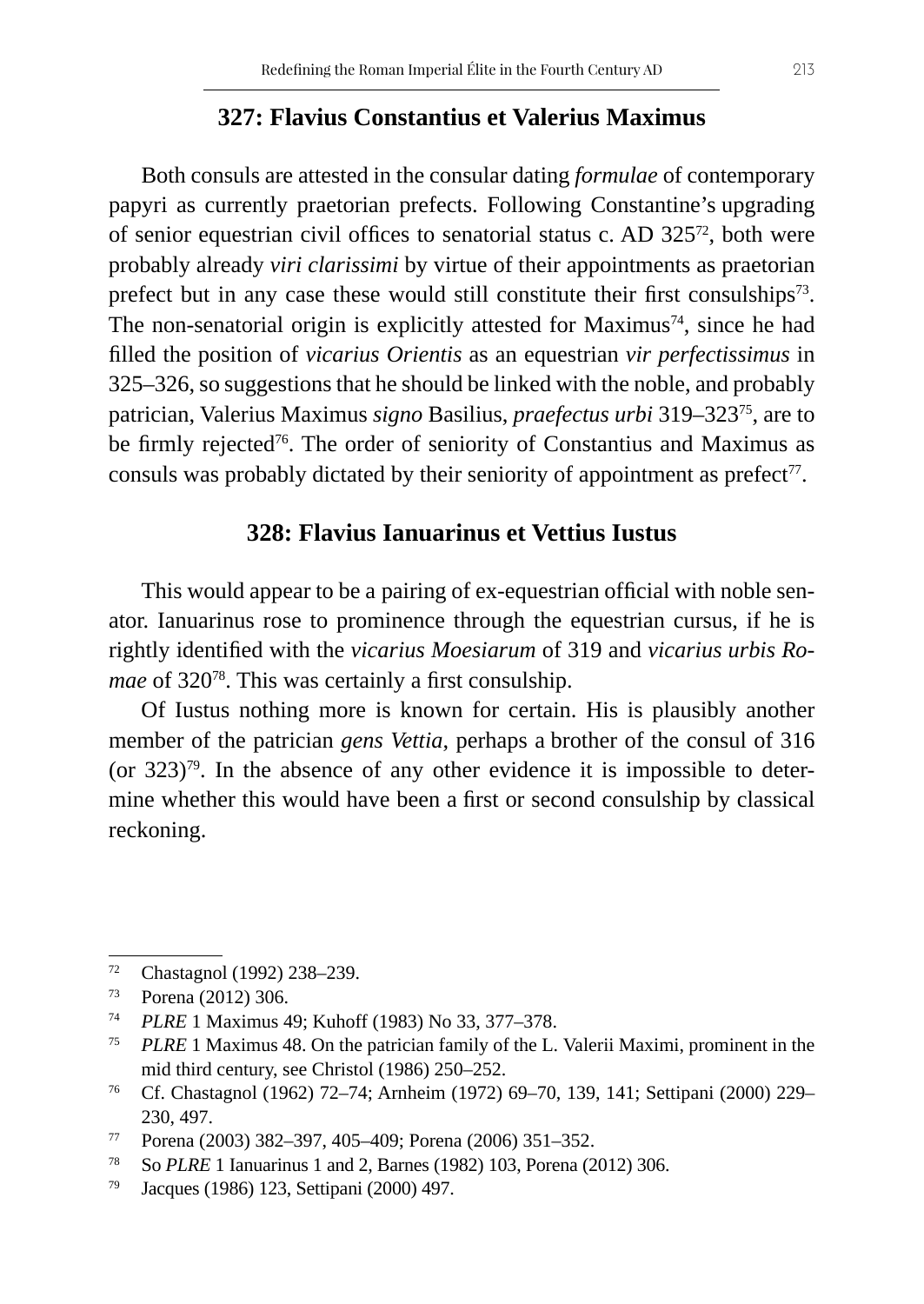#### **330: Flavius Gallicanus et Valerius Symmachus**

Gallicanus is otherwise unknown but any connection with the noble consul prior of 317 is highly improbable $80$ . Although the papyri attribute to him no specific office, in the context of the 330s, the dynastic nomen Flavius is strongly suggestive of a non-senatorial origin and a career in imperial service $81$ . If this assumption is correct, then this would certainly be a first consulship.

On the other hand Aurelius Valerius Symmachus Tullianus (the fullest form of his nomenclature that can be patched together from the divergent papyrus testimony) may not have been of noble birth but was plausibly born into the senatorial order and certainly pursued a tradition career, including the post of proconsul of Achaea in 319<sup>82</sup>. Since Achaea was a consular province after it fell into Constantine's orbit in 317, Symmachus' ordinary consulship over a decade later stands in the place of the second consulship of a traditional senatorial career.

#### **331: Iunius Bassus et Flavius Ablabius**

As in 327, both consuls are described in contemporary papyri as praetorian prefects and had risen to prominence via equestrian careers<sup>83</sup>. If Porena's re-reading of a statue-base dedication from Paestum is correct, then Bassus is attested as *vir perfectissimus* corrector of Lucania and Bruttiorum under the Tetrarchy (*ILPaestum* 110 = AE 1975, 261)<sup>84</sup>. Having started on the staff of the governor of Crete, Ablabius had more recently served as *vicarius* of Asiana. So these will have been first consulships for both men and, again as in 327, their order of precedence will have been determined by the dates of their appointment to the prefecture.

<sup>80</sup> Settipani (2000) 497.

<sup>81</sup> Cameron (1988) 32.

<sup>82</sup> *PLRE* 1 Symmachus 6; Cameron (1999) 480–485, 489–492, 503–504; Davenport (2013) 229–230.

<sup>83</sup> *PLRE* 1 Ablabius 4, Bassus 14; Kuhoff (1983) No 23; Porena (2003) 342–356, 409–415; Porena (2012) 306.

<sup>84</sup> Porena (2012) 298: *[L(ocus) d(atus)] d(ecreto) d(ecurionum) // [Iu]nio Basso v(iro) p(erfectissimo) corr(ectori) / [re]gionum Lucaniae / [et] Brittiorum ob res[t/a] uratione(m) aqu(a)educ/[tus ordo populus(ue) / col(oniae) Paestanorum / patrono praestantissimo ?]*.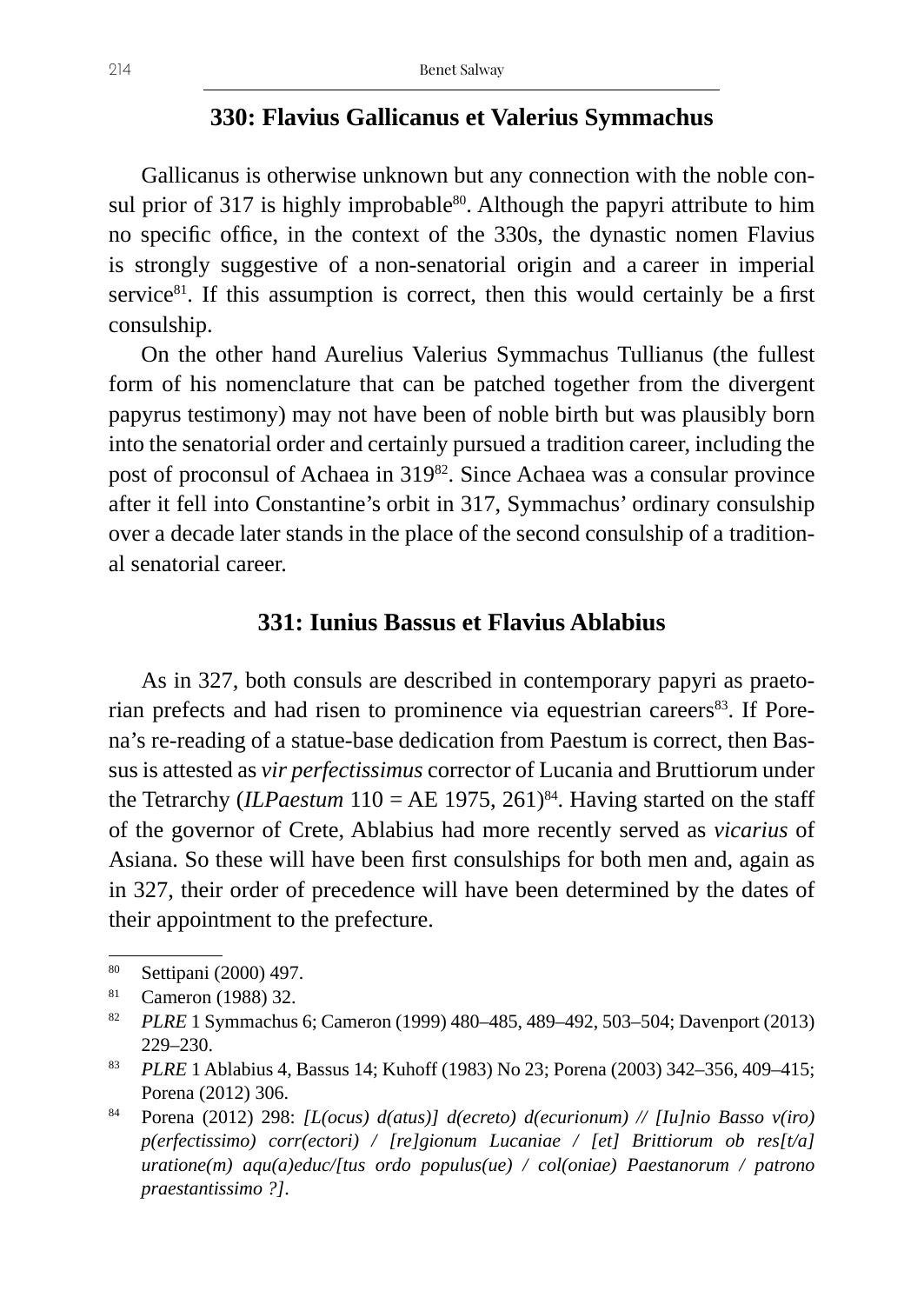#### **332: Papius Pacatianus et Mecilius Hilarianus**

This is a pairing of an imperial official and a Roman senator. As certified by the papyri, L. Papius Pacatianus was currently a praetorian prefect, having come up through the equestrian cursus, including service as *praeses* of Sardinia (c. 308/9) and *vicarius* of Britain in 319<sup>85</sup>. The ordinary consulship was certainly his first post in the traditional senatorial cursus.

By contrast, Mecilius Hilarianus, though without known consular forebears, had certainly followed a traditional senatorial career, having held the consular post of *corrector Lucaniae et Bruttiorum* as long ago as 316 and the proconsulship of Africa in 324 to 325<sup>86</sup>. Hilarianus' ordinary consulship certainly stands in the place occupied by an iterated consulship traditionally.

#### **333: Flavius Dalmatius et Domitius Zenophilus**

A member of the imperial family is placed at the head of this year's consular pair, before a Roman senator. Dalmatius was the emperor Constantine's half-brother and, by spring 334, was ruling the East from Antioch with the title of *censor* <sup>87</sup>*.* Dalmatius had pursued no conventional career before 333, having spent his time first in forced retirement at Toulouse (Ausonius, *Professores* 17[16].11–13) and then at court; so this was a true first consulship.

Zenophilus has no known senatorial forebears but, even if he is not to be identified with the anonymous proconsul honoured at Bulla Regia in Africa between 324 and 33788, patently pursued a traditional senatorial career, whose known elements comprise *corrector* of Sicily, *consularis* of Numidia (in 320), and recently proconsul of Africa (from at least 330 to 331)<sup>89</sup>. Zenophilus' ordinary consulship stands in the position of an iterated consulship in a traditional career.

<sup>85</sup> *PLRE* 1 Pacatianus 2; Barnes (1982) 105, Kuhoff (1983) No 25, Porena (2003) 428–431, Porena (2012) 306.

<sup>86</sup> *PLRE* 1 Hilarianus 5; Barnes (1982) 105, Kuhoff (1983) No 57.

<sup>87</sup> *PLRE* 1 Dalmatius 6; Barnes (1982) 85, 105.

<sup>88</sup> AE 1917/18, 99 = *ILAfr* 456 = AE 1991, 1682*: [[«Eximiae potesta/tis et moderatio/nis et bonitatis»]] / ac praedicabili c(larissimo) v(iro) post cor/recturas et consularem dig/ nitatem Ac<h>aiae Asiae iteru[m] / et Africae IIII proco(n)s(uli) sacro iudicio / domini et Augusti nostri / Constantini Maximi victo/ris ac triumfatoris semper Au[g(usti)] / et beatissimorum Caes[arum] / ENEAS[- - -] / TVS A[- - -]*. Arnheim (1972) 173–174; Barnes (1982) 106–107, Davenport (2013) 230–231.

<sup>89</sup> *PLRE* 1 Zenophilus, Kuhoff (1983) No 27.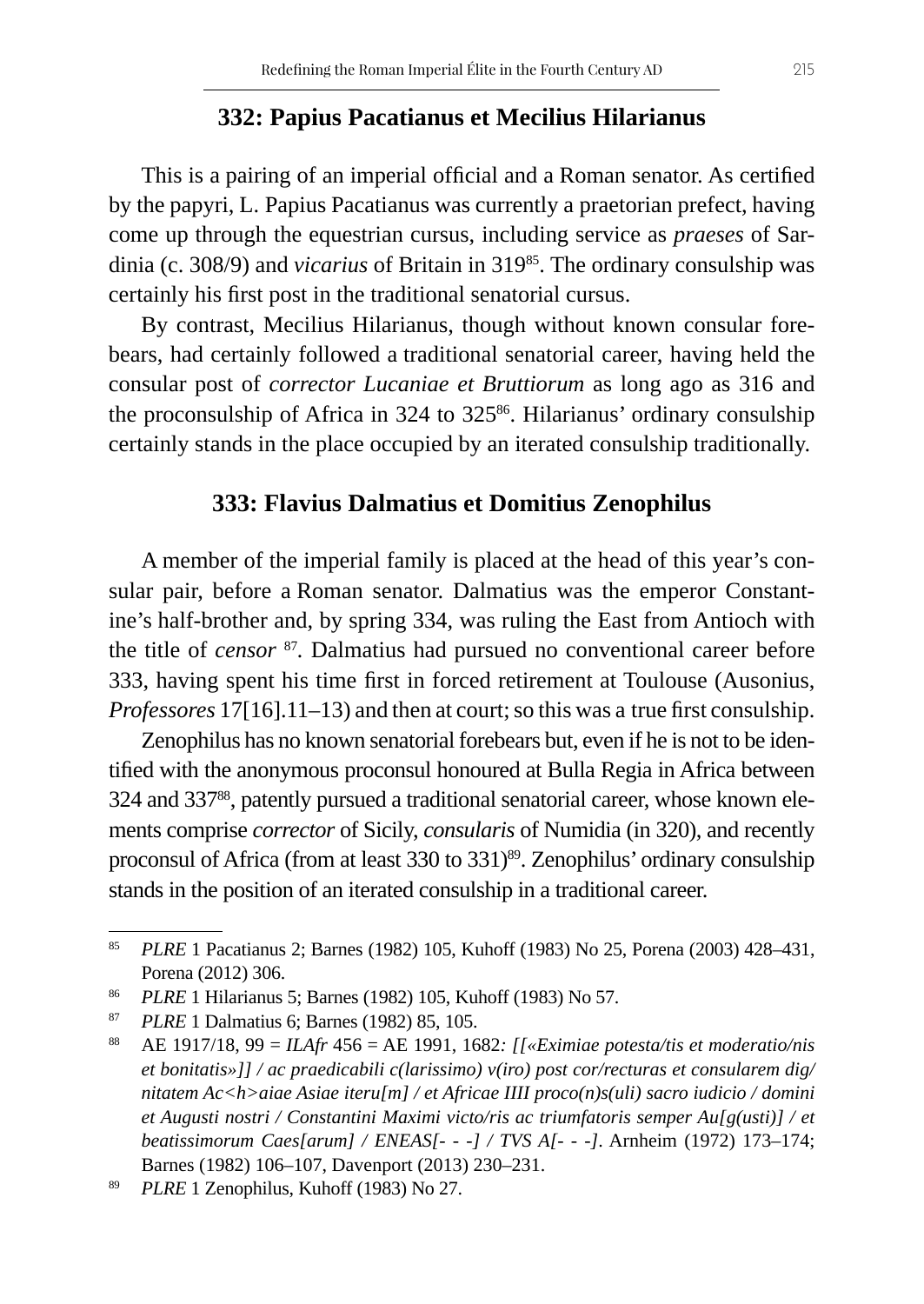# **334: Flavius Optatus et Anicius Paulinus**

This year's consuls are a pairing of an imperial favourite and a noble patrician. Optatus pursued no conventional equestrian or public career; having tutored Licinius iunior as *grammaticus*, he remained in imperial favour under Constantine, becoming the first person on whom Constantine bestowed the new personal non-heritable honour of *patricius*, as reported in the dating formula of the Egyptian papyri<sup>90</sup>. This was undoubtedly a first consulship.

Amnius Man(l)ius Caesonius Nicomachus Anicius Paulinus *signo* Honorius, as he is known in full from a statue-base dedication to him from Rome (*CIL* VI 1682 + pp. 3813, 4733 = *ILS* 1220), is another member of the patrician *gens Anicia*, son of Iulianus (*cos.* 322)<sup>91</sup>. His own ordinary consulship complemented his tenure of the prefecture of the city (from 27 April 334 until 30 December 335) and came after service as *legatus* of the district of Carthage during his father's proconsulship of Africa (before 322) and a term as proconsul of Asia and the Hellespont some time after 324. Coming after his Asian proconsulship, this ordinary consulship certainly takes the position occupied by a second one traditionally.

#### **335: Iulius Constantius et Rufius Albinus**

As in 333, this consular pair unites a member of the imperial family with a Roman senator, this time of noble status. Iulius Constantius was the younger brother of Dalmatius and similarly followed no public career<sup>92</sup>. As witnessed by the papyri, Constantius also received the new personal title *patricius* and was even honoured as *nobilissimus vir*, a title that was usually reserved for those in the position of Caesar.

The certain facts of Ceionius Rufius Albinus' career are few<sup>93</sup>. His father was Volusianus, the ordinary consul of 314, and Albinus just managed to repeat the achievement of his father in simultaneous tenure of the ordinary

<sup>90</sup> *PLRE* 1 Optatus 3, Barnes (1982) 107, Kuhoff (1983) No 29.

<sup>91</sup> *PLRE* 1 Paulinus 14, Barnes (1982) 107, Kuhoff (1983) No 30. He was also related to the Caesonii-Ovinii: Christol (1986) 158–176, Settipani (2000) 498.

<sup>92</sup> *PLRE* 1 Constantius 7, Barnes (1982) 107, Bagnall et al. (1987) 205.

<sup>93</sup> *PLRE* 1 Albinus 14, Barnes (1982) 108, following Mommsen, offers a fuller cursus (*consularis Campaniae, proconsul Achaiae, proconsul Asiae*) based on identification with the man whose horoscope is described in the *Mathesis* of Iulius Firmicus Maternus. Cf. *PLRE* 1 Anonymus 12, Kuhoff (1983) 320 n. 78.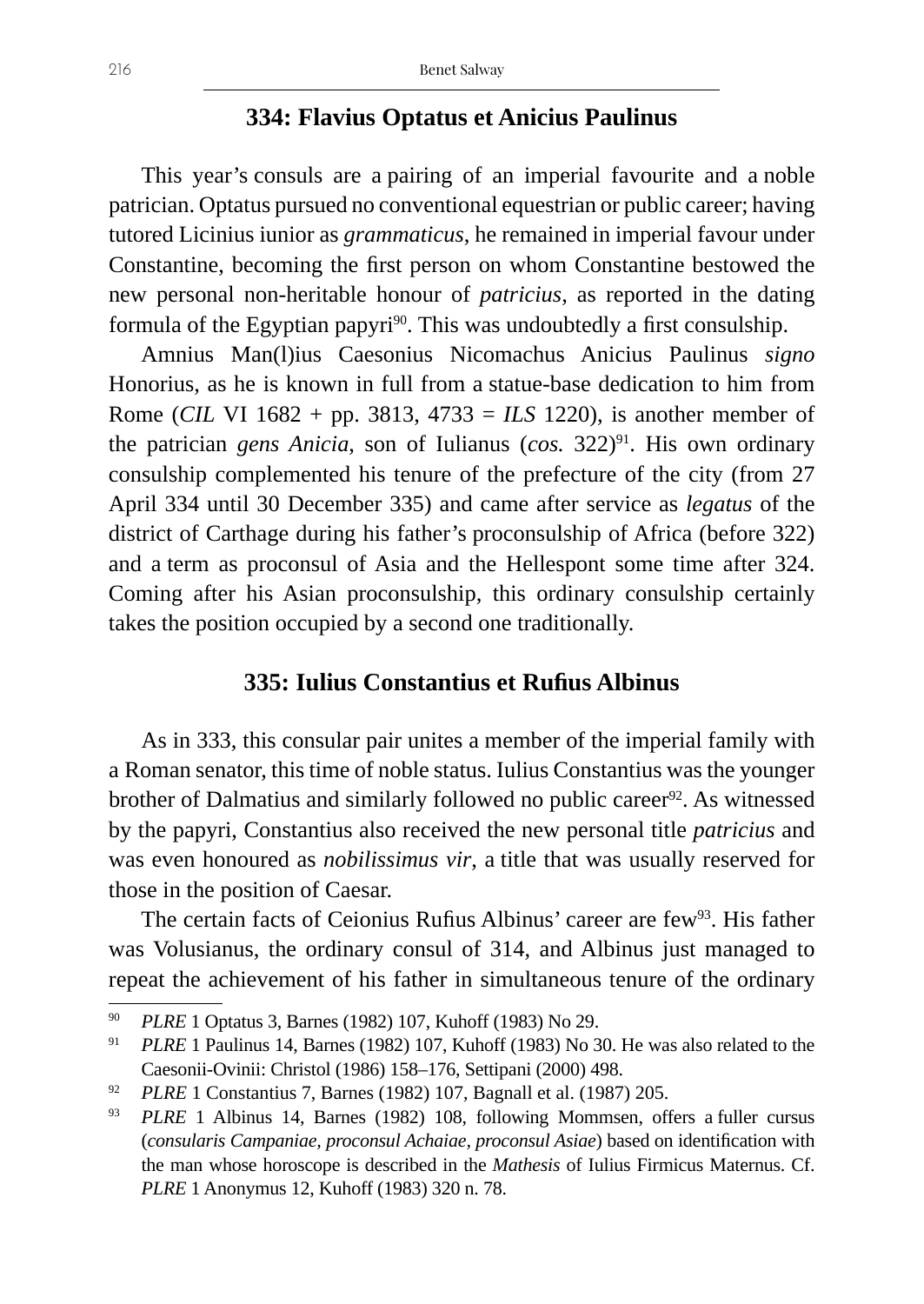consulship and the post of *praefectus urbi*, which he held from 30 December 335 until 10 March 337. Albinus' ordinary consulship of 335 certainly occupied the position of a traditional iteration, whether or not he had actually held an earlier suffect consulship in his teenage years.

### **336: Virius Nepotianus et Tettius Facundus**

Virius Nepotianus is undoubtedly a descendant of the homonym, consul in 301, and, therefore, certainly a noble senator and possibly of the patrician branch of the *gens Viria*<sup>94</sup>. No known career is on record but it has been suggested that he was the husband of Constantine's half-sister Eutropia, and so father of Iulius Nepotianus, who was briefly elevated at Rome in 350 as a rival emperor to the usurper Magnentius<sup>95</sup>. Nepotianus may thus have owed precedence over his colleague to his status as Constantine's brother-in-law rather than in consideration of any public career.

No other information exists concerning Facundus apart from his consulship96. The central Italian nomen Tettius cannot be said to weigh in favour of a senatorial over an equestrian background in the light of the cases of the contemporary equestrian officers Iunius Bassus and Papius Pacatianus<sup>97</sup>. Without further information it is impossible to decide whether this was a true first consulship or a second consulship by traditional reckoning.

#### **337: Flavius Felicianus et Fabius Titianus**

As in 328, this pair of consuls juxtaposes an imperial official and a Roman senator. Felicianus is recorded in 335 as the first *comes Orientis*, a civil administrative post<sup>98</sup>. Felicianus' earlier career is unknown but that he sports the dynastic nomen suggests he was of humble origins and that he worked his way up through the equestrian offices<sup>99</sup>. This ordinary consulship was thus, no doubt, his first traditional senatorial magistracy.

<sup>94</sup> *PLRE* 1 Nepotianus 6 and 7, Christol (1986) 125, Jacques (1986) 122, Settipani (2000) 498.

<sup>95</sup> *PLRE* 1 Nepotianus 5 and stemma 2 p. 1129, Barnes (1982) 108.

<sup>96</sup> *PLRE* 1 Facundus 2.

<sup>97</sup> Porena (2012) 306.

<sup>98</sup> *PLRE* 1 Felicianus 5, Kuhoff (1983) No 34.

<sup>99</sup> Cameron (1988) 32.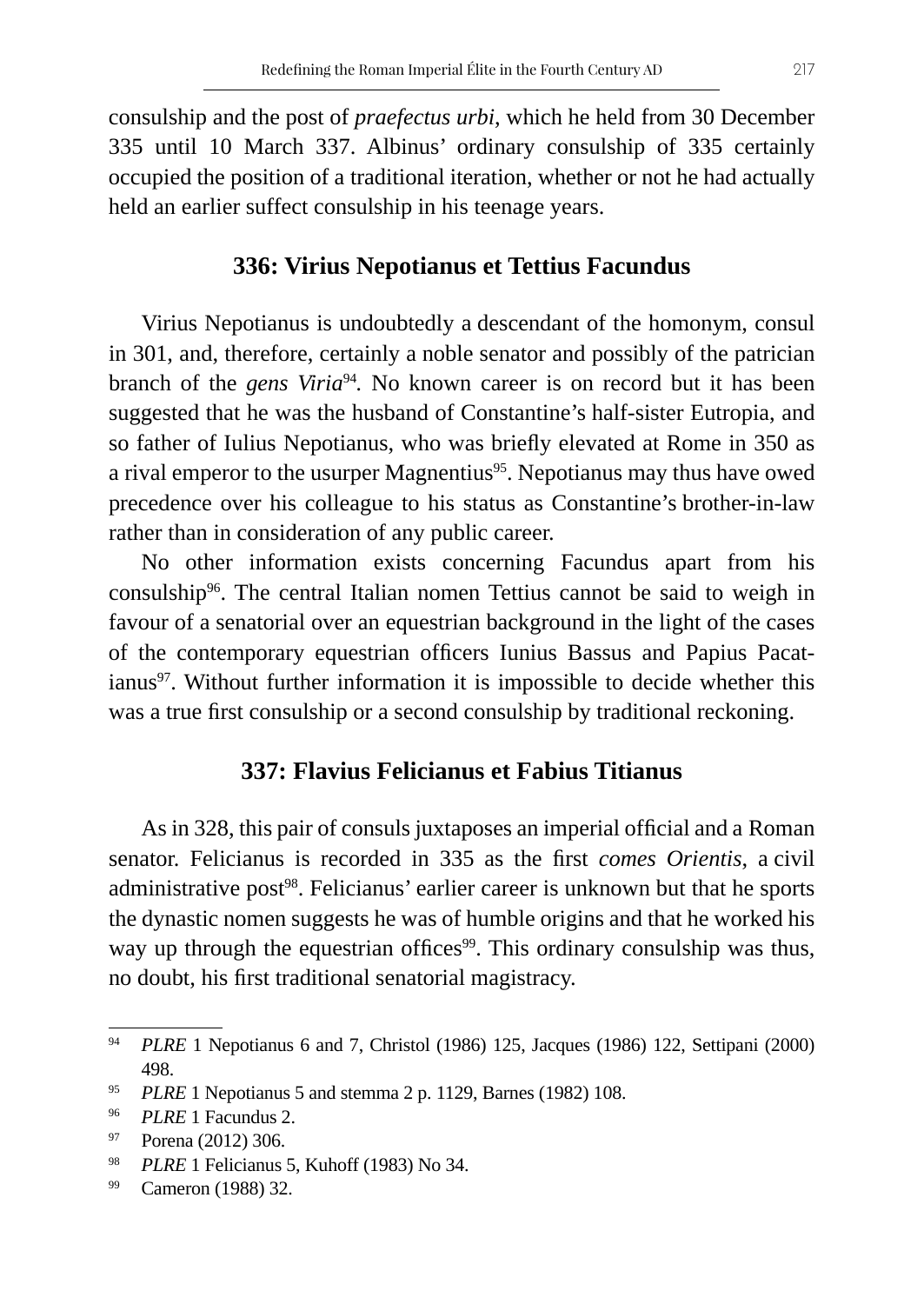Fabius Titianus, on the other hand, belonged to a family whose senatorial status went back to the Antonine age<sup>100</sup>. A statue-base dedication erected by one his slaves (*CIL VI* 1717 = *ILS* 1227)<sup>101</sup> documents the consular stages of a what was a standard senatorial career up to his ordinary consulship, from *corrector* of Flaminia and Picenum (soon after 325) to proconsul of Asia, though most recently he had also been admitted into the first rank of the imperial *comites*<sup>102</sup>*.* Coming after a proconsulship of Asia, this ordinary consulship would traditionally have been an iteration.

#### **Observations**

There is a high degree of uncertainty surrounding the background or career of at least a third of the consuls surveyed. Restricting ourselves to those that can be classified reliably, and excluding those cases involving members of the imperial family, it is those years in which an ex-equestrian official or imperial courtier is paired with a senator pursuing a traditional career that are most revealing of changing priorities: 314, 332, 334, and 337. That such 'mixed' pairings occurred at all is notable in itself; Diocletian and the Tetrarchs had managed (or preferred) to avoid such combinations altogether.

As noted already, in the first case Rufius Volusianus may have suffered the indignity of having his second (or third) tenure of the consulship equated to the first-time honour of Petronius Annianus but the senior senator still pulls rank over the praetorian prefect, perhaps because he was also simultaneously prefect of the city. In the second case, however, the situation of AD 273 (see above p. 202) is reversed; the chronologically senior praetorian prefect, Papius Pacatianus, does take precedence over his more junior but senatorial colleague, Mecilius Hilarianus. The reversal of fortunes is even starker in the case of Flavius Optatus and Anicius Paulinus. Here a man, who had performed no public office but had been ennobled by the new personal, non-heritable honour of *patricius*, pushes a noble patrician senator, who was also about to take up the prefecture of the city, into second place. In 337 Flavius Felicianus, the probable *parvenu* who was administering the diocese of

<sup>100</sup> Q. Fabius Caesilius Modius Titianus, *vir clarissimus* c. 160: *PIR*<sup>2</sup> M 74, Settipani (2000) 498.

<sup>&</sup>lt;sup>101</sup> See db.edcs.eu/epigr/bilder.php?bild=\$CIL\_06\_01717.jpg (accessed 01/07/2014).

<sup>102</sup> *PLRE* 1 Titianus 6, Kuhoff (1983) No 51.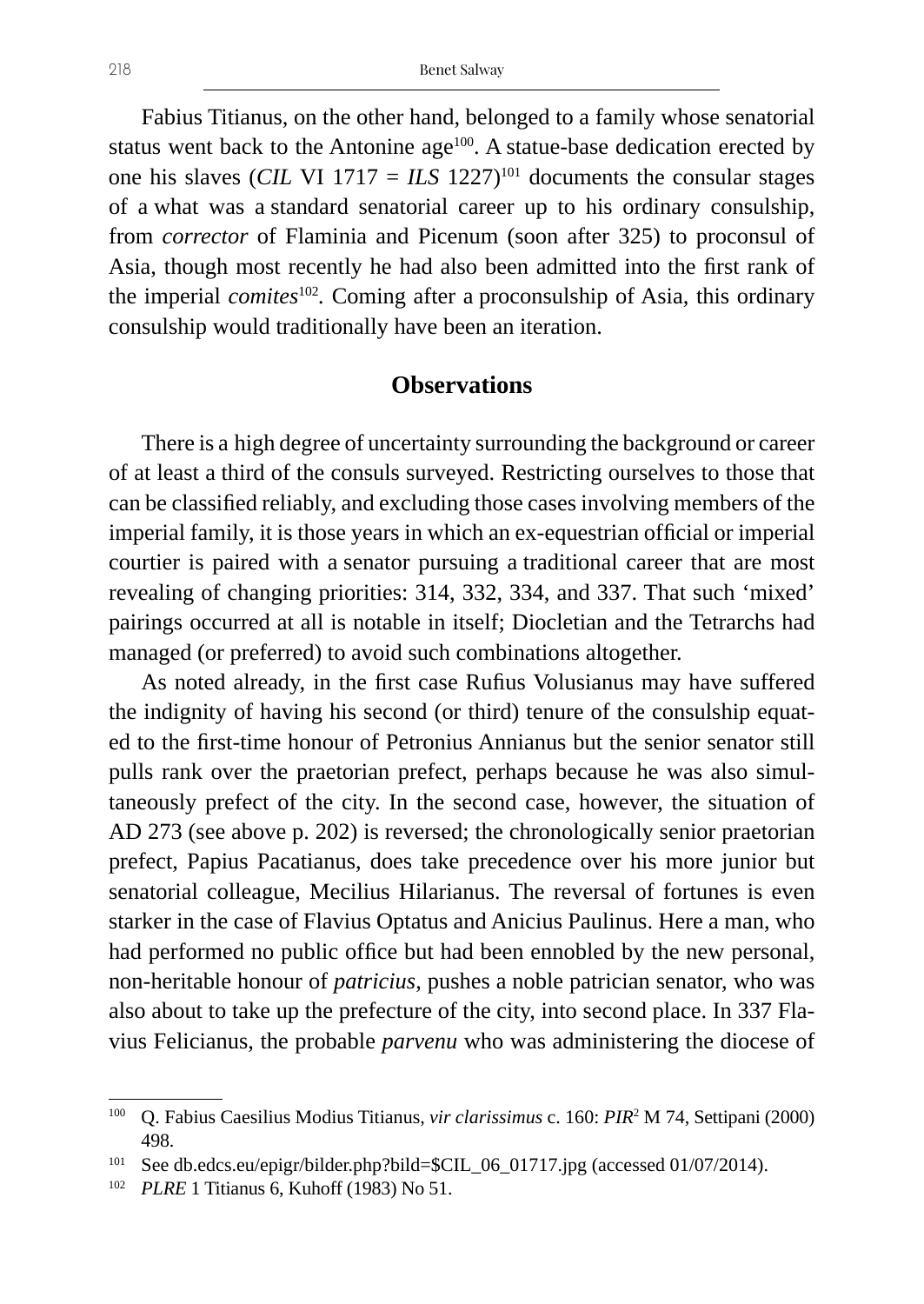*Oriens*, displaces Fabius Titianus, a senator of venerable heritage, despite the fact that Titianus displayed signs of imperial favour as a *comes ordinis primi*.

It is clear that by 332, at the latest, service at the imperial court counted for more than traditional claims to priority based on progress up the career ladder tied to the magistracies of the city of Rome. This is a logical development from the decision taken in 313, which had the effect not so much of reforming the suffect consulship but of uncoupling the ordinary consulship from the *cursus honorum* of the city of Rome. Thereafter the consulship ceased to occupy its double role of urban magistracy and imperial honour. The suffect consulship persisted as the chief magistracy of the city of Rome, while the ordinary consulship became a purely imperial honour. This might seem like a natural development of existing trends. However, it entailed an abrupt break with tradition, reflecting a mentality that was not afraid of innovation. For it also severed the umbilical cord that had continued to link the government of the city of Rome to that of the empire. It symbolised the abandonment of the pretence that the Roman state was formally an empire of the city of Rome rather than a monarchy with a separate administration to which the city of Rome was subject. This marks the moment at which Rome became simply another city, albeit a very privileged one, constituting part of the empire rather than its sovereign. This helps to explain and clarify the chronology of the phenomenon that Paul Veyne has described as the 'municipalisation' of the city of Rome in late antiquity, whereby the prefects of the city encroach into areas of activity that had for long been imperial monopolies $103$ .

This new political framework informed a new value system determining precedence between consuls. Roman senatorial aristocrats continued to enjoy success in attaining the ordinary consulship under Constantine but, after 325, they secured less than half the spots available and when they did so found that nobility, patrician lineage, and decades of office-holding at consular level no longer gained them advantage, as had been the case before 314. In fact the last Roman senator known to attain an ordinary consulship having previously exercised only urban magistracies (including the suffect consulship) is the noble and patrician consul of 345, Nummius Albinus, mentioned earlier<sup>104</sup>. and then it may have been his ability to lobby the emperor Constans as one of his *comites ordinis primi* that was key. In the event, despite all Albinus'

<sup>103</sup> Veyne (1976) 687, 779 n. 404.

<sup>104</sup> *PLRE* 1 Albinus 13, Kuhoff (1983) No 40, Christol (1986) 214–218, Jacques (1986) 122, Settipani (2000) 498. See note 617 above.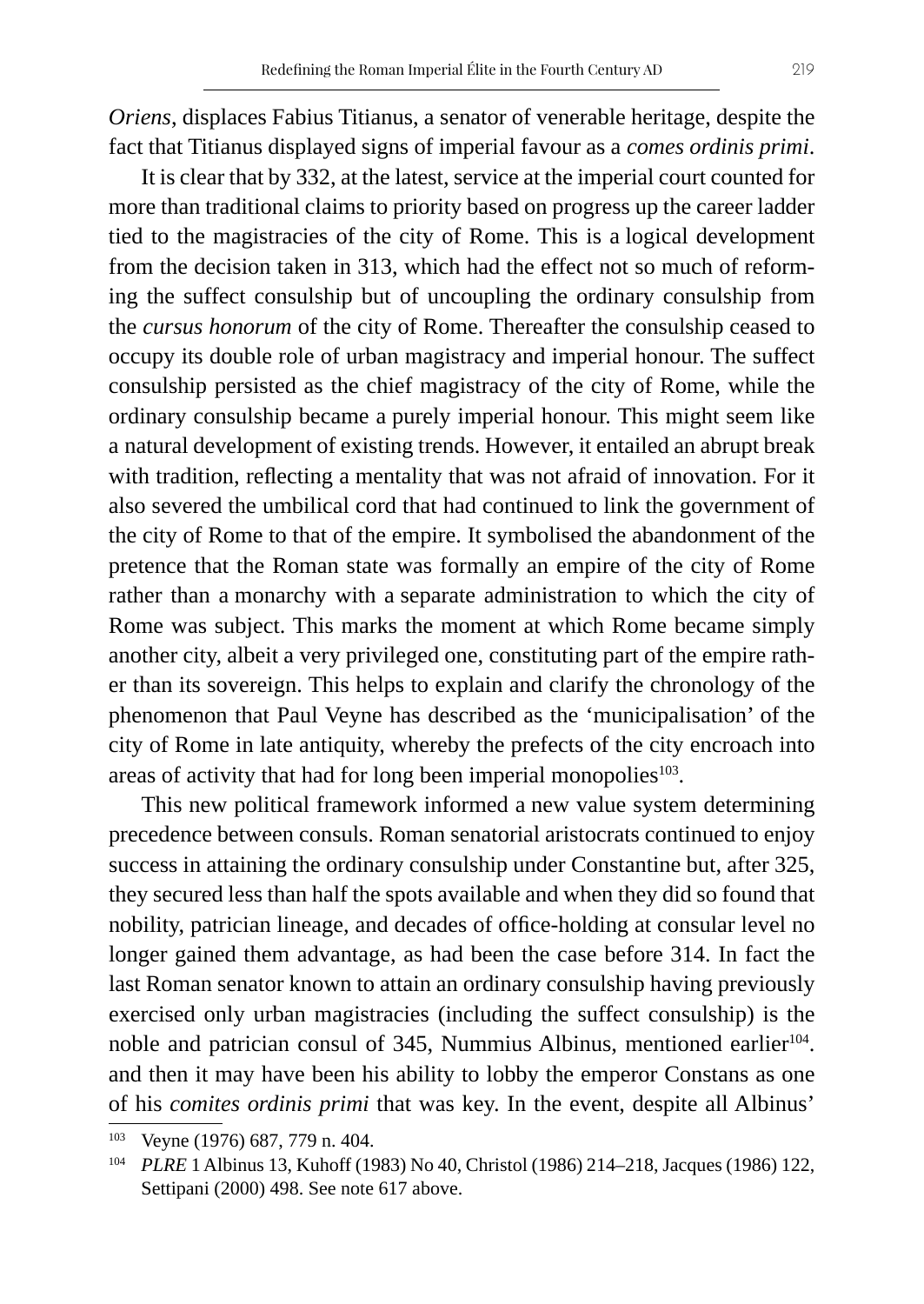traditional advantages, in the pairing he had to be content with the second spot, ceding precedence to a certain Flavius Amantius, a probable palatine official of obscure origin $105$ . There could hardly be a more eloquent demonstration of the new order, in which it was one's standing in the hierarchy of offices and honours centred on the imperial court and not the city of Rome that determined precedence<sup>106</sup>. The pattern of the pairings for 323 and 325 (in its original version), suggests that new order of priorities was already in place before, and therefore independent of the foundation of Constantinople. Naturally ambitious members of the traditional senatorial aristocracy quickly learnt to compete for positions in the newly important imperial hierarchy (e.g. diocesan vicarius, praetorian prefect) that would once have been beneath their dignity.

#### **Conclusions**

A careful examination of the principles informing the pairing of consuls between 314 and 337 permits us to perceive phenomena that have generally been overlooked in discussions of the definition of the late Roman élite<sup>107</sup>. Setting aside consideration of religious affiliation has highlighted the importance of other factors. The policy introduced from 314 was an entirely comprehensible and long overdue adjustment to restore congruity between political power and social status. It marked a break from the prevailing ideology of the Roman state as still an empire of the city of Rome. Whether or not part of a consciously worked out policy, the change confirms Constantine as someone unafraid of innovation beyond the realm of religion.

<sup>105</sup> *PLRE* 1 Amantius 4, Bagnall et al. (1987) 224–225.

<sup>106</sup> Sguaitamatti (2012) 59–70.

<sup>107</sup> E.g. Löhken (1982), Näf (1995), Schlinkert (1996).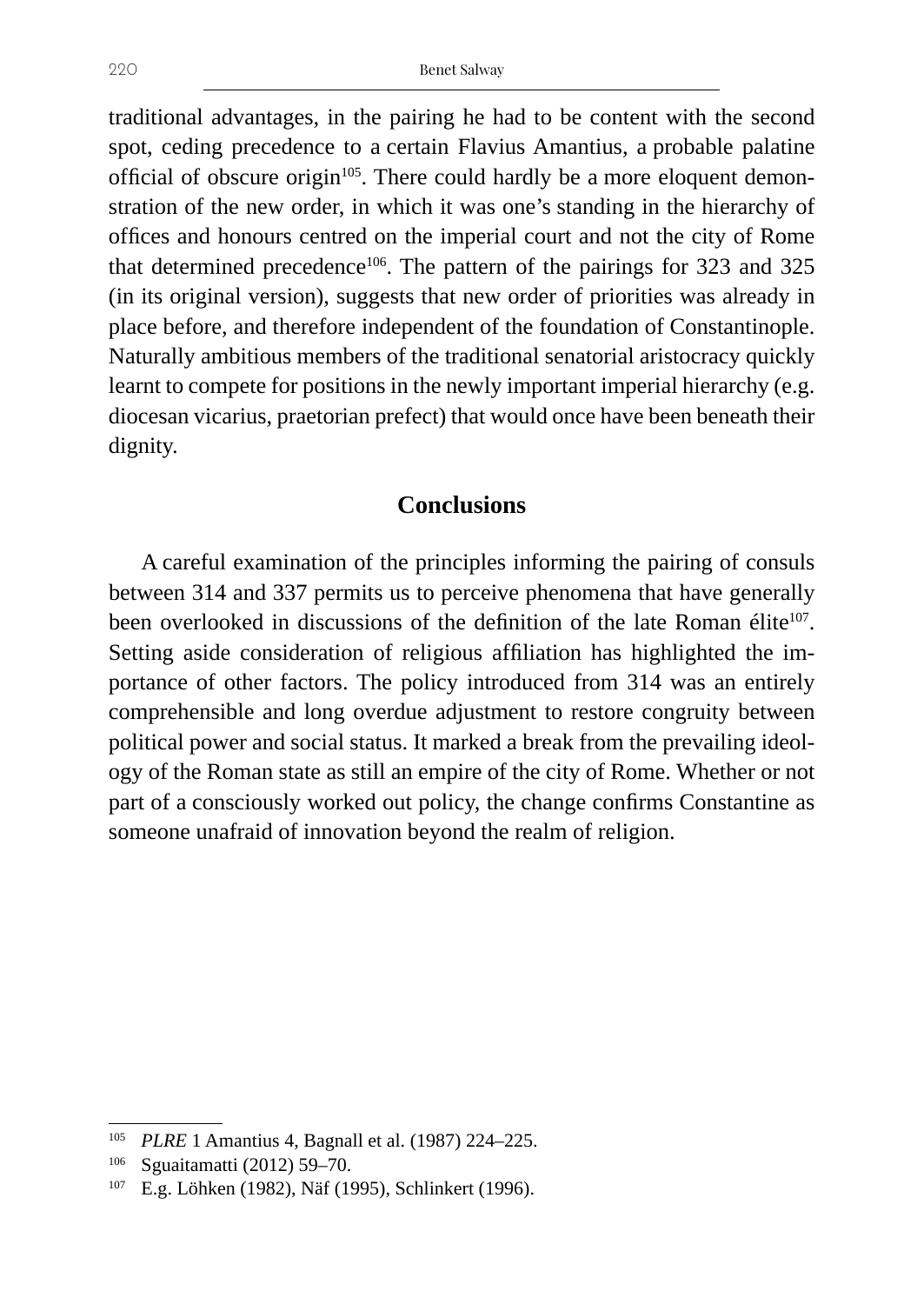# **Abbreviations**

| ABD              | <b>Anchor Bible Dictionary</b>                                     |
|------------------|--------------------------------------------------------------------|
| <b>ACTA IFR</b>  | Acta Instituti Romani Finlandiae                                   |
| AE               | L'Année épigraphique                                               |
| <b>AJAH</b>      | American Journal of Ancient History                                |
| <b>ANET</b>      | <b>Ancient Near Eastern Texts</b>                                  |
| <b>AOAT</b>      | <b>Alter Orient und Altes Testament</b>                            |
| BaM              | Bagdaden Mitteilungen                                              |
| BICS suppl.      | Bulletin of the Institute of Classical Studies supplements         |
| <b>BSAF</b>      | Bulletin de la Societe nationale des antiquaires de France         |
| <b>CÉFR</b>      | Collection de l'École française de Rome                            |
| CIG              | Corpus Inscriptionum Graecarum                                     |
| <b>CIL</b>       | Corpus Inscriptionum Latinarum                                     |
| CQ               | <b>Classical Quarterly</b>                                         |
| <b>EHEES</b>     | Editions de l'École des Hautes Études en Sciences Sociales         |
| FO               | <b>Fasti Ostienses</b>                                             |
| G&R              | <b>Greece and Rome</b>                                             |
| HZ               | Historische Zeitschrift                                            |
| <b>IES</b>       | <b>Israel Exploration Journal</b>                                  |
| <b>IGLS</b>      | Inscriptions grecques et latines de la Syrie                       |
| <b>IGR</b>       | Inscriptiones Graecae ad res Romanas pertinentes                   |
| <b>ILAfr</b>     | R. Cagnat, A. Merlin, L. Chatelain, <i>Inscriptions</i><br>latines |
|                  | d'Afrique                                                          |
| <b>ILLRP</b>     | Inscriptiones Latinae liberae rei publicae                         |
| <b>ILPaestum</b> | Le iscrizioni latine di Paestum                                    |
| <b>ILS</b>       | <b>Inscriptiones Latinae Selectae</b>                              |
| Inscr.It.        | <b>Inscriptiones Italiae</b>                                       |
| <b>IvMilet</b>   | Die Inschriften von Milet                                          |
| IvOlympia        | W. Dittenberger, K. Purgold (ed), Die Inschriften von Olympia      |
| <b>JANES</b>     | Journal of Ancient Near Eastern Studies                            |
| <b>JAOS</b>      | Journal of the American Oriental Society                           |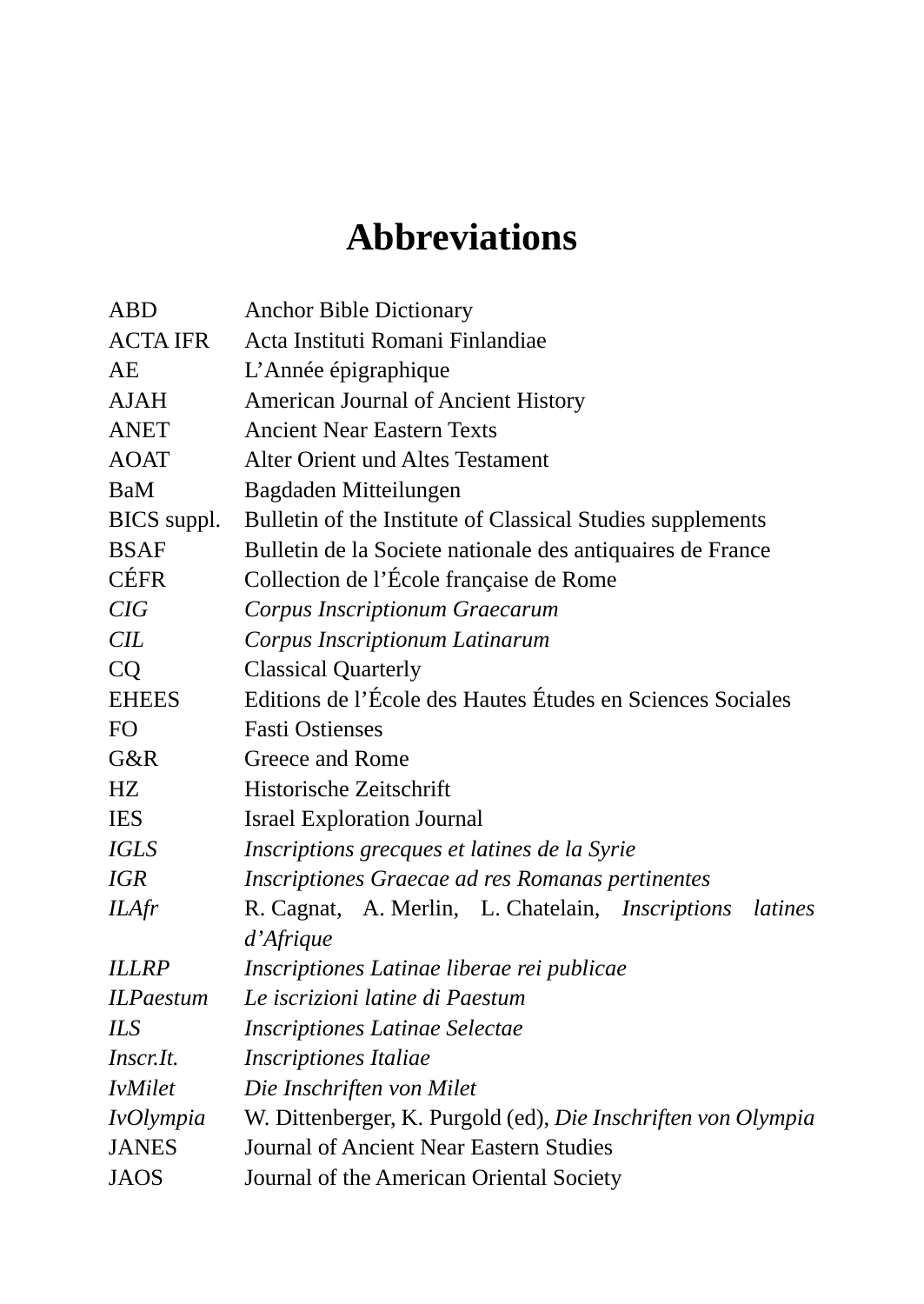| <b>JBASR</b>     | Journal of Basic and Applied Scientific Research                |
|------------------|-----------------------------------------------------------------|
| <b>JCS</b>       | Journal of Cuneiform Studies                                    |
| <b>JLA</b>       | Journal of Late Antiquity                                       |
| <b>JNES</b>      | Journal of Near Eastern Studies                                 |
| <b>JRS</b>       | Journal of Roman Studies                                        |
| <b>JSOT</b>      | Journal for the Study of the Old Testament                      |
| MD               | Materiali e discussioni per l'analisi dei testi classici        |
| <b>MDAI</b>      | Mitteilungen des deutschen archäologischen Instituts. Abteilung |
|                  | <b>Istanbul</b>                                                 |
| MGR              | Miscellanea Greca e Romana                                      |
| <b>NPi</b>       | Narseh from Pāikūlī                                             |
| <b>OLA</b>       | Orientalia Lovaniensia Analecta                                 |
| PAT              | Palmyrene Aramaic Texts                                         |
| <b>PBA</b>       | Proceedings of the British Academy                              |
| <b>PBSR</b>      | Papers of the British School at Rome                            |
| PIR <sup>2</sup> | Prosopographia Imperii Romani (ed. 2)                           |
| <b>PNAE</b>      | The Prosopography of the Neo-Assyrian Empire                    |
| <b>PLRE</b>      | Prosopography of the Later Roman Empire                         |
| PP               | La Parola del passato                                           |
| RE               | Realencyclopädie der Classischen Altertumswissenschaft          |
| <b>REG</b>       | Revue des études grecques                                       |
| <b>RIMA</b>      | Royal Inscriptions of Mesopotamia Assyrian Period               |
| <b>RIMB</b>      | Royal Inscriptions of Mesopotamia Babilonian Period             |
| <b>RLA</b>       | Reallexikon der Assyriologie                                    |
| <b>RRC</b>       | Roman Republican Coinage                                        |
| SAA              | <b>State Archives Of Assyria</b>                                |
| <b>SAAB</b>      | State Archives Of Assyria Bulletin                              |
| <b>SAAS</b>      | <b>State Archives Of Assyria Studies</b>                        |
| <b>SCO</b>       | Studi Classici ed Orientali                                     |
| ŠKZ              | Šāpur I from Naqš-e Rostam                                      |
| <b>TAPA</b>      | Transactions and Proceedings of the American Philological       |
|                  | Association                                                     |
| ΖA               | Zeitschrift für Assyriologie und Vorderasiatische Archäologie   |
| ZPE              | Zeitschrift für Papyrologie und Epigraphik                      |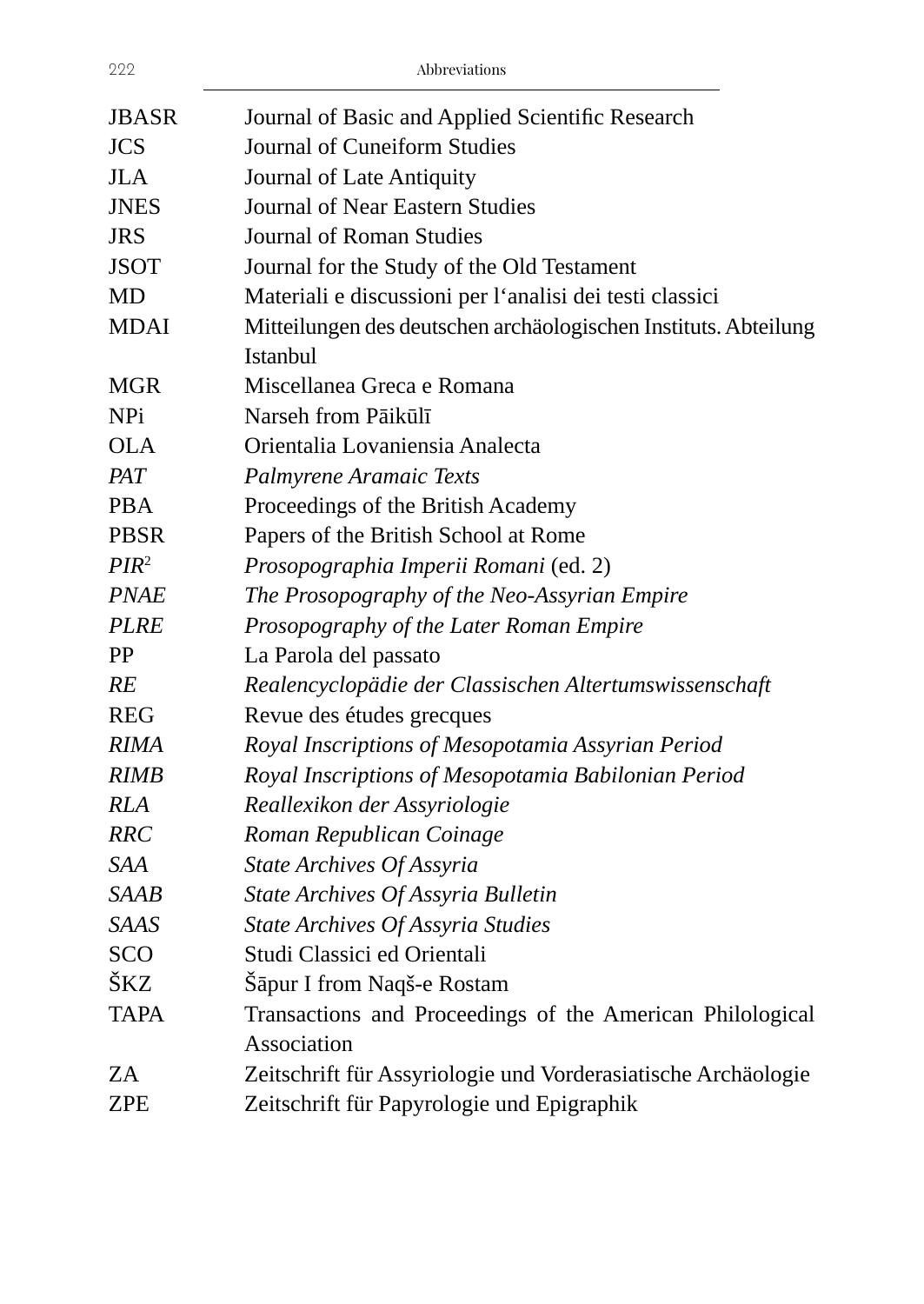# **Bibliography**

- Abou-Assaf, A., Bordreuil P., and Millard, A. R. (1982), *La Statue de Tell Fekherye et son inscription bilingue assyro-araméenne*, Paris.
- Abraham, C. (2004), *Business and Politics under the Persian Empire: The Financial Dealings of Marduk-nāṣir-apli of the House of Eqibi (521–487 BCE)*, Bethesda.
- Abramenko A. (1993), *Die munizipale Mittelschicht im kaiserzeitlichen Italien. Zu einem neuen Verständnis von Sevirat und Augustalität*, Frankfurt a.M.
- Adak M. (2013), *Claudia Iasonis, eine Asiarchin aus Lykien, "Hermes*" 141/4, 459*–*475.
- Al-As'ad, K./A. Schmidt-Colinet (2005), *Kulturbegegnung im Grenzbereich*, [in:] Andreas Schmidt-Colinet (ed.), *Palmyra. Kulturbegegnung im Grenzbereich*, Mainz, 36–63.
- Alföldi A. (1956), *The Main Aspects of Political Propaganda on Coinage of the Roman Republic*, [in:] R. A.G. Carson, C. H. V. Sutherland (ed*.*), *Essays in Roman Coinage Presented to Harold Mattingly*, Oxford, 63–95.
- Alföldy G. (1977), *Konsulat und Senatorenstand unter den Antoninen. Prosopographische Untersuchungen zur senatorischen Führungsschicht*, Bonn.
- Alföldy G. (1979), *Römische Sozialgeschichte*, Wiesbaden.
- Al-Rawi, F. N. H. (2008), *Inscriptions from the Tombs of the Queens of Assyria*, [in:] J. E. Curtis, H. McCall, D. Collon and L. Al-Gailani Werr L. (eds.), *New Light on Nimrud Proceedings of the Nimrud Conference 11th–13th March 2002*, London, 119–138.
- Alt A. (1953), *Die Heimat des Deuteronomiums, Kleine Schriften zur Geschichte des Volkes Israel II*, München, 250–275.
- Ambos, C. (2009), *Eunuchen als Thronprätendenten und Herrscher im Alten Orient*, [in:] M. Luukko, S. Svärd, and R. Matilla (eds.), *Of God(s), Trees, Kings, and Scholars: Neo-Assyrian and Related Studies in Honour of Simo Parpola*, "Studia Orientalia" 106, 1–7.
- Ameling W. (1985), *Die Inschriften von Prusias ad Hypium* (Inschriften griechischer Städte aus Kleinasien 27), Bonn.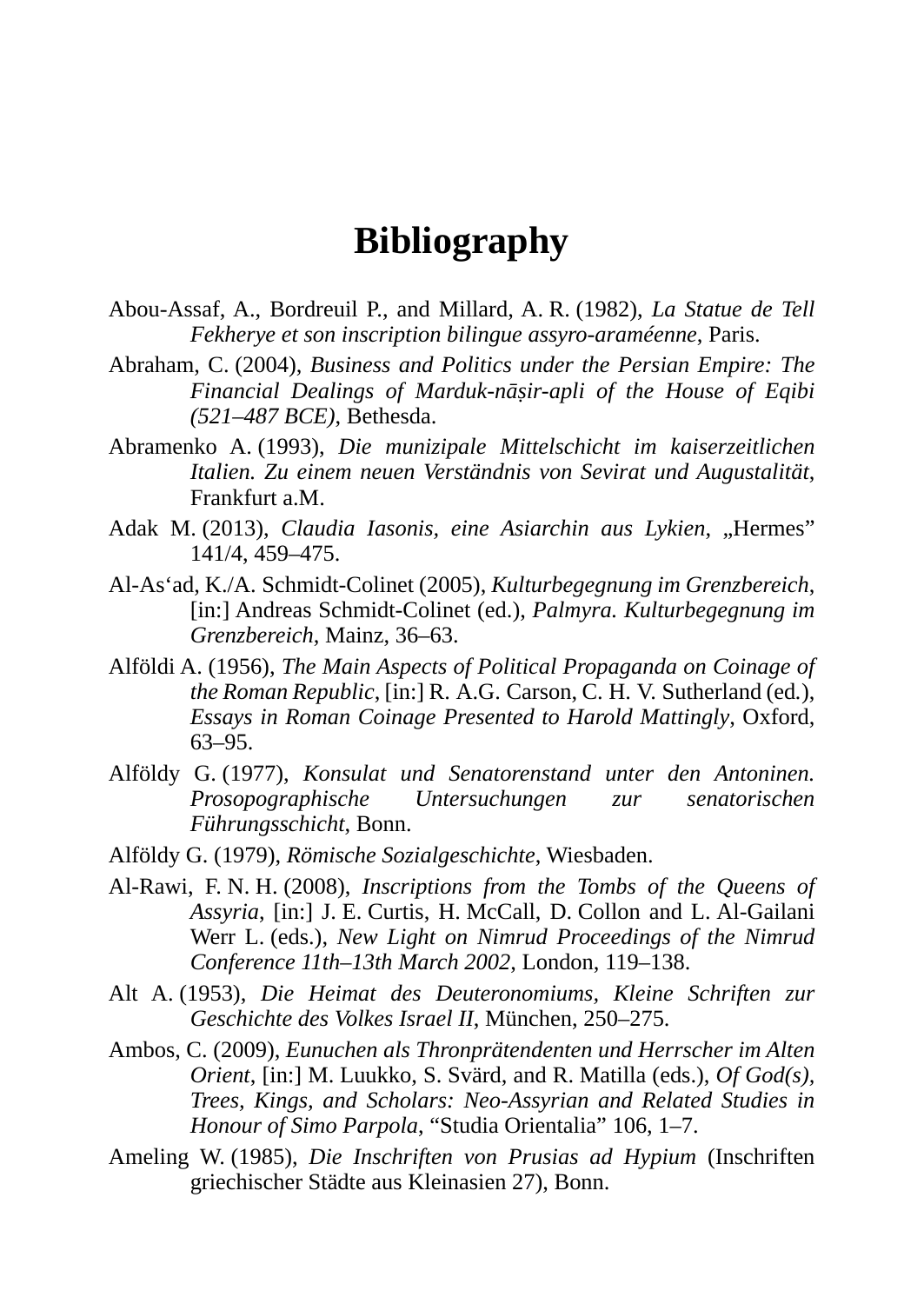- Ameling W. (1992), *Die Kinder des Marc Aurel und die Bildnistypen der Faustina Minor*, ZPE 90, 147–166.
- Arnheim, M. T. W. (1972), *The Senatorial Aristocracy of the Later Roman Empire*, Oxford.
- Back M. (1978), *Die sassanidischen Staatsinschriften. Studien zur Orthographie und Phonologie des Mittelpersischen der Inschriften zusammen mit einem etymologischen Index des mittelpersischen Wortgutes und einem Textcorpus der behandelten Inschriften*, Tehran/Leiden.
- Badel Ch. (2005), *La noblesse de l'empire romain: les masques et la vertu*, Seyssel.
- Badel Ch. (2006), *Généalogies divines et légitimité nobiliaire*, [in:] A. Vigour, X. Loriot, A. Bérenger-Badel et B. Klein (ed.), *Pouvoir et religion dans le monde romain. En hommage à Jean-Pierre Martin*, Paris, 273–287.
- Badel Ch. (2007), *Fidei nobilitatis antiquae ornamentum: être une femme noble à Rome*, [in:] H.-L. Fernoux et C. Stein (ed.), *Aristocratie antique. Modèles et exemplarité sociale*, Dijon, 201–220.
- Badian E. (1962), *Waiting for Sulla*, "Journal of Roman Studies" 52, 47–61.
- Bagnall, R. S, Worp, K. A. (2004), *Chronological Systems of Byzantine Egypt*, second edition, Leiden.
- Bagnall, R.S., Cameron, ADE, Schwartz, S.R., Worp, K.A. (1987), *Consuls of the Later Roman Empire*, Atlanta.
- Barbieri G. (1952), *L'albo senatorio da Settimio Severo a Carino (193 –285)*, Roma.
- Bardt C. (1871), *Die Priester der vier grossen Kollegien aus römisch-republikanischen Zei*t, Berlin.
- Bargagli B., and C. Grosso (1997), *I Fasti Ostienses documento della storia di Ostia*, Roma.
- Barnes, T. D. (1975), *Two Senators under Constantine*, "Journal of Roman Studies" 65, 40–49.
- Barnes, T. D. (1982), *The New Empire of Diocletian and Constantine*, Cambridge Mass.
- Barnes, T. D. (1995), *Statistics and the conversion of the Roman aristocracy*, "Journal of Roman Studies" 85, 135–147.
- Barnes, T. D. (2011), *Constantine: Dynasty, Religion and Power in the Later Roman Empire*, Malden, MA.
- Baudry R. (2008), *Les patriciens à la fin de la République romaine et au début de l'Empire*, Thèse Paris I, microfichée.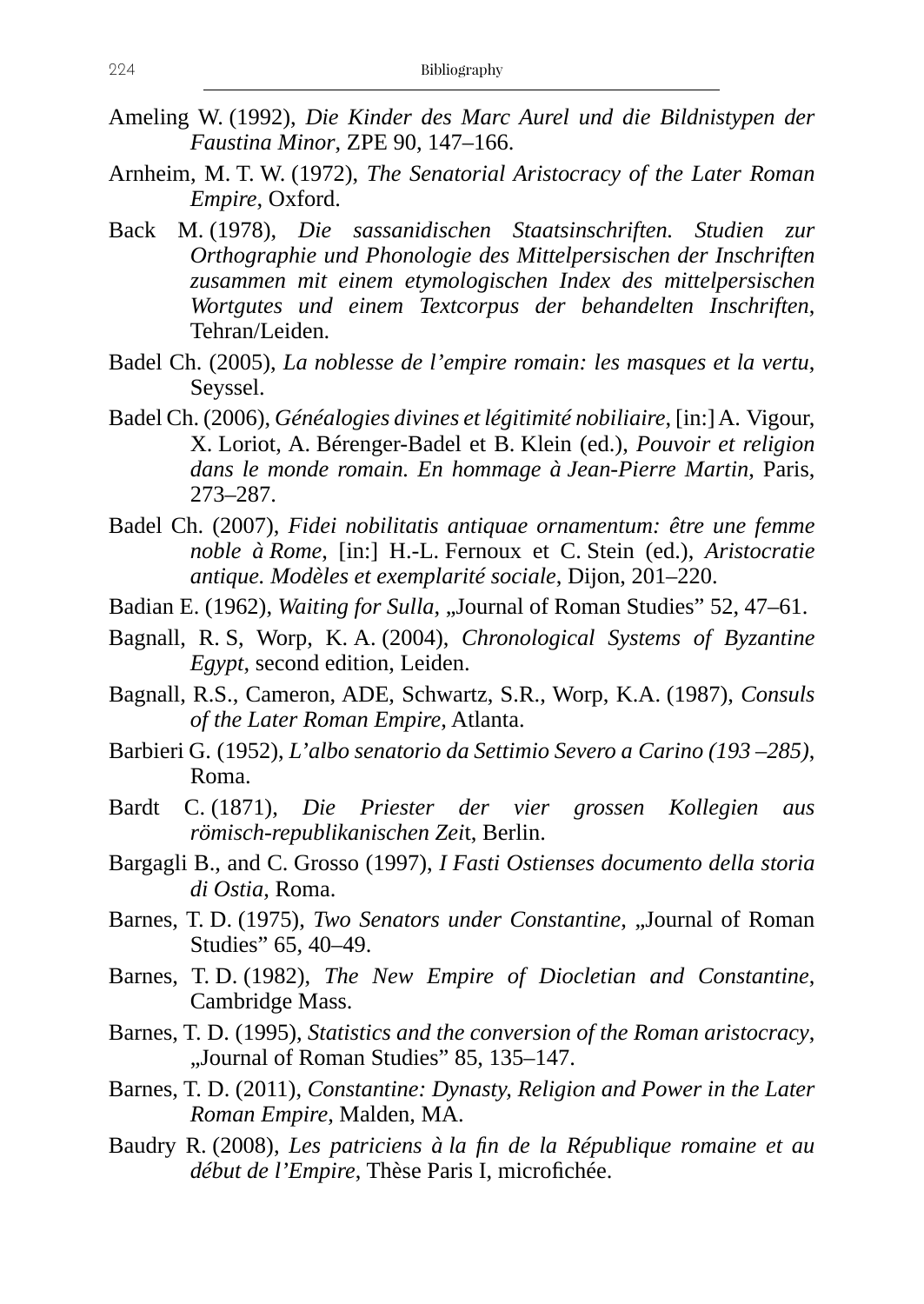- Beard M. (1990), *Priesthood in the Roman Republic*, [in:] M. Beard, J. North (ed.), *Pagan Priests. Religion and Power in the Ancient World*, London, 17–48.
- Beard M. (1994), *Religion* [in:] J. A. Crook, A. Lintott, E. Rawson (ed.), *The Cambridge Ancient History*, vol. IX: *The Last Age of the Roman Republic 146–43 BC*, Cambridge, 729–768.
- Beard M., J. North, S. Price (1998), *Religions of Rome*, vol. 1, Cambridge.
- Beaulieu, P.-A. (1989), *The Reign of Nabonidus King of Babylon 556–539 BC*, New Haven and London.
- Beaulieu, P.-A. (1997), *The Fourth Year of Hostilities in the Land*, BaM 28, 365–394.
- Beaulieu, P.-A. (2002), *Ea-dayān, governor of the Sealand, and other dignitaries of the Neo-Babylonian Empire*, JCS 54, 99–123.
- Beaulieu, P-A. (2005), *Eanna's contribution to the construction of the North Palace at Babylon*, [in:] H. Baker – M. Jursa (eds.), *Approaching the Babylonian Economy. Proceedings of the START Project Symposium held in Vienna, 1-3 July 2004*, AOAT 330, 45–73, Münster.
- Beaulieu, P-A. (2006), *Official and Vernacular Languages: The Shifting Sands of Imperial and Cultural Identities in First Millennium BC*, [in:] S. L. Sanders et al. (eds), *Margins of Writing, Origins of Cultures*, Chicago, 187–216.
- Beaulieu P.-A. (2010), *The Afterlife of Assyrian Scholarship in Hellenistic Babylonia*, [in:] J. Stackert, B.N. Porter, D.P. Wright (eds.), *Gazing on the Deep. Ancient Near Eastern and Other Studies in Honor of Tzvi Abusch*, Bethesda, 1–18.
- Beaulieu, P-A. (2013 ), *Arameans, Chaldeans, and Arabs in Cuneiform Sources from Late Babylonian Period*, [in:] A. Berlejung, M. P. Streck (eds.), *Arameans, Chaldeans, and Arabs in Babylonia and Palestine in the First Millennium BC*, Wiesbaden.
- Bekker-Nielsen T. (2008), *Urban life and local politics in Roman Bithynia. The small world of Dion Chrysostomos*, Aarhus.
- Berchem D. v. (1976), *Le plan de Palmyre*, [in:] Daniel Schlumberger/Henri Seyrig (ed.), *Palmyre. Bilan et perspectives*, Strasbourg, 165–174.
- Bergemann C. (1992), *Politik und Religion im spätrepublikanischen Rom*, Stuttgart.
- Berthelet Y. (2011), *Le rôle des pontifes dans l'expiation des prodiges à Rome,*  sous la République: le cas des "procurations" anonymes», "Cahiers «Mondes anciens»", 2, 1–13, [En ligne] mis en ligne le 20.07.2011, URL: mondesanciens.revues.org/index348.html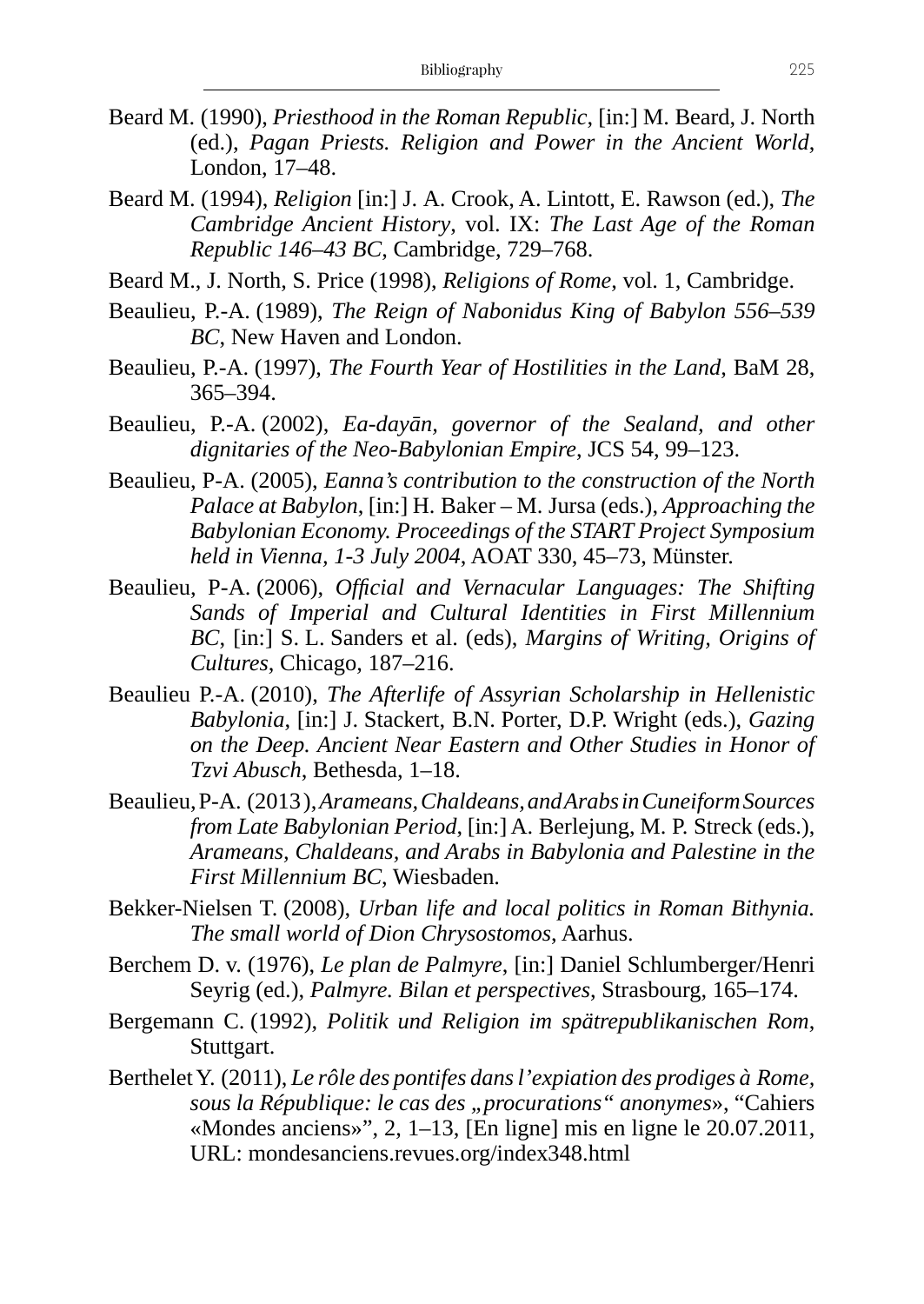- Beyme K. v. (1996), *The concept of Political Class. A new dimension of research on elites?*, "West European Politics" 19, 68–87.
- Bianchi E. (2010), *Il rex sacrorum à Roma e nell'Italia antica*, Milano.
- Bivar A. D. H. (1983), *The Political History of Iran under the Arsacids*, [in:] E. Yarshater (ed.), Cambridge History of Iran 3.1, Cambridge, 21–99
- Bleicken J. (1957a), *Kollisionen zwischen sacrum und publicum*, Hermes 85, 446–480.
- Bleicken J. (1957b), *Oberpontifex und Pontifikalkollegium. Eine Studie zur römischen Sakralverfassung*, "Hermes 85", 345–366.
- Bocherens C., F. Zevi (2007), *La 'schola du Trajan' et la domus du consul Caius Fabius Agrippinus à Ostie*, "Archeologia Classica" 28, 257–271.
- Bohlken E. (2011), *Die Verantwortung der Eliten. Eine Theorie der Gemeinwohlpflichten*, Frankfurt am Main.
- Boissier G. (1905), *La conjuration de Catilina*, Paris.
- Bonatz, D. (2008), *Bartlos in Assyrien: Ein kulturanthropologischen Phänomen aus Sicht der Bilder*, [in:] D. Bonatz, Czihon, R. M. Kreppner, F. J. (eds.), *Fundstellen. Gesamte Schriften zur Archäologie und Geschichte Altvorderasiens ad honorem H. Kühne*, Wiesbaden, 131–144.
- Börm H. (2010), *Herrscher und Eliten in der Spätantike*, [in:] H. Börm, J. Wiesehöfer (ed.), *Commutatio et contentio. Studies in the Late Roman, Sasanian, and Early Islamic Near East in Memory of Zeev Rubin*, Düsseldorf, 159–198.
- Borovkov P.S. (2011), *Pontifikat w strukturie cursus honorum v Rimskoj Respublikie (IV – piervaja połovina I w. do n.e.)*, "Anticznaja drevnost i srednije wieka" 40, 7–20 (Pontificate and structure of cursus honorum in the Roman Republic (IV–I century BC).
- Bourdieu P. (1979), *La distinction. Critique sociale du jugement*, Paris.
- Bourdieu P. (2001), *Das politische Feld. Zur Kritik der politischen Vernunft*, Konstanz.
- Boyce M. (1968), *The Letter of Tansar*, Rome.
- Bricault L. (2005), *Recueil des inscriptions concernant les cultes isiaques 2* (Mémoires de l'Academie des inscriptions et des belles-lettres 31), Paris.
- Bright J. (20006), *History of Israel*, Westminster.
- Brinkman, J. A. (1968), *A Political History of Post-Kassite Babylonia 1158– 722 BC*, Roma.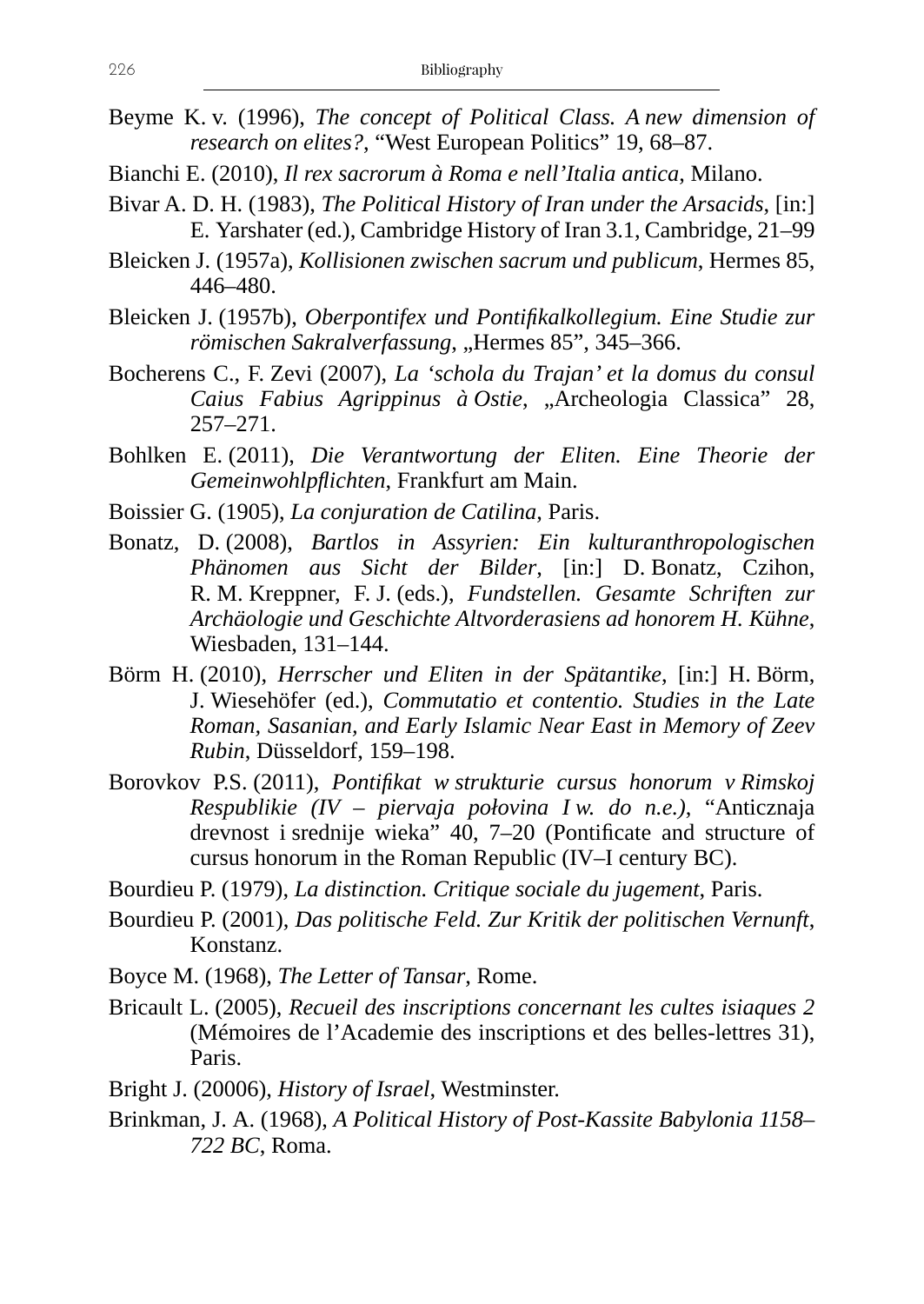- Brinkman, J. A. (1984), *Prelude to the Empire. Babylonian Society and Politics, 747–626 BC*, Philadelphia.
- Briquel D (2000), *La nuit du Ve siècle* [in:] F. Hinard (dir.), *Histoire romaine*, vol. 1: *Des origines à Auguste*, Paris, 163–202.
- Broughton R. (1972), *Senate and Senators of the Roman republic. The prosopographical approach*, ANRW, vol l. Bd. 1. Berlin-New-York, 250–265.
- Brown, P. R. L. (1992), *The problem of Christianization*, PBA 82, 89–106.
- Brown, P. R. L. (2000), *The study of elites in late antiquity*, [in:] M.R. Salzman, C. Rapp (ed.), *Elites in Late Antiquity* = Arethusa 33.3, 321–346.
- Bruun C. (2008), *La familia publica di Ostia antica*, [in:] M.L. Caldelli, G.L. Gregori, S. Orlandi (eds.), *Epigrafia 2006 (Atti della XIV Rencontre sur l'épigraphie in onore di Silvio Panciera)*, Roma, 537–56.
- Bruun, C. (forthcoming), *The Date of One Hundred '\*Augustales' from Roman Ostia in CIL XIV 4563: Early Second Century CE.*
- Caballos Rufino A. (1990), *Los senadores hispanoromanos y la romanización de Hispania (siglos I al III p. C.)*, I, Ecija.
- Cameron, A. D. E. (1988), *Flavius: a nicety of protocol*, "Latomus" 47, 26–33.
- Cameron, A. D. E. (1999), *The antiquity of the Symmachi*, "Historia", 48.4, 477–505.
- Cameron, A. D. E. (2011), *The Last Pagans of Rome*, Oxford.
- Campanile M.D. (1993), *Il koinon di Bitinia. ΒΕΙΘΥΝΙΑΡΧΑΙ e ΑΡΧΟΝΤΕΣ ΤΟΥ ΚΟΙΝΟΥ ΤΩΝ ΕΝ ΒΕΙΘΥΝΙΑΙ ΕΛΛΗΝΩΝ*, "SCO" 43, 343-357.
- Cantineau J. (1930a), *La grande colonnade*, Part 1, Beyrouth.
- Cantineau J. (1930b), *La grande colonnade*, Part 2, Beyrouth.
- Cantineau J. (1931), *La colonnade transversale*, Beyrouth.
- Carlsson S. (2010), *Hellenistic democracies. Freedom, independence and political procedure in some East Greek city-states*, Stuttgart.
- Cébeillac-Gervasoni M., Caldelli M.L., Zevi F. (2010), *Epigrafia latina. Ostia: cento iscrizioni in contesto*, Roma.
- Cecconi, G. A. (2007), *Lineamenti di storia del consolato tardoantico*, [in:] M. David (ed.), *Eburnea diptycha*, Bari, 109–127.
- Chaniotis A., Mylonopoulos J. (2008), *Epigraphic Bulletin for Greek Religion (EBGR 2005)*, "Kernos" 21, 211–269.
- Chastagnol A. (1958), *Observations sur le consulat suffect et la préture du*  Bas-Empire, "Revue historique" 219, 221-253.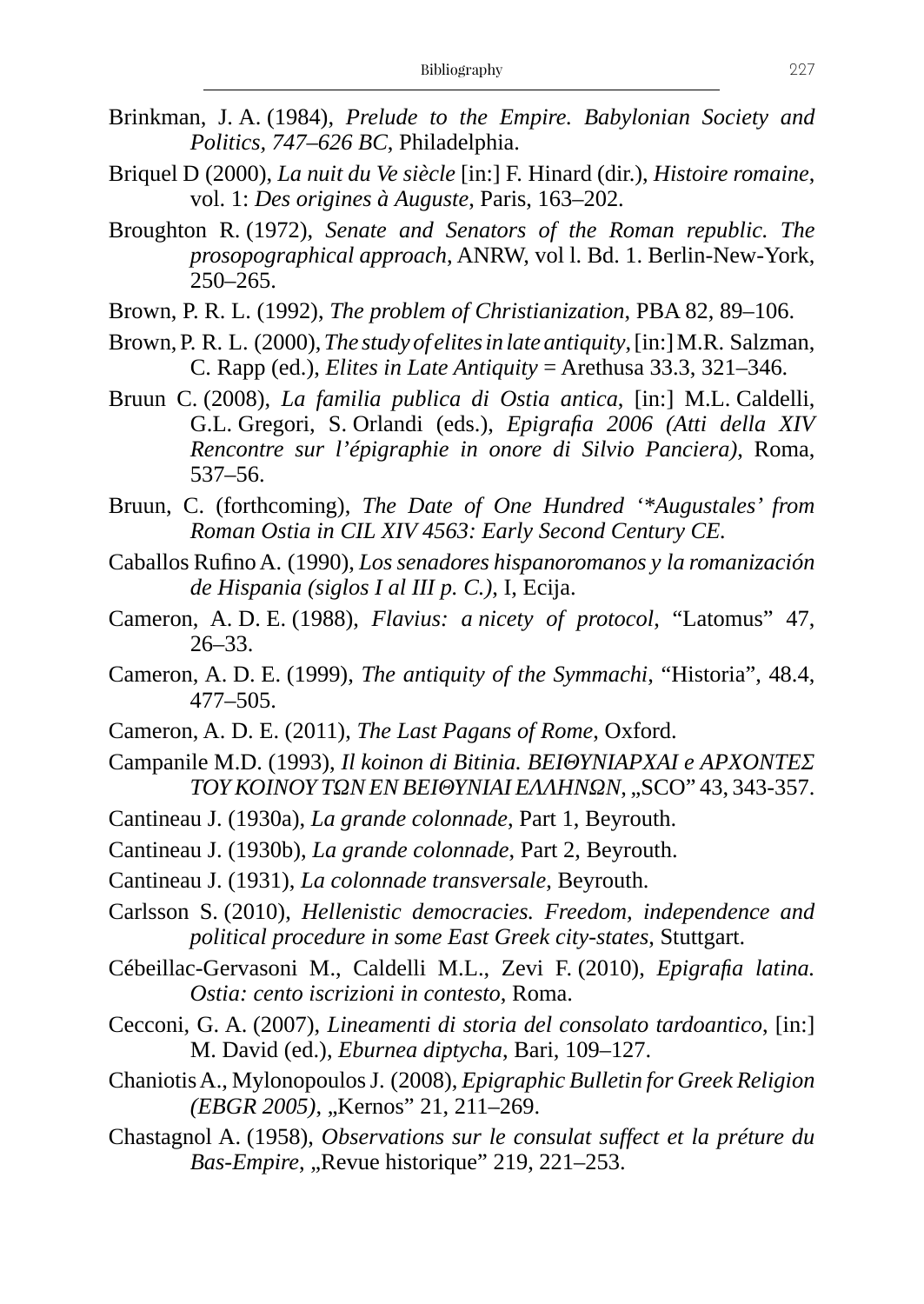- Chastagnol A. (1962), *La Préfecture urbaine à Rome sous le Bas-Empire*, Paris.
- Chastagnol A. (1992), *Le Sénat romain à l'époque impériale. Recherches sur la composition de l'Assemblée et le statut de ses membres*, Paris.
- Christensen A. (1944), *L'Iran sous les Sassanides*, Copenhagen.
- Christol, M. (1986), *Essai sur l'évolution des carrières sénatoriales dans le 2e moitié du IIIe siècle ap. J.-C.*, Paris.
- Christol, M. (1997), *Les classes dirigeantes et le pouvoir dans l'État de Septime Sévère à Constantin*, [in:] *L'Empire romain de 192 à 325*, Toulouse, 57–78.
- *Chronique des fouilles et découvertes archéologiques en Grèce en 1954* (1955), BCH 79, 205-376.
- Claburn W.E. (1973), *The Fiscal Basis of Judah's Reforms*, "Journal of Biblical Literature" 92, 11–22.
- Clements R.E. (1989), *Deuteronomy*, Old Testament Guides, Sheffield.
- Cogan M. (1974), *Imperialism and Religion: Assyria, Judah and Israel in the Eight and Seventh Centuries BCE*, Society of Biblical Literature Monograph Series 19, Missoula.
- Cole, S. W. (1994), *The Crimes and Sacrileges of Nabû-šuma-iškun*, ZA 84, 220–252.
- Corbier M. (1974), *L'aerarium Saturni et l'aerarium militare. Administration et prosopographie sénatoriale*, Rome.
- Corbier M. (1994), *La Maison des Césars*, [in:] P. Bonte (ed), *Epouser au plus proche. Inceste, prohibitions et stratégies matrimoniales autour de la Méditerranée*, Paris, 243–291.
- Corbier M. (1995), *Male Power and Legitimacy through Women: The Domus Augusta Under the Julio-Claudians (Pouvoir masculin et légitimité par les femmes: la domus Augusta sous les Julio-Claudiens)*, [in:] R. Hawley et B. Levick (ed.), *Women in Antiquity: New Assessments*, Londres, 178–193.
- Crawford M. (1974), *Roman Republican Coins*, vol. 1, Cambridge.
- Crone P. (1991), *Kavad's Heresy and Mazdak's Revolt*, "Iran" 29, 21–40.
- D'Arms J.H. (1981), *Commerce and Social Standing in Ancient Rome*, Cambridge, Mass. – London.
- D'Arms J.H. (2000), *Memory, Money, and Status at Misenum: Three New Inscriptions from the 'Collegium' of the Augustales*, "Journal of Roman Studies" 90, 126–144.
- Da Riva, R. (2002), *Der Ebabbar-Tempel von Sippar in frühneubabylonischer Zeit (640–580 v. Chr.)*, AOAT 291, 2002, Münster.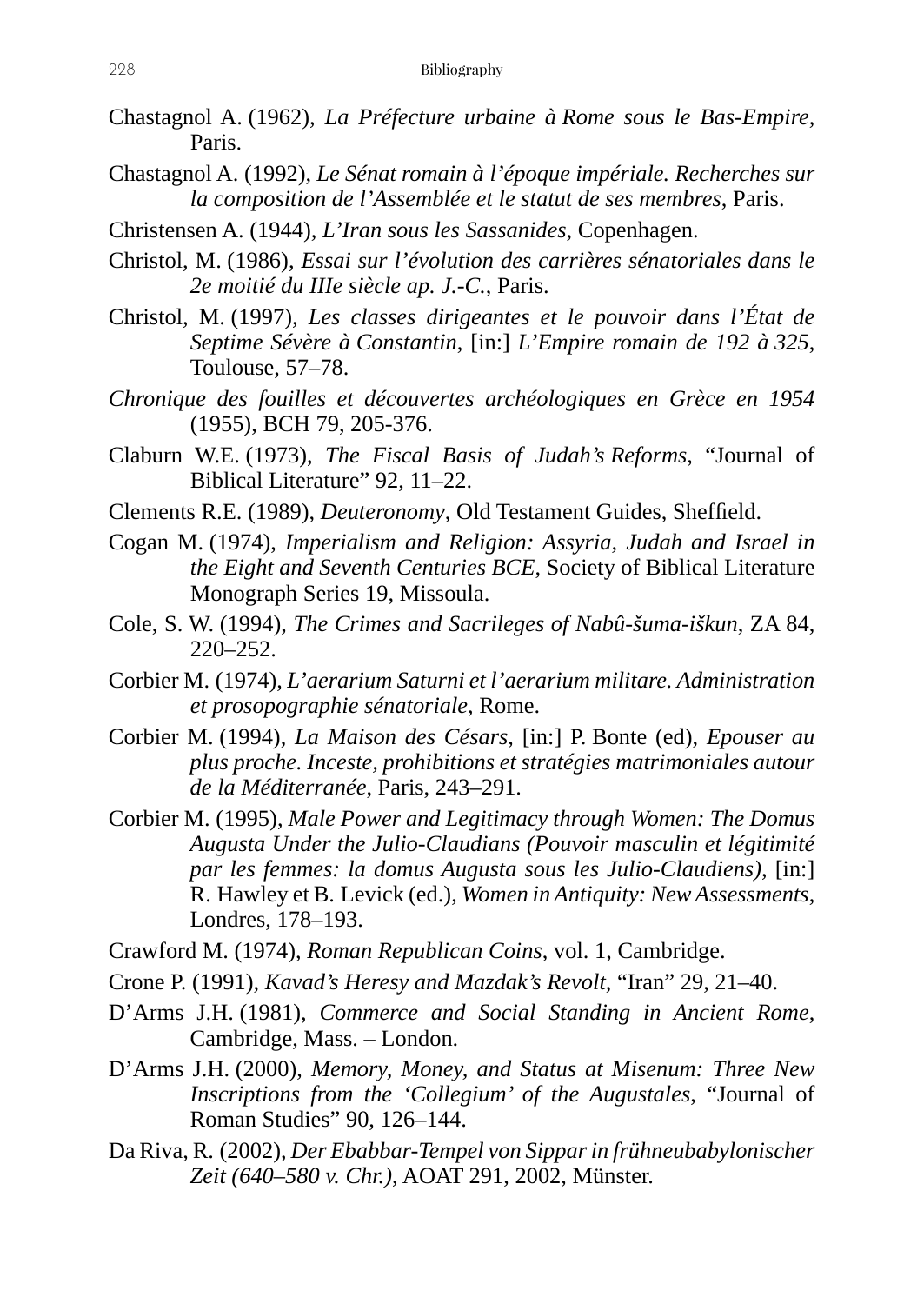- Dalley, S. (1998), *Yabâ, Atalyā and the Foreign Policy of Late Assyrian Kings*, *SAAB* 12, 83–98.
- Dalley, S. (2004), *Recent Evidence from Assyrian Sources for Judean History from Uzziah to Menasseh*, JSOT 28, 387–401.
- Dalley, S. (2008), *The Identity of the Princesses in Tomb II and a new Analysis of Events in 701 BC*, [in:] J. E. Curtis, H. McCall, D. Collon and L. al-Gailani Werr (ed..), *New Light on Nimrud Proceedings of the Nimrud Conference 11th–13th March 2002*, London, 171–175.
- Dalley, S., Postgate, J. N. (1984), *Texts from Fort Shalmaneser*, London.
- Dandamayev, M. A (1998), *Nabonid (Nabû–naid). The last King of the Late Babylonian Empire*, *RLA* Bd 9, 6–11.
- Daryaee T. (2002), *Mind, Body, and the Cosmos: Chess and Backgammon in Ancient Persia, "Iranian Studies", 35. 4, 281-312.*
- Daryaee T. (2002a), *Šahrestānīhā ī Ērānšahr: A Middle Persian Text on Late Antique Geography, Epic, and History*, Costa Mesa.
- Daryaee T. (2007), *The Middle Persian Text Sūr ī Saxwan and the late Sasanian Court, "Res Orientales" 17, 65-72.*
- Daryaee T. (2009), *Sasanian Persia. The Rise and Fall of an Empire*, London/ New York.
- Daryaee T. (2010), *Ardaxšīr and the Sasanians' rise to Power*, "Anabasis" 1, 236–255.
- Daryaee T. (2012), Mehr-Narseh, "Encyclopaedia Iranica" (January 23, 2012) www.iranicaonline.org/articles/mehr-narseh
- Daryaee T. Safdari K. (2010), *Spāhbed Bullae: The Barakat Collection*, "e-Sasanica" 12, 1–15.
- Davenport, C. (2013), *The governors of Achaia under Diocletian and Constantine*, ZPE 184 225–234.
- De Libero L. (1992), *Obstruktion. Politische Praktiken im Senat und in der Volksversammlung der ausgehenden Republik* (70–49 v. Chr.), Stuttgart.
- De Martino, F. (1975), *Storia della costituzione romana*, revised edition, vol. V, Naples.
- De Sanctis G. (1907), *Storia dei romani. La conquista del primato in Italia*, I, Turin.
- De Treville D. Jost (1987), *Senatus et religio: Aspects of the Roman Senate's Role in the State Religion during the Republic*, Diss. of North Carolina at Chapel Hill.
- Degrassi, A. (1952), *I fasti consolari dell'Impero romano dal 30 avanti Cristo al 613 dopo Cristo*, Rome.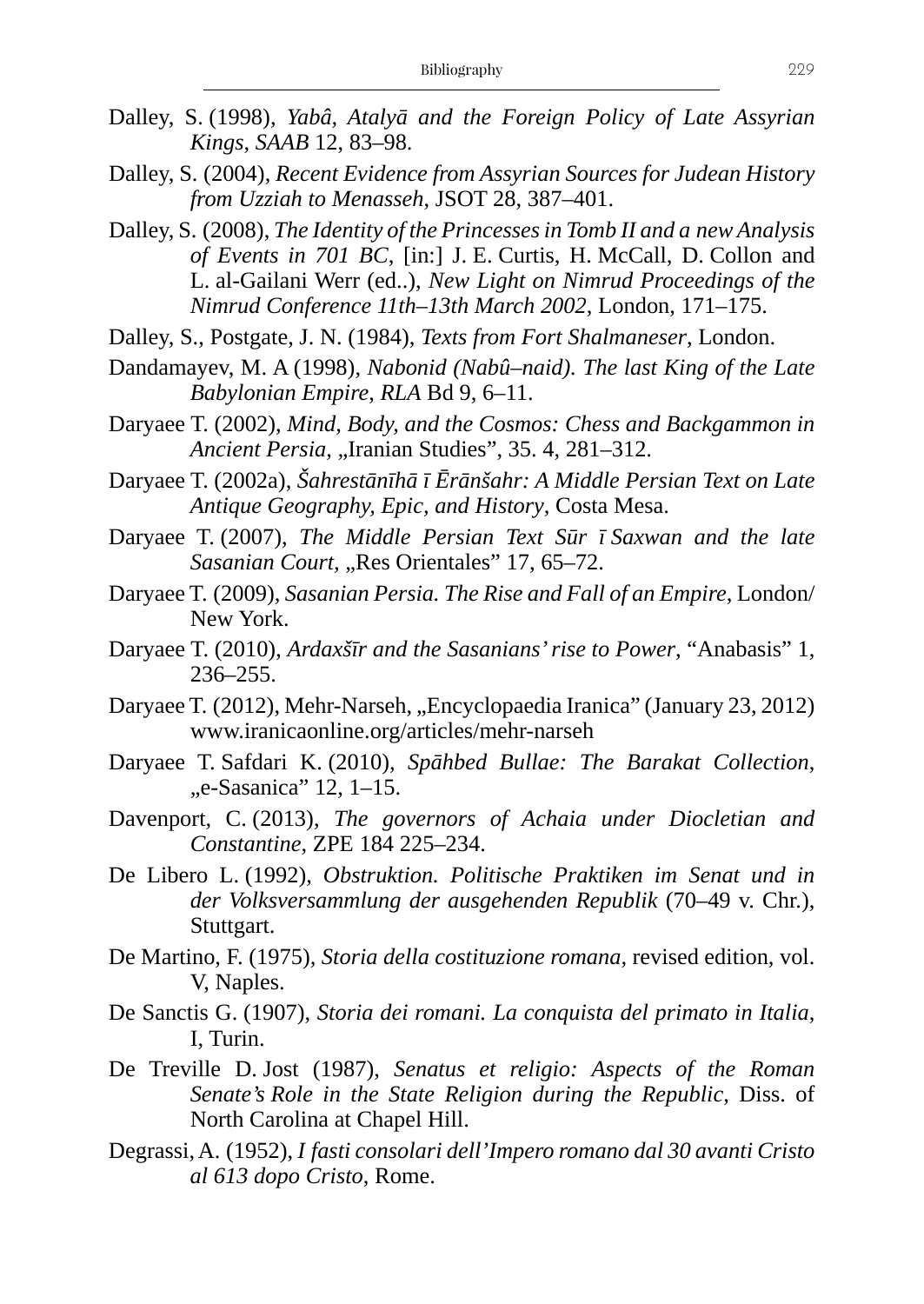- Deininger J. (1965), *Die Provinziallandtage der römischen Kaiserzeit* (Vestigia 6), München.
- Delgado Delgado J. A. (1999), *Criterios y procedimientos para la elección de los sacerdotes en la Roma republican*a, "Ilu. Revisto de Ciencias de las Religiones" 4, 57–81.
- Deller, K., Millard, A. R. (1993), *Die Bestalungsurkunde des Nergal-āpil-kūmūja von Kalhu*, BaM 24, 217–242, 51–54.
- Devyver A. (1973), *Le sang épuré: les préjugés de race chez les gentilshommes français de l'ancien régime*, Bruxelles.
- Dietrich, M. (1970), *Die Aramäer Südbabyloniens in der Sargonidenzeit (700–48)*, AOAT 7, Neukirchen–Vlyun.
- Dietz K. (1980), *Senatus contra principem. Untersuchungen zur senatorischen Opposition gegen Kaiser Maximinus Thrax*, München.
- Dijkstra K. (1995), *Life and loyalty. A study in the socio-religious culture of Syria and Mesopotamia in the Graeco-Roman period based on epigraphical evidence*, Leiden.
- Dīnawarī (1967), *Abū Hanīfa Ahmad, Akhbār al-Tiwāl, translated by Sadiq Nash'at*, Tehran.
- Dirven L. (1996), *The nature of the trade between Palmyra and Dura-Europos*, ARAM 8, 39–54.
- Dirven L. (1999), *The Palmyrenes of Dura-Europos. A study of religious interaction in Roman Syria*, Leiden.
- Dmitriev S. (2001), *The end of provincia Asia*, "Historia" 50, 2001, 468–489.
- Drecoll C. (1997), *Die Liturgien im Römischen Kaiserreich des 3. und 4. Jh. n.Chr. Untersuchung über Zugang, Inhalt und wirtschaftliche Bedeutung der öffentlichen Zwangsdienste in Ägypten und anderen Provinzen*, Stuttgart.
- Drijvers H. J. W. (1977), *Hatra, Palmyra und Edessa. Die Städte der syrisch-mesopotamischen Wüste in politischer, kulturgeschichtlicher und religionsgeschichtlicher Beleuchtung*, "Aufstieg und Niedergang der römischen Welt II" 799–906.
- Drumann W. Groebe P. (1899), *Geschichte Roms in seine Uebergang von der republikanischen zur monarchischen Verfassung*, Berlin, Bd. 1–5.
- Dumézil G. (1981), *Mythe et épopée. I. L'idéologie des trois fonctions dans les épopées des peuples indo-européens*, Paris.
- Duthoy R. (1976), *Recherches sur la répartition géographique et chronologique des termes 'sevir Augustalis', 'Augustalis' et 'sevir'*  dans L'Empire romain, "Epigraphische Studien" 11, 143-214.
- Duthoy R. (1978), *Les "Augustales"*, ANRW, II 16. 2, 1254–1309.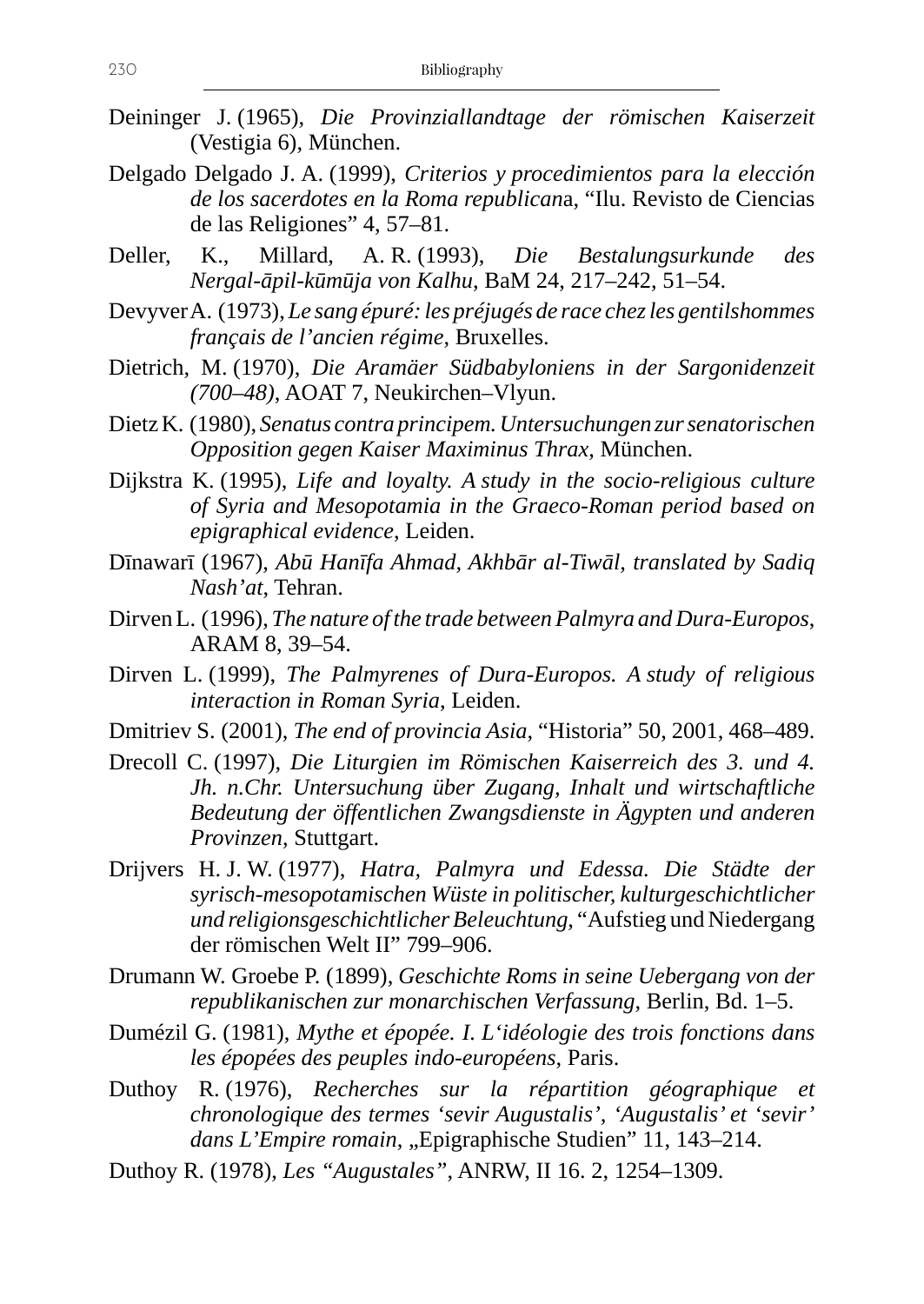- Eck W. (1971), *Das Eindringen des Christentums in den Senatorenstand bis*  zu Konstantin d. Gr., "Chiron" 1, 381–406.
- Eck W. (2009), *Vespasian und die senatorische Führungsschicht des Reiches*, [in:] L. Capogrossi-Colognesi, E. Tassi Scandone (ed.), *La Lex de Imperio Vespasiani e la Roma dei Flavi*, Roma, 231–257.
- Edelman D. (2008), *Hezekiah's Alleged Cultic Centralization*, JSOT 32.4, 395–434.
- Edelmann-Singer (2014), *Koina und Concilia. Genese, Organisation und sozioökonomische Funktion der Provinziallandtage im römischen Reich* (HABES), Stuttgart (forthcoming).
- Egorov A. B., (2003), *Муции Сцеволы, Лицинии Крассы и Юлии Цезари, римская ителлигенция и кризис конца II –начала I в. до н. э., "Мнемон. Исследования и публикации по истории античного мира"*, Вып. 2. СПб, 191–204.
- Eich P. (2005), *Zur Metamorphose des politischen Systems in der römischen Kaiserzeit. Die Entstehung einer "personalen Bürokratie" im langen dritten Jahrhundert*, Berlin.
- Elias, N (1969), *Die höfische Gesellschaft: Untersuchungen zur Soziologie des Königtums und der höfischen Aristokratie, Darmstadt/Neuwied =* (1983)*, The Court Society,* trans. E. Jephcott, Oxford.
- Engelmann H. (2006), *Zur Lykiarchie*, ZPE 158, 183–186.
- Etcheto H. (2012), *Les Scipions: famille et pouvoir à Rome à l'époque républicaine*, Bordeaux.
- Facella M. (2006), *La dinastia degli Orontidi nella Commagene elleistico-romana*, Pisa 2006.
- Fadhil, A. (1991), *Die Grabinschrift der Mulissu-mukannišat-Ninua aus Nimrud/Kalḫu und andere in ihrem Grab gefundene Schriftträger*, BaM 21, 1991, 471–482.
- Fadhil, A. (1991), *Die in Nimrud/Kalḫu aufgefunden Grabinschrif der Jabâ*, BaM 21, 1991, 461–470.
- Fales, F.M. (1991), *West Semitic Names in the Assyrian Empire. Diffusion and Social Relevance*, "Studi Epigraphici e linguistici sul Vicino Oriente Antice" 8, 1991, 99–113.
- Fales, F.M. (1998), *The Tablets from Tell Shioukh Fawqani/Burmarina in the Context of Assyro-Aramaic Studies*, [in:] G. del Olmo Lete, J. L. Montero Fenollós (eds.), *Archeology of the Upper Syrian Euphrates The Tishrin Dam Area. Proceedings of the International Symposium Held at Barcelona, January 28th–30th 1998*, Barcelona, 625–636.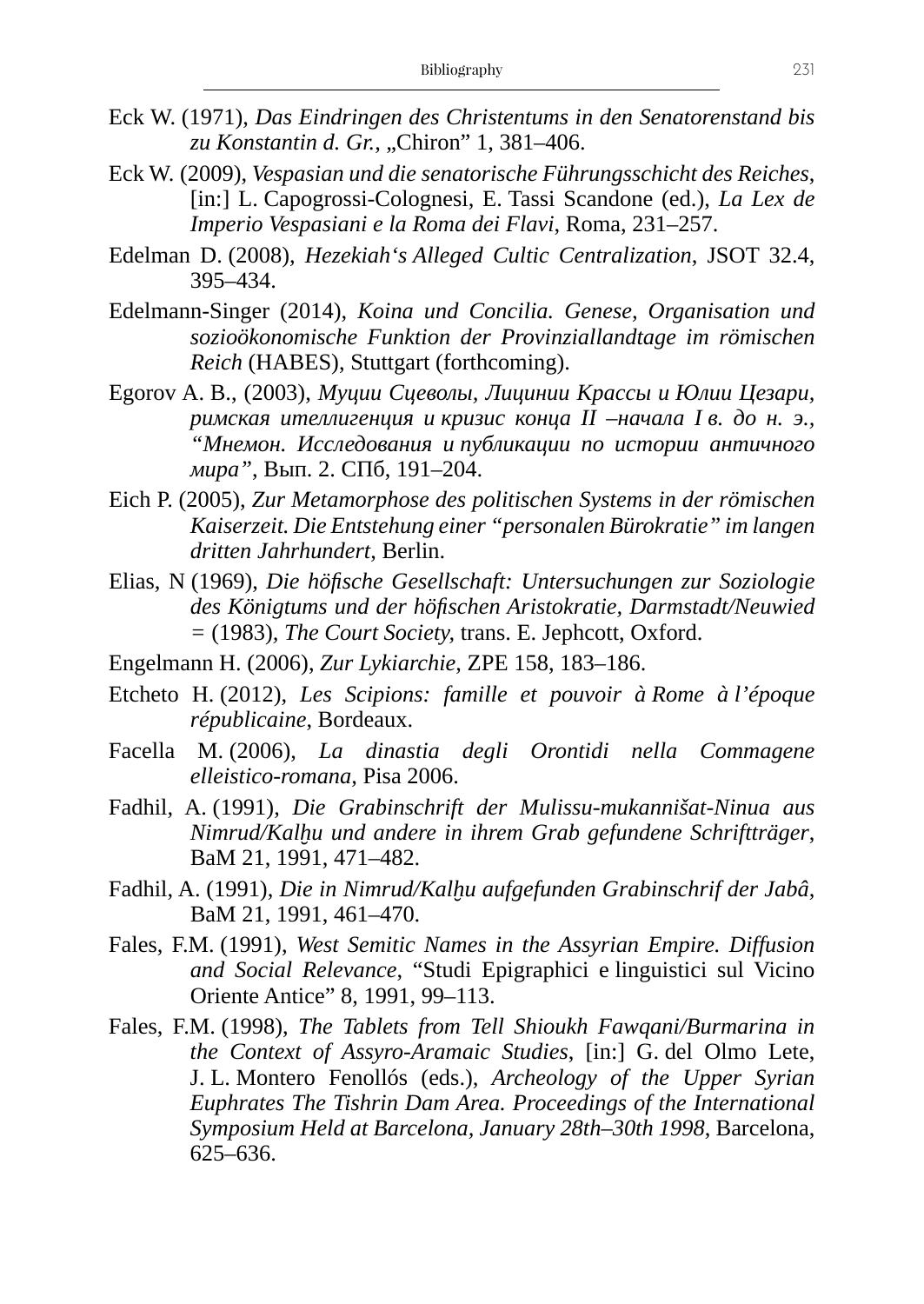- Fales, F.M. (2003), *Evidence from West–East Contacts in the 8th Century BC: the Bukan Stele*, [in:] G.B. Lanfranchi – M. Roaf – R. Rollinger (ed.), *Continuity of Empire (?): Assyria, Media, Perdia*, Padova, 131–148.
- Fales, F.M. (2005), *The Assyrian and Aramaic texts from Tell Shioukh Fawqani*, [in:] L. Bachelot – F.M. Fales (ed.), *Tell Shioukh Fawqani 1994–1998*, Padova, 595–618.
- Farney G. (1999), *Aristocratic Family Identity in the Roman Republic*, Bryn Mawr Univ. Pennsylvanie.
- Fernoux H.-L. (2004), *Notables et élites des cités de Bithynie aux époques hellénistique et romaine (IIIe siècle av. J.-C.* – *IIIe siècle ap. J.-C.). Essai d'histoire sociale*, Lyon.
- Février C. (2008), *Diis placandis. Les destinataires de la procuratio prodigiorum*, "Kentron", 24, 165–181.
- Flower H.I (2002), *Where Women ever "Ancestors" in Republican Rome?*, J. M. Hojte (ed), *Images of Ancestors*, Aarhus, 157–182.
- Flower H.I. (1996), *Ancestors Masks and Aristocratic Power in Roman Culture*, Oxford.
- Frahm, E. (2011), *Keeping Company with Men of Learning: The King as Scholar*, [in:] K. Radner, E. Robson (ed.), *The Oxford Handbook of Cuneiform Culture*, Oxford, 508–532.
- Frahm, E. (2012), *Headhunter, Bücherdiebe und wandernde Gelehrnte: Anmerkungen zum altorientalischen Wissenstransfer im 1. Jahrtausend v. Chr.*, [in:] H. Neuman and S. Paulus (ed.), *Wissenskultur im Alten Orient. Weltanschuung, Wissenschaften, Techikenm Technologien. 4. Internationale Colloqium de Deutschen Orient-Gesellschaft 20.–22. Februar 2002*, Münster (Colloquien der Deutschen Orient-Gesselschaft, Bd 4), Wiesbaden, 16–30.
- Frame, G. (1984), *The 'First Families' of Borsippa during the Early Neo-Babylonian Period*, JCS 36, 67–80.
- Frame, G. (1992), *Babylonia 689–627 BC A Political History*, Leiden.
- Frame G. (2013), *The Archive of Mušēzib-Marduk Son of Kiribtu and Descendant of Sîn-nāṣir. A Landowner and Property Developer at Uruk in the Seventh Century BC*, Dresden.
- Franciosi G. (1984), *La plebe senza genti e il problema della "rogatio Canuleia"*, [in:] G. Franciosi (ed.), *Ricerche sull'organizzazione gentilizia romana*, I, Naples, 119–179.
- Fried L.S. (2002), *The High Places (Bāmôt) and the Reforms of Hezekiah and Josiah: An Archaeological Investigation*, JAOS 122.3, 437–465.
- Froelich K. (1901), *Cornelii (392)*, *RE* 4, Stuttgart, 1522–1565.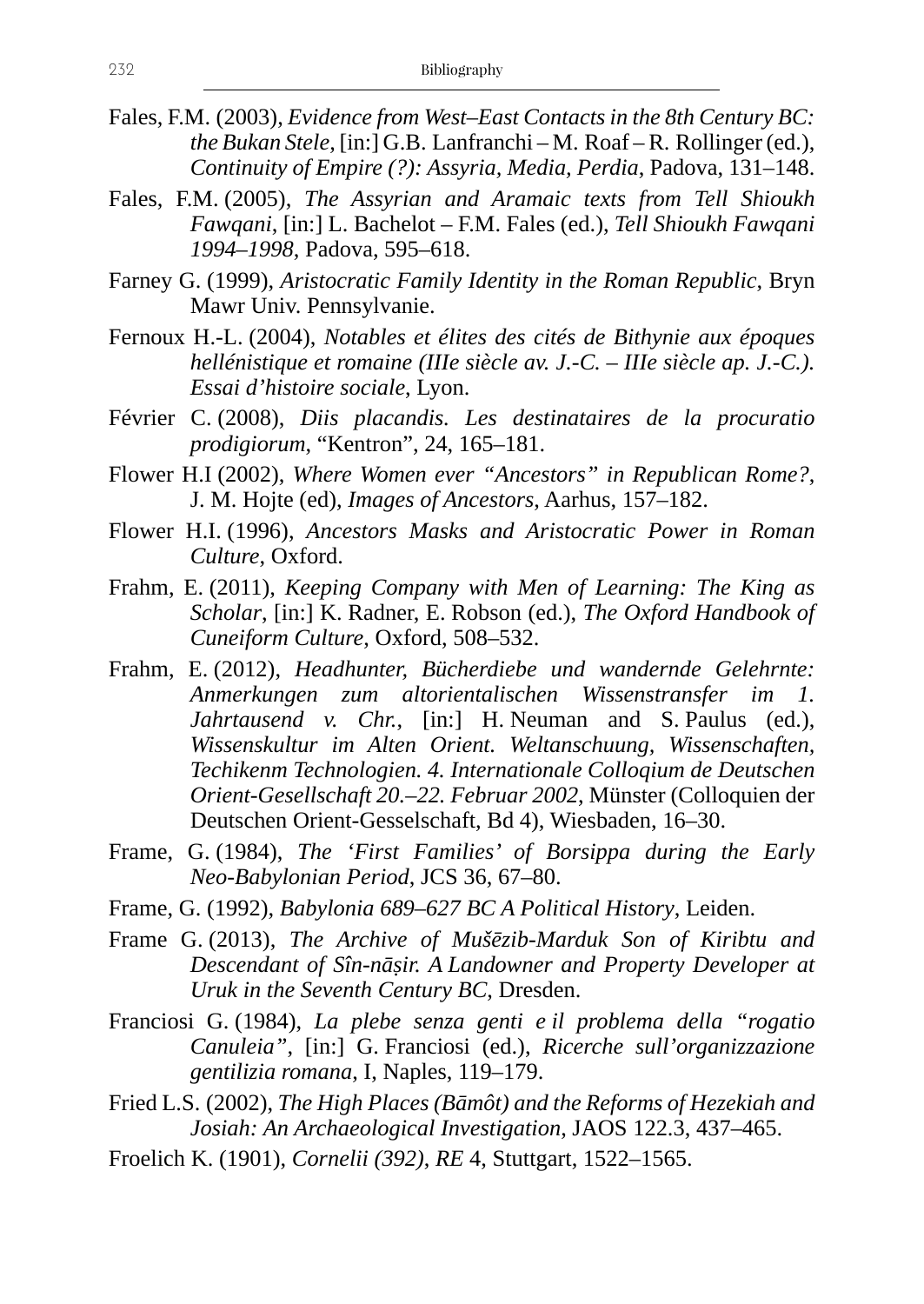- Frye R. (1983), *The Political History of Iran under the Sasanians*, [in:] E. Yarshater (ed.), *Cambridge History of Iran*, 3.1, Cambridge, 116–180.
- Gabba E. (1972), *Mario e Silla*, ANRW, vol. l. 1. Bd. 1, 764–805.
- Garelli, P. (1982), *Importance et role des Araméens dans l'administration de l'empire assyrien*, [in:] H-J. Nissen – J. Renger (eds.), *Mesopotamien und seine Nachbarn*, Berlin, 437–447.
- Gariboldi (2006), *Il regno di Xusraw dall'anima immortale. Riforme economiche e rivolte sociali nell'Iran sasanide del VI secolo*, Milan.
- Garnsey P. (1970), *Social status and legal privilege in the Roman Empire*, Oxford.
- Garnsey P. (1975), *Descendants of Freedmen in Local Politics: Some Criteria*, [in:] B. Levick (ed.), *The Ancient Historian and His Materials. Essays for C. E. Stevens*, Farnborough, 167–180.
- Garnsey P., Saller R. (1987), *The Roman empire. Economy, society and culture*, Berkeley.
- Gärtner H.A. (1994), *Plebejer wollen Consuln werden: die Darstellung des Titus Livius von den Ständekämpfen im Rom des 5. Jh. v. Chr.: die Rolle des Volstribunen Caius Canuleius (Livius 4, 3–5)*, [in:] E. Olshausen (ed.), *Gewalt-Widerstand und Anpassung*, Stuttgart, 7–20.
- Gärtner H. A. (1999), *The beginnings of Rome in Roman Literature, Studies in Chinese and Western classical civilizations, Studies in honour of Lin Zhi-chun*, Changchun, 299–310.
- Gawlikowski M. (1983), *Palmyre et l'Euphrate*, "Syria" 60, 53–68.
- Gawlikowski M. (1994), *Palmyra as a trading centre*, "Iraq" 56, 27–33.
- Gawlikowski M. (2003), *Palmyra. From a tribal federation to a city*, [in:] Klaus Stefan Freyberger et al. (ed.), *Kulturkonflikte im Vorderen Orient an der Wende vom Hellenismus zur römischen Kaiserzeit*, Rahden/Westfalen, 7–10.
- Gelzer M. (1912), *Die Nobilität der römischen Republik*, Berlin-Leipzig.
- Gelzer M. (1912), *Regimentsfaehigkeit und Nobilitaet der roemischen Republik*, Muenchen.
- Gelzer M. (1924), *Licinii (68)*, *RE* 14, Hbd. 25, Stuttgart, 295–330.
- Gelzer, M. (1969), *The Roman Nobility*, trans. by R. Seager, Oxford.
- Gelzer T. (1923), *Sergius*, *RE* 2, Hbd. 4, Stuttgart, 1693–1711.
- Gerassimova-Tomova V. (2005), *Zur Untersuchung des thrakischen Koinon*, [in:] F. Beutler et al. (ed.), "*Eine ganz normale Inschrift...*" *und*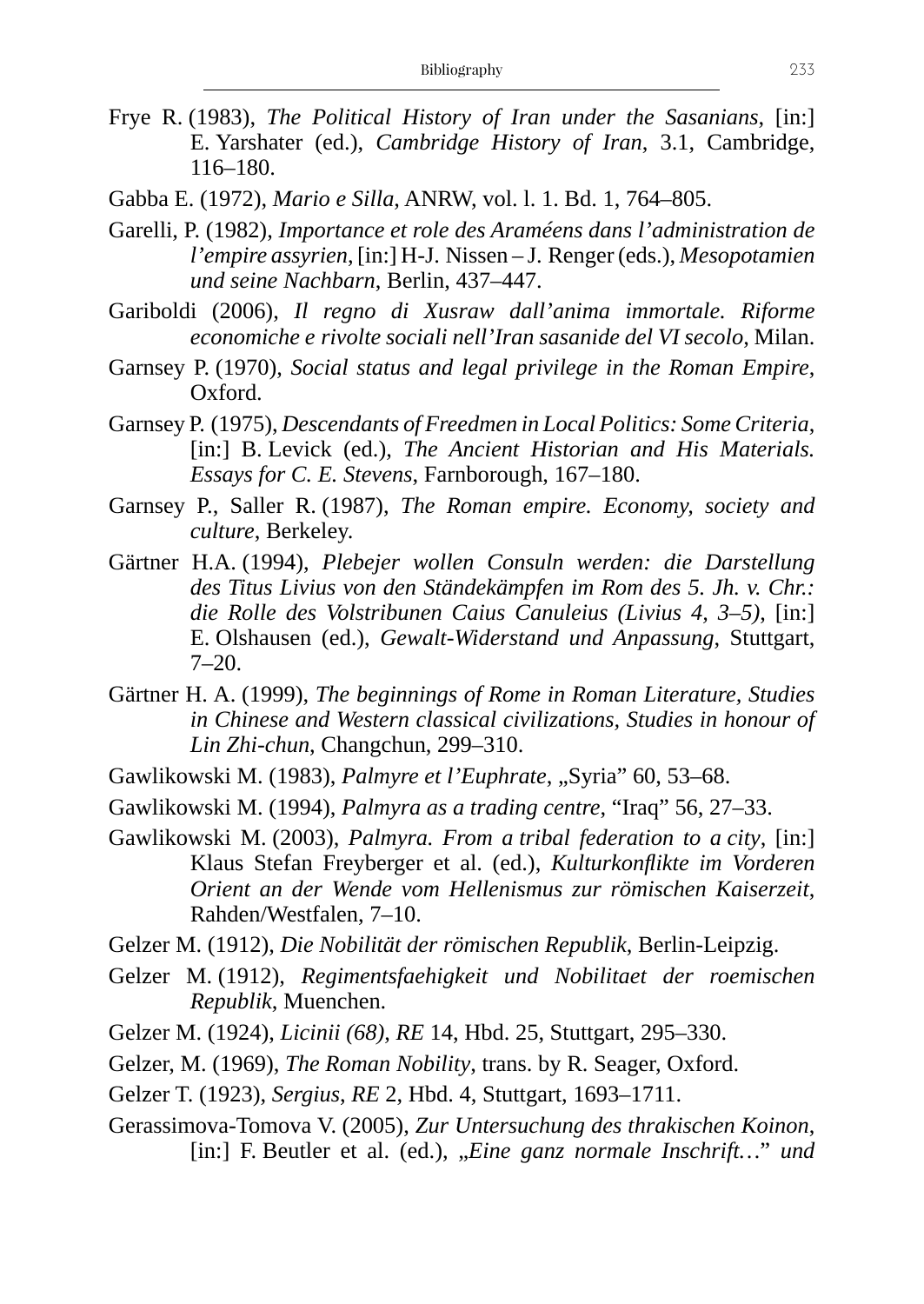*ähnliches zum Geburtstag von Ekkehard Weber. Festschrift zum 30. April 2005*, Wien, 275–284.

- Ghazar P'arpec'i's (1985), *History of the Armenians*, trans. by R. Bedrosian, New York.
- Ghirshman R. (1962), *Iran: Parthians and Sasanians*, New York.
- Gillmeister A. (2009), *Strażnicy ksiąg sybillińskich*, Zielona Góra.
- Giuffrida Manmana, C. (2008), *Alla corte dell'imperatore. Autorità civili, militari ed ecclesiastiche nella Tarda Antichità*, Catania.
- Gordon M.L. (1931), *The Freedman's Son in Municipal Life*, "Journal of Roman Studies" 21, 65–77.
- Grayson A.K. (1993), *Assyrian Officials and Power in the Ninth and Eight Centuries*, *SAAB* 7, 19–52.
- Grayson A.K. (1995), *Eunuchs in Power. Their Role in the Assyrian Bureaucracy*, [in:] M. Dietrich, O. Loretz (ed.), *Vom Alten Orient zum Alten Testament. Festschrift für Wolfram Freiherrn von Soden*, AOAT 240, Neukirchen-Vluyn, 85–98.
- Greenfield J.C., Shaffer A. (1982), *Notes on the Akkadian-Aramaic Bilingual Statue from Tell Fekherye*, "Iraq" 45, 109–116.
- Grieb V. (2008), *Hellenistische Demokratie. Politische Organisation und Struktur in freien griechischen Poleis nach Alexander dem Grossen*, Stuttgart.
- Gruen E. S. (1968), *Roman politics and the criminal courts*, 149–78 BC, Cambridge.
- Guastella G. (1986), *La rete del sangue: simbologia delle relazione e modelli dell'identita nella cultura romana*, MD 15, 49–123.
- Guillaumont F. (1984), *Philosophe et augure. Recherches sur la théorie cicéronienne de la divination*, Bruxelles.
- Gyselen R. (2001), *The Four Generals of the Sasanian Empire: Some Sigillographic Evidence*, Roma.
- Gyselen R. (2001a), *Lorsque l'archéologie rencontre la tradition littéraire.*  Les titres des chefs d'armée de l'Iran sassanide, "Comptes rendus *des séances de l'Académie des Inscriptions et Belles Lettres"*, 145. 1, 447–459.
- Gyselen R. (2007), *Sasanian Seals and Sealings in the A. Saeedi Collection*, Louvain.
- Gyselen R. (2008), *The Great Families in the Sasanian Empire: Some Sigillographic Evidence*, [in:] D. Kennet, P. Luft (ed.), *Current Research in Sasanian Archaeology, Art and History. Proceedings of a Conference held at Durham University, November 3rd and 4th,*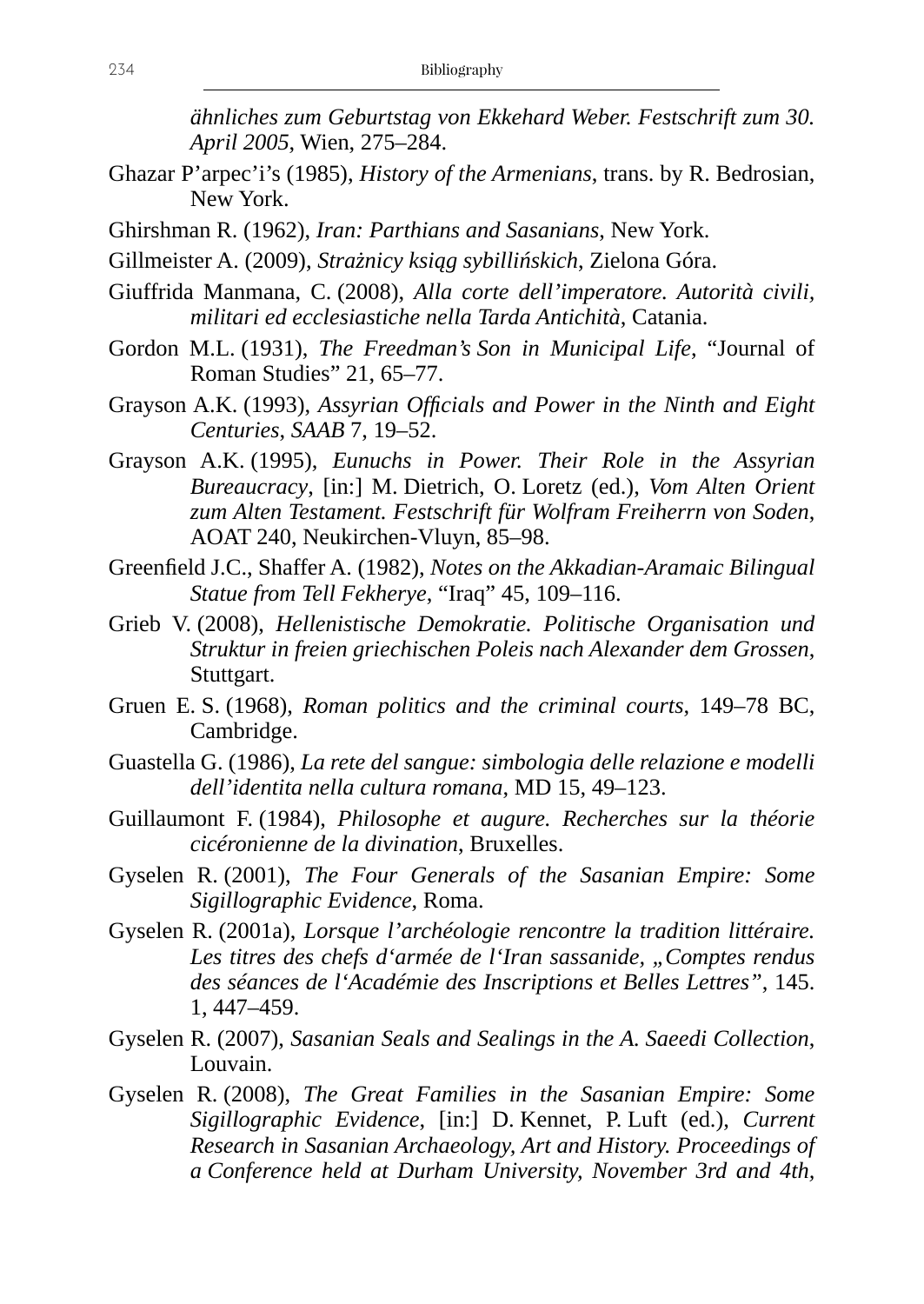*2001 organized by the Centre for Iranian Studies, IMEIS and the Department of Archaeology of Durham University*, Oxford, 107–113.

- Gyselen R. (2008a), *Great-Commander (vuzurg-faramadār) and Court Counsellor (dar-andarzbed) in the Sasanian Empire (224–651): The Sigillographic Evidence*, Rome.
- Hackl, J., Janković, B., Jursa, M. (2011), *Das Briefdossier des Šum-ukīn, KASKAL Rivista di storia, ambienti e culture del Vicino Oriente Antico*, vol. 8, 177–221.
- Haehling, R. von (1978), *Die Religionszugehörigkeit der hohen Amsträger des römischen Reiches seit Constantins I. Alleinherrschaft bis zum Ende der Theodosianischen Dynastie (324–450 bzw. 455 n. Chr.)*, Bonn.
- Hahm D.E. (1963), *Roman nobility and the three major priesthoods, 218–167 BC*, TAPA 94, 73–85.
- Halfmann H. (1979), *Die Senatoren aus dem östlichen Teil des Imperium Romanum bis zum Ende des 2. Jh. n.Chr.*, Göttingen.
- Halpern B. (1998), *Why Manasseh is blamed for the Babylonian Exile? The evolution of biblical tradition*, "Vetus Testamentum" 48, 473–514.
- Hartmann M. (2012), *The sociology of elites*, London.
- Hartmann U. (2001), *Das palmyrenische Teilreich*, Stuttgart.
- Hartmann U. (2005), *Mazdak und die Mazdakiten Persisches Reich, 528/29*, [in:] M. Sommer (ed.), *Politische Morde*. Vom Altertum bis zur *Gegenwart*, Darmstadt, 89–98.
- Hawkins, J. D. (2002), *Eunuchs among the Hittites*, [in:] S. Parpola, R. Whiting (ed.), *Sex and Gender in the Ancient Near East*, Helsinki, 217–233.
- Hellegouarc'h J. (1963), *Le vocabulaire latin des relations et des partis politiques sous la République*, Paris.
- Heller A. (2011), *D'un Polybe à l'autre: statuaire honorifique et mémoire*  des ancêtres dans le monde grec d'époque impériale, "Chiron" 41, 287–312.
- Herrmann P. (1994), *Milet unter Augustus. C. Iulius Epikrates und die Anfänge des Kaiserkultes*, MDAI(I) 44, 203–236.
- Herrmann P. (1996), *Milet unter Augustus. Erkenntnisse aus einem Inschriften-Neufund*, [in:] J.H.M. Strubbe, R.A. Tybout, H.S. Versnel (ed.), *ΕΝΕΡΓΕΙΑ. Studies in ancient history and epigraphy presented to H.W. Pleket*, Amsterdam, 1–18.
- Herz P. (1989), *Claudius Abascantus aus Ostia. Die Nomenklatur eines libertus und sein sozialer Aufstieg*, ZPE 76, 1989, 167–174.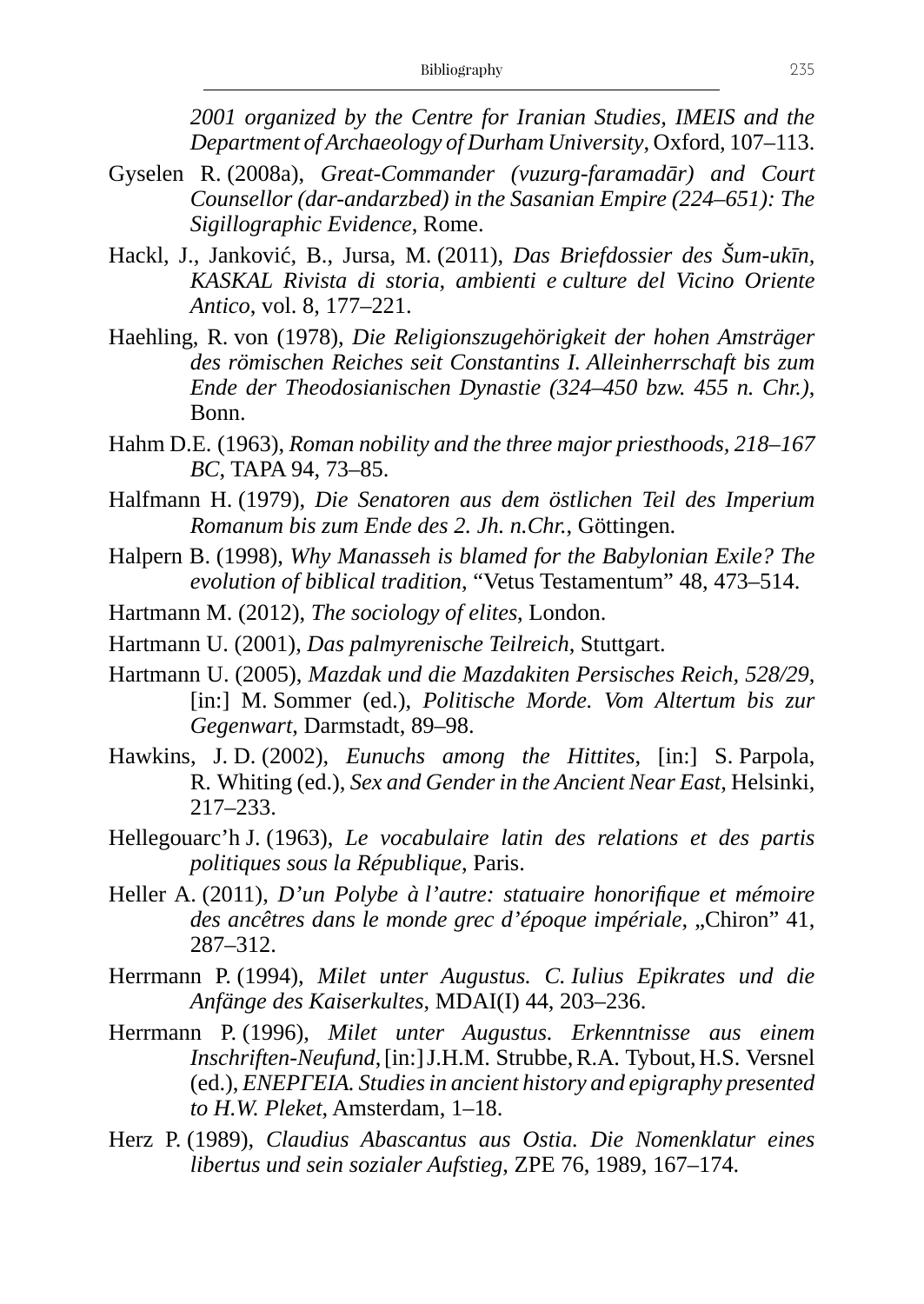- Herz P. (1996)., *Seltsame Kaisergentilizien. Beobachtungen zur kaiserzeitlichen Nomenklatur* [in:] F. Blakolmer, K.R. Krierer u.a. (ed.), *Fremde Zeiten. Festschrift fur Jurgen Borchhardt zum 60. Geburtstag am 25. Februar 1996*, Wien, Koln, Band II, 253–259.
- Herz P. (2003), *Zur Geschichte des Kaiserkultes in Kleinasien. Die Kultorganisation für die cives Romani*, [in:] G. Heedemann, E. Winter (ed.), *Neue Forschungen zur Religionsgeschichte Kleinasiens*, Asia Minor Studien 49, Bonn, 132–148.
- Herz P. (2008), *Überlegungen zur Geschichte des makedonischen Koinon im dritten Jahrhundert*, [in:] J. Rüpke (ed.), *Festrituale in der römischen Kaiserzeit* (Studien und Texte zu Antike und Christentum 48), Tübingen, 115–132.
- Hess R. (2007), *Israelite Religions*: *An Archaeological and Biblical Survey*, Grand Rapids.
- Hill H. (1932), *Sulla's new senators in 81 BC*, CQ 32, 170–177.
- Hölkeskamp K.-J. (2010), *Reconstructing the Roman republic. An ancient political culture and modern research*, Princeton.
- Howard-Johnston J. (2008), *State and Society in Late Antique Iran* [in:] V.S. Curtis, S. Stewart (ed.), *The Sasanian Era*, London/New York, 118–129.
- Huber G. (1971), *Untersuchungen zu Caesars Oberpontifikat,* Diss. Tübingen.
- Humm M. (2012), *The Curiate Law and the Religious Nature of the Power of Roman Magistrates*, [in:] O. Tellegen-Couperus (ed.), *Law and religion in the Roman republic*, Leiden-Boston, 57–84.
- Jacques F. (1986)*, L'ordine senatorio attraverso la crisi del III secolo*, [in:] A. Giardina (ed.), *Società romana e impero tardoantico*, vol. I. *Istituzioni, ceti, economie*, Roma-Bari.
- Jacques, F., Scheid J. (2008), *Rom und das Reich. Staatsrecht, Religion, Heerwesen, Verwaltung, Gesellschaft, Wirtschaft*, Hamburg.
- Joannès F. (2004), *The Age of Empires Mesopotamia in the First Millenium BC*, Edinburgh.
- Jones A. H. M. (1940), *The Greek city from Alexander to Justinian*, Oxford.
- Jouanna A. (1976), *L'idée de race en France au XVIe siècle (1498–1614)*, Lille.
- Jursa M. (2007 a), *Die Söhne Kudurrus und die Herkunft der neubabylonischen Dynastie*, RA 101, 125–136.
- Jursa M. (2007 b), *The Transition of Babylonia from the Neo-Babylonian Empire to Achaemenid Rule*, [in:] H. Crawford (ed.), *Regime Change*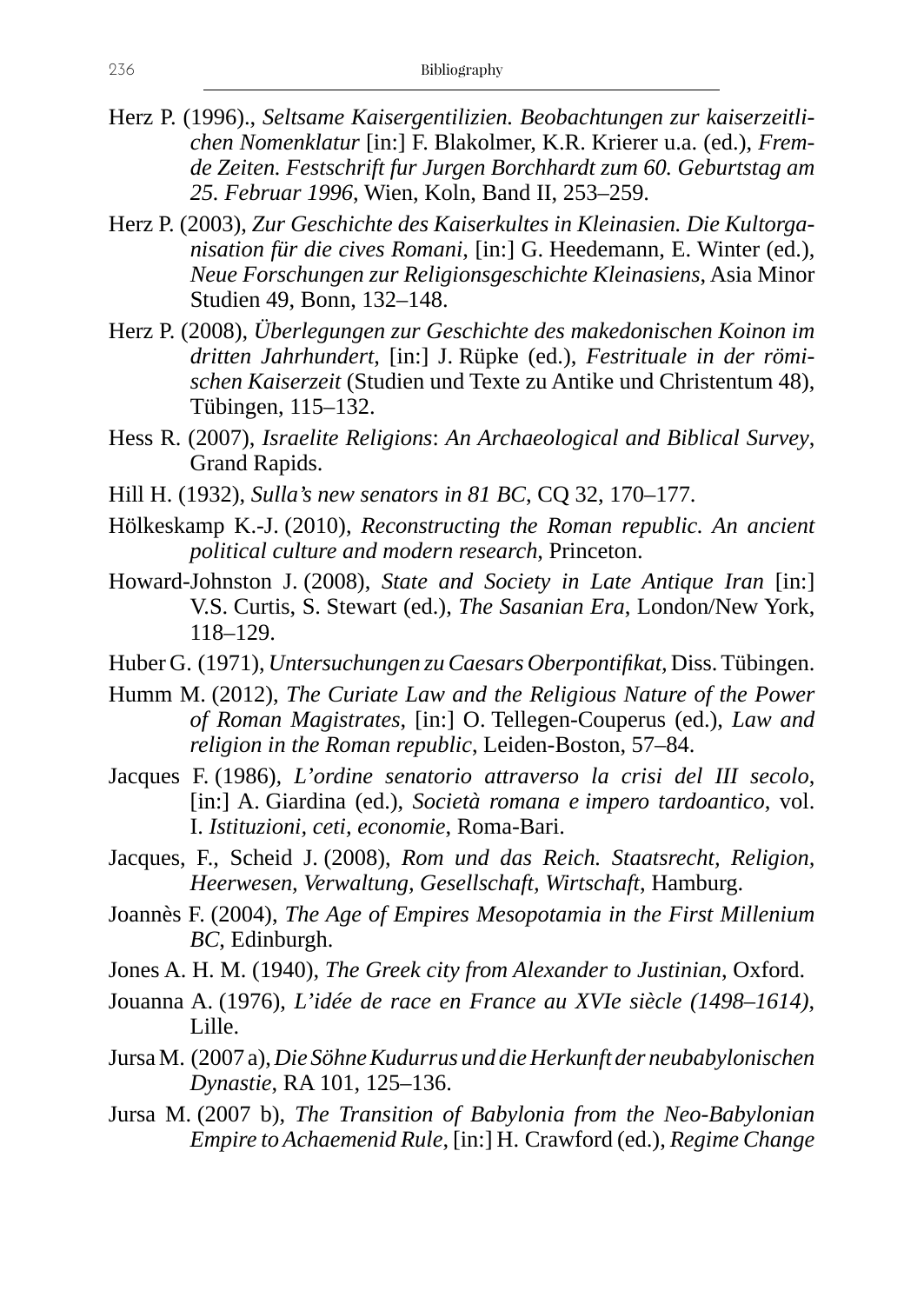*in the Ancient Near East and Egypt. From Sargon of Agade to Saddam Hussein* (Proceedings of th British Academy 136), Oxford, 73–94.

- Jursa M. (2010), *Der neubabylonische Hof*, [in:] B. Jacobs, R. Rollinger (eds.) *Der Achämenidenhof/The Achaemenid Court. Akten des*  2. Internationalen Kollogiums zum Thema "Vorderasien im *Spannungsfeld klassischer und altorientalischer Überlieferungen*"*, Landgut Castelen bei Basel, 23–25. Mai 2007*, Wiesbaden, 67–106.
- Jursa M. (2011), *'Höflinge' (ša-rēši, ša-rēš-šarri, ustarbaru) in babylonischen Quellen des ersten Jahrtausends*, [in:] J. Wiesehöfer, R. Rollinger and G. B. Lanfranchi (eds.), *Ktesias' Welt/Ctesias' World*, Wiesbaden, 159–173.
- Jursa M. (2014), *The Neo-Babylonian empire, [in:] M. Geller & R. Rollinger (eds.), Imperien und Reiche in der Weltgeschichte. Epochenübergreifende und globalhistorischeVergleiche*, Wiesbaden, 121–148.
- Jursa M. (2015), *Families, Officialdom, and Families of Royal Officials in Chaldean and Achaemenid Babylonia*, [in:] A. Archi in collaboration with Armando Bramanti (ed.), *Tradition and Innovation in the Ancient Near East. Proceedings of the 57th Rencontre Assyriologique Internationale at Rome, 4–8 July 2011*, Winona Lake, 597–606.
- Radner K. (2014), *The Neo-Assyrian Empire*, [in:] M. Gehler, R. Rollinger (eds.), *Imperien und Reiche in der Weltgeschichte. Epochenübergreifende und globalhistorische Vergleiche*, Wiesbaden, 101–119.
- Kaizer T. (2002), *The religious life of Palmyra. A study of the social patterns of worship in the Roman period*, Stuttgart.
- Kamil A. (1998), *Inscriptions on Objects from Yaba's Tomb in Nimrud,* [in:] M.S.B. Damerji (ed.)*, Gräber assyrischer Königinnen aus Nimrud*," "Jahrbuch des Römisch-Germanischen Zentralmuseums" 45, 13–18.
- Kanatsoulis D. (1955), Μακεδονική προσωπογραφία ἀπὸ 148 π.Χ. μέχρι τῶν χρόνων Μ. Κωνσταντίνου, Thessalonike.
- Kanatsoulis D. (1956), *ΤΟ ΚΟΙΝΟΝ ΤΩΝ ΜΑΚΕΔΟΝΩΝ*, "Μακεδονικά" 3, 1953–1955, Thessalonike, 51–93.
- Karimian H. (2008), *Iranian Society in the Sasanian Period*, [in:] D. Kennet, P. Luft (ed.), *Current Research in Sasanian Archaeology, Art and History. Proceedings of a Conference held at Durham University, November 3rd and 4th, 2001 organized by the Centre for Iranian Studies*, IMEIS and the Department of Archaeology of Durham University, Oxford, 99–105.

Keaveney A. (1982), *Sulla augur. Coins and curiate law*, AJAH, 150–171.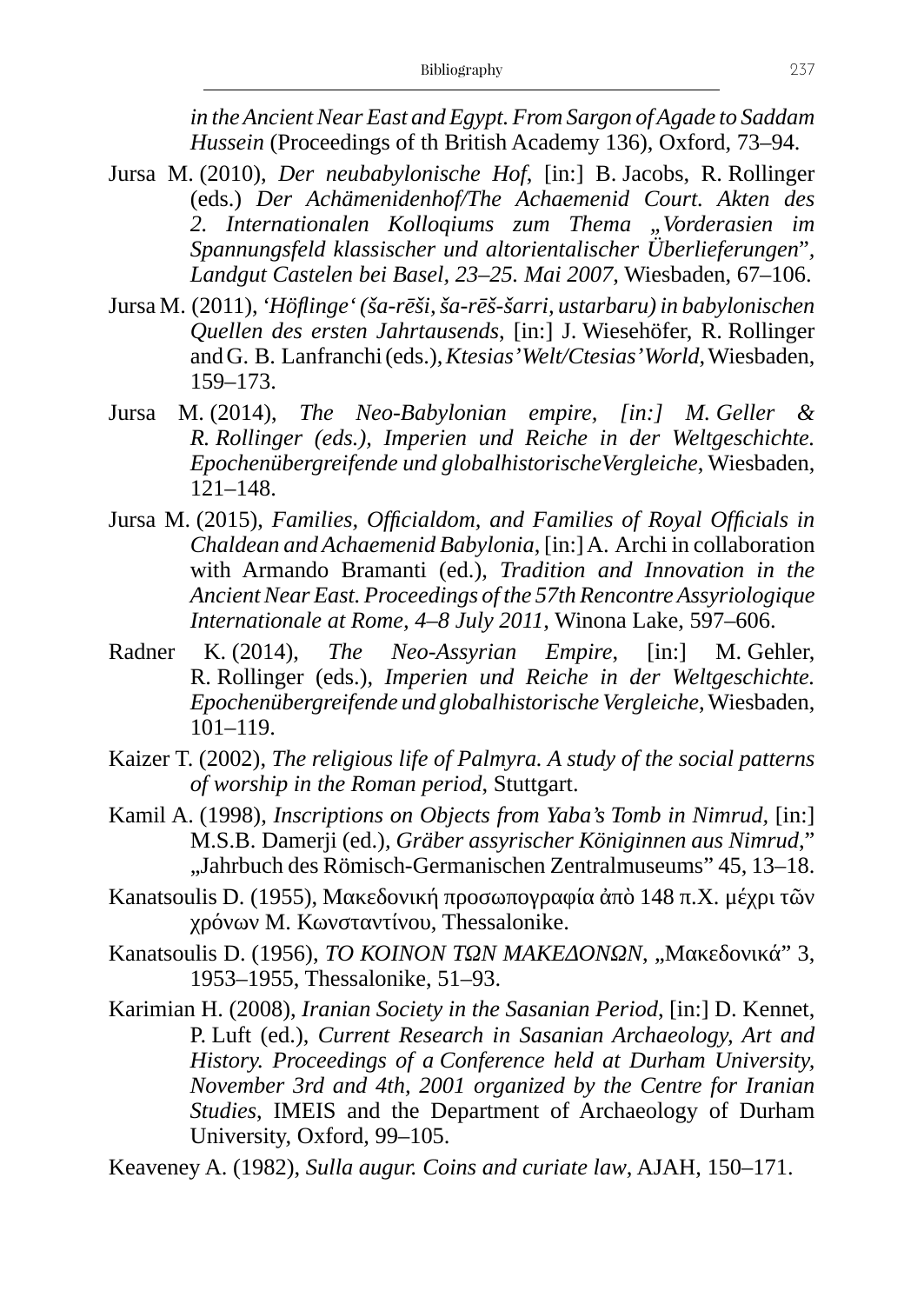- Kessler K. (1975), *Die Anzahl des assyrischen Provinzen des Jahres 738 v. Chr. in Nordsyrien, "Welt des Orients" 8, 49-63.*
- Kessler K. (2004), *Urukäische Familien versus babylonische Familien. Die Namengebung in Uruk, die Degradierung der Kulte von Eanna und der Aufstieg des Gottes Anu*, AoF 31, 237–262.

Kessler K. (2006), *Provinz B. Babylonien I, 1. Jahrtausend*, *RLA* 11, 38–42.

- Kessler K. (2008), *Gott König Tempel. Menschliches Recht und göttliche Gerechtigkeit in neu- und spätbabylonischer Zeit*, [in:] H. Barta et al. (ed.), *Recht und Religion. Menschliche und göttliche Gerechtigkeitsvorstellungen in den antiken Welten*, Wiesbaden, 73–92.
- Khaleghi Motlagh D. (1989), *Bozorgmehr-e Boktagān*, "Encyclopaedia Iranica" 4. 4, 427–429.
- Kleber K. (2008), *Tempel und Palast. Die Beziehungen zwischen dem König und dem Eanna-Tempel im spätbabylonichen Uruk*, Münster.
- Klebs E. (1894), *Aemilius Scaurus* (140), *RE* 1, Stuttgart, 584–588.
- Kletter R. (2001), *Between Archaeology and Theology: The Pillar Figurines from Judah and the Asherah*, [in:] A. Mazar (ed.), *Studies in the Archaeology of the Iron Age in Israel and Jordan*, "Journal for the Study of the Old Testament Supplement Series" 331, 179–216.
- Knauf E.A. (2005), *Glorious Days of King Manasseh*, [in:] L.L. Grabbe (ed.), *Good Kings and Bad Kings. The Kingdom of Judah in the Seventh Century BCE*, London & New York, 164–188.
- Kokkinia C. (2000), *Die Opramoas-Inschrift von Rhodiapolis. Euergetismus und soziale Elite in Lykien,* Antiquitas. Abhandlungen zur Vorund Frühgeschichte, zur Klassischen und Provinzial-Römischen Archäologie und zur Geschichte des Altertums Reihe 3 Bd. 40, Bonn.
- Kokkinia C. (2006), *The governor's boot and the city's politicians. Greek communities and Rome's representatives under the empire*, [in:] A. Kolb (ed.), *Herrschaftsstrukturen und Herrschaftspraxis. Konzepte, Prinzipien und Strategien der Administration im römischen Kaiserreich*, Berlin, 180–189.
- König, I. (2009), *Der römische Staat. Ein Handbuch*, Stuttgart.
- Kotula T. (1987), *Septymiusz Sewerus. Cesarz z Lepcis Magna*, Wrocław 1987.
- Kowalski H. (1995a), *Cicero, Augur und Politiker. Die Theorie und Praxis*  der Auspizien in Ciceros Tätigkeit, "Acta classica Universitatis Scientiarum Debrecenensis" 31, 125–139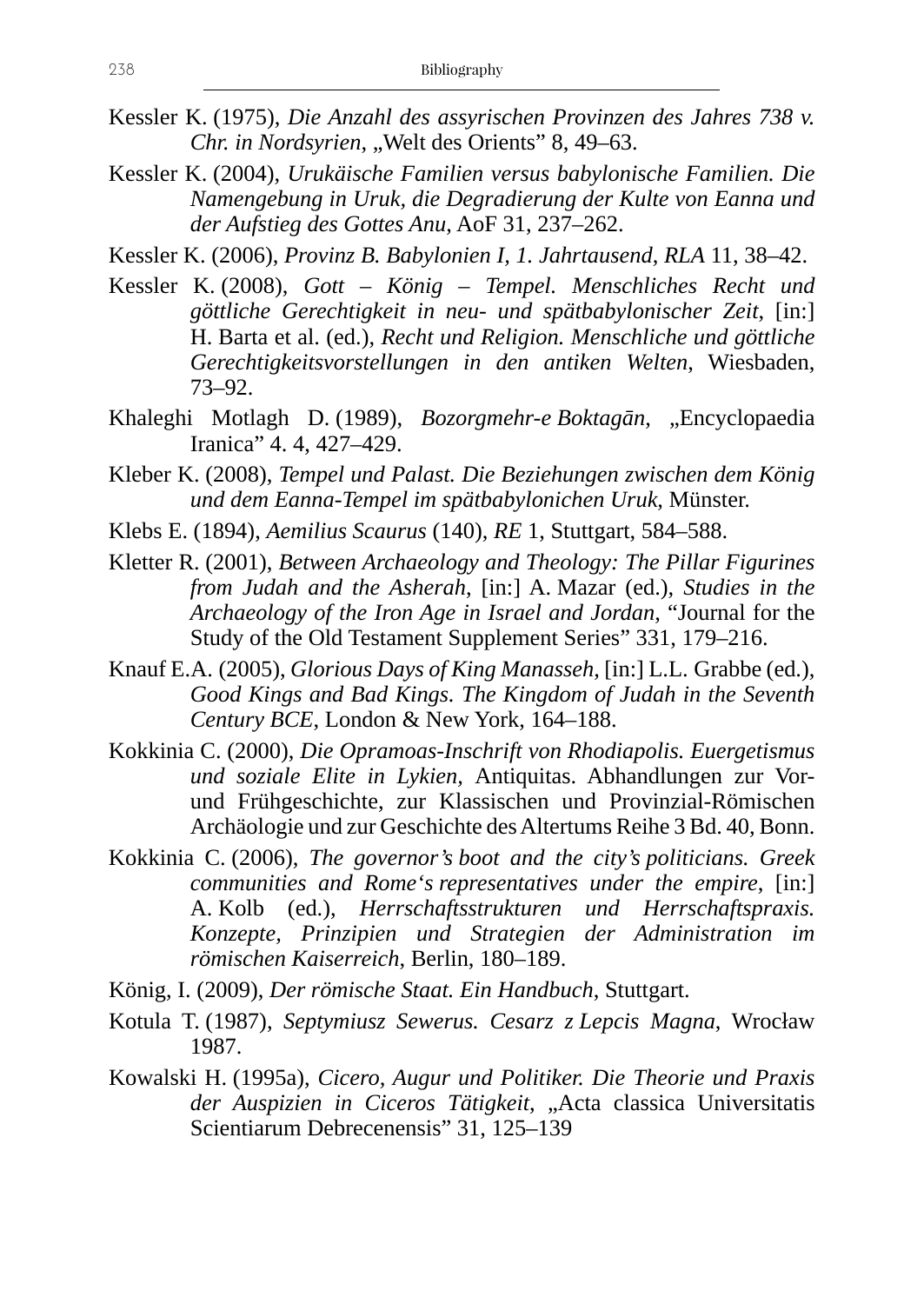- Kowalski H. (1995b), *Rola polityczna kapłanów w Rzymie w okresie schyłku Republiki,* [in:] A. Kunisz (ed.), *W 2500–lecie powstania Republiki Rzymskiej*, Katowice, 31–51.
- Kowalski H. (2002), *Impietas w religii rzymskiej w okresie schyłku republiki*, "Res historica" 14, Graecorum et Romanorum memoria II, Lublin, 103–123.
- Kowalski H. (2004), *Pontifex maximus w religii i państwie rzymskim*, "Vox Patrum" 24, nr 46–47, 19–31.
- Kowalski H. (2007), *Leges per vim contra auspicia latae. Religia, polityka i prawo karne w Rzymie w okresie schyłku republiki*, [in:] A. Dębiński, H. Kowalski, M. Kuryłowicz (ed.), *Salus Rei Publicae Suprema Lex. Ochrona interesów państwa w prawie karnym starożytnej Grecji i Rzymu*, Lublin, 103–114.
- Krüpe F (2011), *Die Damnatio memoriae. Über die Vernichtung von Erinnerung. Eine Fallstudie zu Publius Septimius Geta (198–211 n.Chr.)*, Gutenberg.
- Kuhoff W. (1983), *Studien zur zivilen senatorischen Laufbahn im 4. Jahrhundert n. Chr. Ämter und Amtsinhaber in Clarissimat und Spektabilität*, Frankfurt am Main.
- Lambert W. G. (1957), *Ancestors, Authors, and Canonicity*, JCS 11, 1–14.
- Landsberger B. (1933), *Review of Unger*, ZA 41, 292–299.
- Langdon S. (1912), *Die neubabylonischen Königsinschriften*, Leipzig.
- Latte K. (1960*), Römische Religionsgeschichte*, München.
- Lavan L. (2006), *Political life in late antiquity: a bibliographical essay*, [in:] W. Bowden, A. Gutteridge, C. Machado (ed.), *Social and Political Life in Late Antiquity*, Leiden, 3–40.
- Lendon J.E. (1997), *Empire of honour. The art of government in the Roman world*, Oxford.
- Leunissen P.M.M. (1989), *Konsuln und Konsulare in der Zeit von Commodus bis Severus Alexander (180–235 n. Chr.). Prosopographische Untersuchungen zur senatorischen Elite im römischen Kaiserreich*, Amsterdam.
- Levi A. M. (1983), *Roma arcaica e il connubio fra plebei e patrizi*, PP 38, 241–259.
- Levick B. (1982), *Domitian and the provinces*, "Latomus" 41, 50–73.
- Levick B. (2002), *Claude*, Paris.
- Licordari A. (1982), *Ascesa al senato e rapporti con i territori d'origine. Italia, Regio I (*Latium*)*, [in:] *Epigrafia e ordine senatorio*, vol. II (Tituli 5), Roma, 9–57.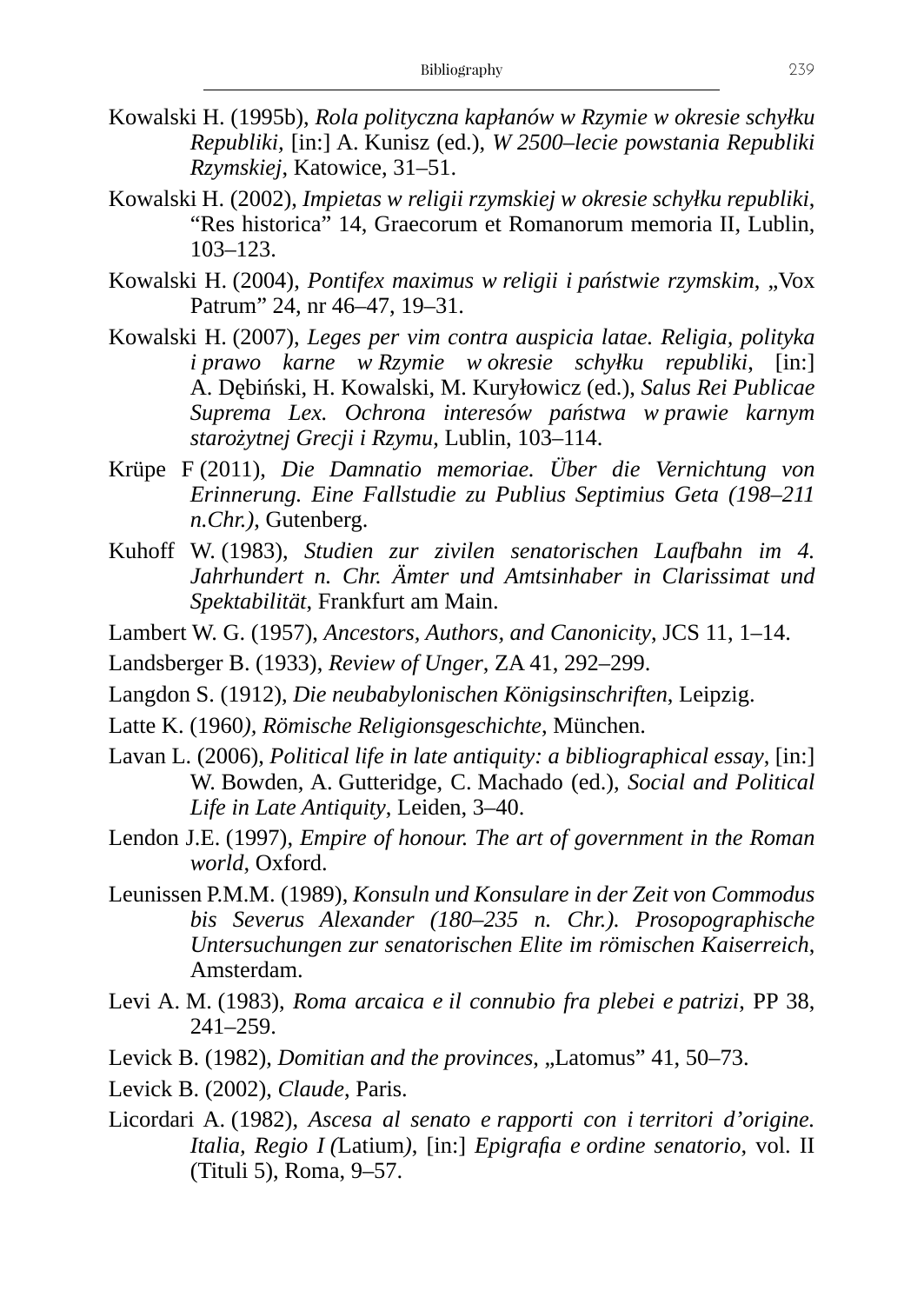- Liebeschuetz J.H.W.G. (1979), *Continuity and Change in Roman Religion*, Oxford.
- Linderski J. (1986), *The Augural Law*, [in:] W. Haase (ed.), ANRW, Bd II, 16,3, Berlin, 2146–2312.
- Linke B. (2003), *Emotionalität und Status: zur gesellschaftlichen Funktion von supplicationes und lectisternia in der römischen Republik*, [in:] A. Kneppe, D. Metzler (ed.), *Die emotionale Dimension antiker Religiösität*, Münster: (Forschungen zur Anthropologie und Religionsgeschichte, Bd 37), 65–86.
- Lintott A. (1994), *The crisis of the Republic: sources and source-problems*, Cambridge, ed. 2, vol. IX. 1–16.
- Lipiński E. (1995), *Studies on Aramaic Inscriptions and Onomastics II*, OLA 64 (1995) Leuven.
- Lizzi Testa R. (ed.), *Le trasformazioni delle élites in età tardoantica. Atti del convegno internazionale*, *Perugia, 15–16 marzo 2004*, Rome.
- Löhken H. (1982), *Ordines Dignitatum. Untersuchungen zur formalen Konstituierung der spätantiken Führungsschicht*, Köln.
- Löhnert A. (2007), *The Installation of Priests according to Neo-Assyrian Documents, SAAB* 16, 273–286.
- Lopéz Barja de Quiroga P. (1995), *Freedmen Social Mobility in Roman Italy*, "Historia" 44 326–348.
- Loriot X. (2006), *Le culte impérial dans le Pont sous le Haut Empire*, [in:] A. Vigourt et al. (ed.), *Pouvoir et Religion dans le monde romain*, Paris, 521–540.
- Lowery R.H. (1991), *The Reforming Kings: Cult and Society in First Temple Judah*, Sheffield.
- MacGinnis J. (2000), *Some Comments of the Ebabbara in the Neo-Babylonian Period*, JAOS 120, 63–67.
- MacGinnis J. (2012), *The Arrows of the Sun. Armed Forces in Sippar in the First Millennium BC*, Dresden.
- Maciuszak K. (2003), *Persian Checkmate 'The King Is Oppressed', on the Origin of the Chessmen's Names, "Studia Etymologica Cracoviensia"* 8, 91–01.
- Maksymiuk K. (2005), *Polityka Sasanidów wobec wschodnich prowincji Cesarstwa Rzymskiego w III w. n.e.*, Siedlce.
- Maksymiuk K. (2011), *Pogranicze persko-rzymskie w działaniach Husrowa I Anuszirwana, Geneza problemów polityczno-religijnych w relacjach Iranu i Rzymu w okresie sasanidzkim*, Siedlce.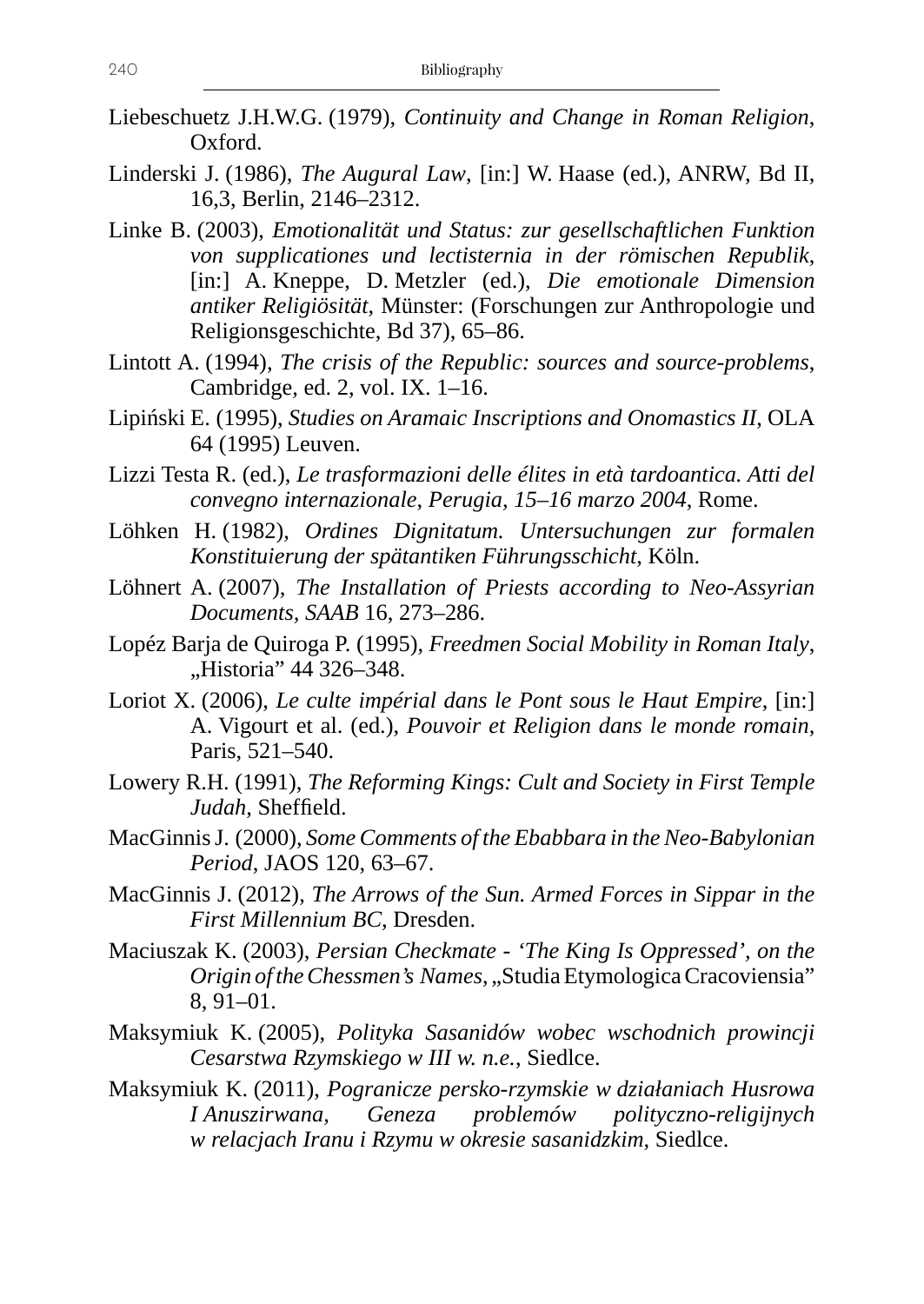- Maksymiuk K. (2012), *Geografia wojen rzymsko-perskich: działania militarne Rzymu i Iranu w okresie sasanidzkim*, Siedlce.
- Malamat A. (1953), *The Historical Background of the Assassination of Amon*, IES 3, 26–29.
- Mann C. (2012), *Gleichheiten und Ungleichheiten in der hellenistischen Polis. Überlegungen zum Stand der Forschung*, [in:] Ch. Mann, P. Scholz (ed.), *"Demokratie" im Hellenismus. Von der Herrschaft des Volkes zur Herrschaft der Honoratioren?*, Mainz, 11–27.
- Marek C. (2003), *Pontus et Bithynia. Die römischen Provinzen im Norden Kleinasiens* (Orbis Provinciarum), Mainz.
- Marinucci A. (1988), *Ostia. Iscrizioni municipali inedite*, MGR 13, 181–216.
- Marinucci A. (2012), *Disiecta membra. Iscrizioni latine di Ostia e Porto 1981–2009*, Ostia.
- Marshall A. J. (2007), *Vilfredo Pareto's sociology. A framework for political psychology, Aldershot*, Hants.
- Massaro M. (1997), *L'epigramma per Scipione Ispano* (CIL, I2, 15), "Epigrafica" 59, 97–124.
- Matthews J. F. (2000), *The Roman empire and the proliferation of elites*, [in:] M. R. Salzman, C. Rapp (ed.), *Elites in Late Antiquity* = "Arethusa" 33.3, 429–446
- Mattila R. (2002), *The King's Magnates. A Study of the Highest Officials of the Neo-Assyrian Empire*, *SAAS* 11, Helsinki.
- Mattila R. (2009), *The chief singer and other late eponyms*, [in:] M. Luukko, S. Svärd, and R. Matilla (eds.), *Of God(s), Trees, Kings, and Scholars: Neo-Assyrian and Related Studies in Honour of Simo Parpola*, Studia Orientalia 106, 159–166.
- McClellan D.O. (1973), *Josiah's Reforms: The Archaeological Evidence*, www.academia.edu/396916, 6.08.2014.
- McDonough S. (2011), *The Legs of the Throne: Kings, Elites, and Subjects in Sasanian Iran*, [in:] J. P. Arnason, K. A. Raaflaub (ed.), *The Roman Empire in Context: Historical and Comparative Perspectives. The ancient world: comparative historie*, Oxford, 290–321.
- McKey J. (1973), *Religion in Judah under the Assyrians 732–609 BC*, London.
- Meier Chr. (1965), *Populares*, *RE* Suppl. 10, Stuttgart, 549–615.
- Meier Chr. (1966), *Res publica amissa*, Wiesbaden.
- Meiggs R. (1973), *Roman Ostia 2*, Oxford.
- Melville, S. C. (1999), *The Role of Naqia/Zakutu in Sargonid Politics*, *SAAS* 9, Helsinki.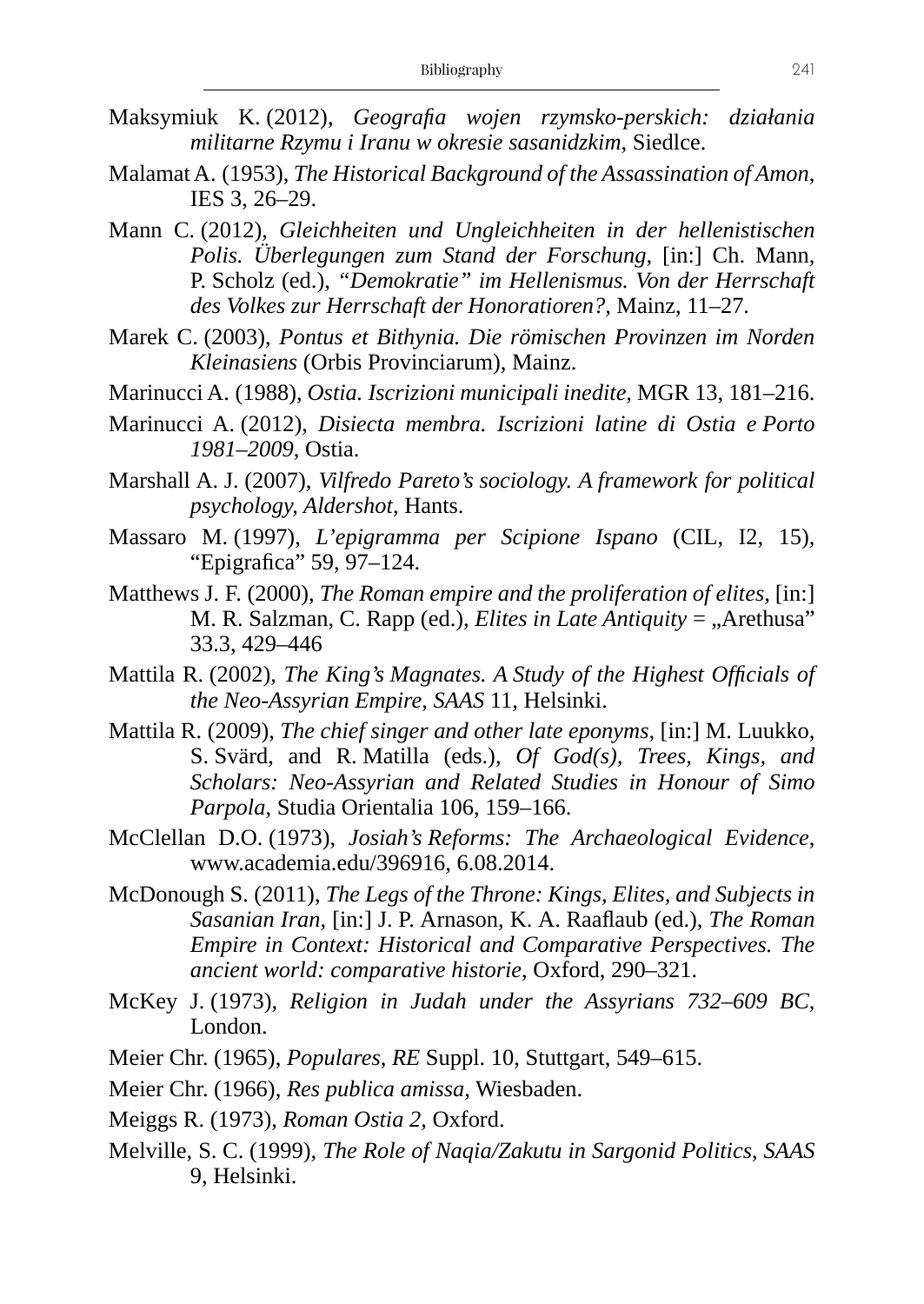- Mennen I. (2011), *Power and status in the Roman Empire, AD 193–284*, Leiden.
- Mérimée P. (1883), *La Conjuration de Catilina, Etudes sur l'histoire romaine*, Paris.
- Millar F. (1993a), *The Greek city in the Roman period*, [in:] M.H. Hansen (ed.), *The ancient Greek city-state*, København, 232–260.
- Millar F. (1993b), *The Roman Near East. 31 BC AD 337*, Cambridge (Mass.).
- Millar F. (2006), *Caravan cities. The Roman Near East and long-distance trade by land*, [in:] *The Greek world, the Jews, and the east*, Chapel Hill, 275–299.
- Millard A. R. (1994), *The Eponyms of the Assyrian Empire 910–612 BC*, *SAAS* 2, Helsinki.
- Millard A. R. and Bordreuil, P. (1982), *A Statue from Syria with Assyrian and Aramaic Inscriptions*, "The Biblical Archaeologist" 45, 135–141.
- Miller J. M. and Hayes J. H. (1986), *A History of ancient Israel and Judah*, Westminster.
- Mills C. W. (1956), *The power elite*, New York.
- Miltner F. (1952), *Pompeius*, *RE* 21.2, Stuttgart, 2062–2211.
- Mitchell S. (1993), *Anatolia. Land, men, and gods in Asia Minor,* Vol. 1: *The Celts in Anatolia and the impact of Roman rule*, Oxford.
- Mollo S. (2000), *Gli augustali bresciani e le connessioni con l'élite dirigente di Brescia*, [in:] M. Cébeillac-Gervasoni (ed.), *Les élites municipales de l'Italie péninsulaire de la mort de César à la mort de Domitien entre continuité et rupture* (CÉFR 271), Rome, 347–371.
- Mommsen T. (1995), *История Рима*, СПб, vol. 2–3.
- Morawiecki L. (1993), *Symbole urzędów religijnych na monetach republiki rzymskiej*, [in:] D. Musiał, M. Ziółkowski, *Religie w świecie starożytnym*, Toruń, 72–79.
- Moreau Ph. (1982), *Clodiana Religio. Un procès politique en 61 av. J.C.*, Paris 1982.
- Moretti L. (1953), *Iscrizioni agonistiche greche*, Roma.
- Morris J. (1964), *Leges annales under the principate, 1. Legal and constitutional*, "Listy filologické / Folia philologica" 87.2, 316–337.
- Morris J. (1965), *Leges annales under the principate, 2. Political effects*, "Listy filologické / Folia philologica" 88.1, 22–31.
- Mosca G. (1923), *Elementi di scienza politica*, Torino.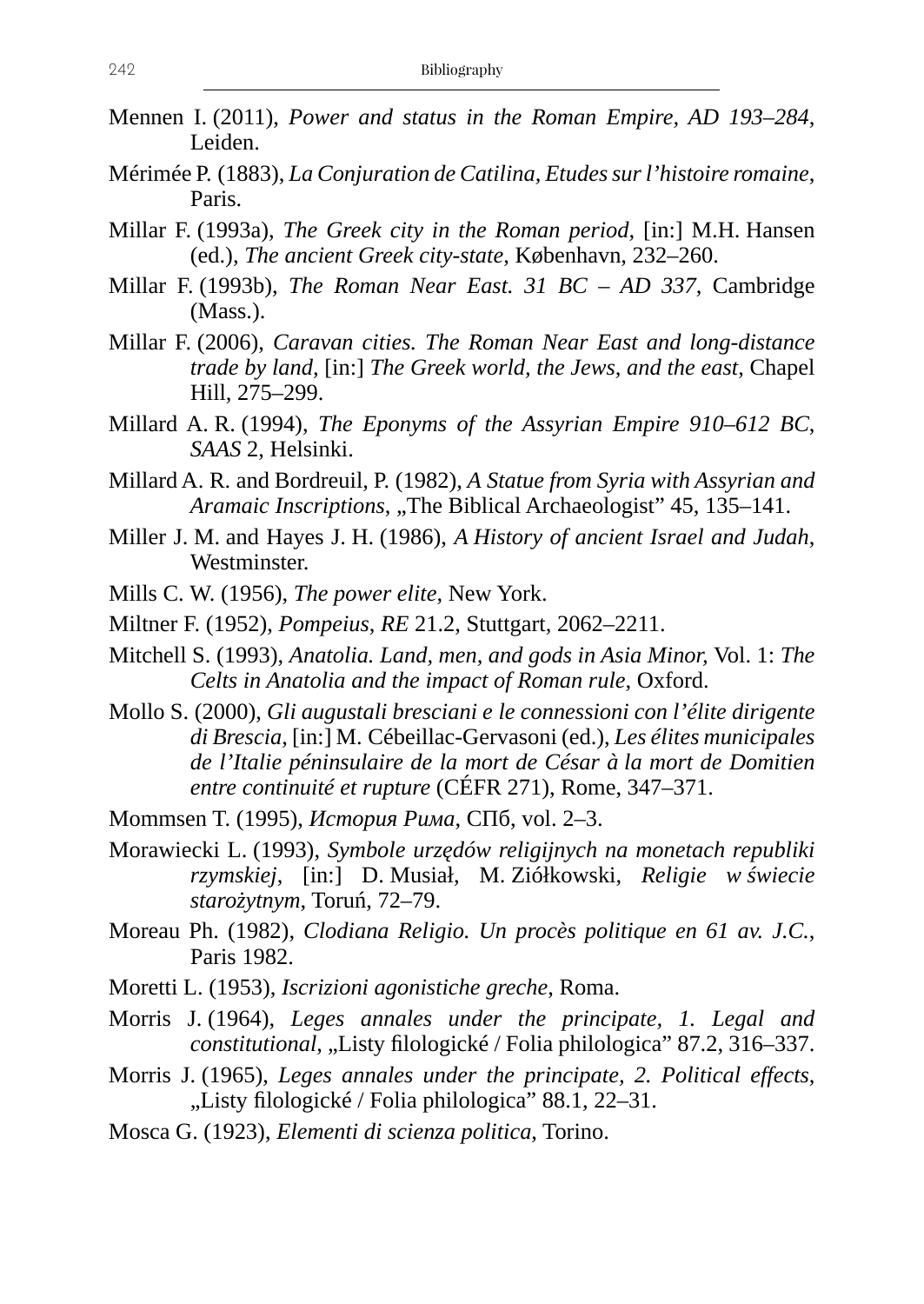- Mouritsen H. (1997), *Mobility and Social Change in Italian Towns during the Principate*, [ in:] H.M. Parkins (ed.), *Roman Urbanism beyond the Consumer City*, London - New York, 59–82.
- Mouritsen H. (2005), *Freedmen and Decurions: Epitaphs and Social History in Imperial Italy*, Journal of Roman Studies 85, 38–63.
- Mouritsen H. (2006), *'Honores libertini': Augustales and seviri in Italy*, [in:] I. Nielsen (ed.), *Zwischen Kult und Gesellschaft: Kosmopolitische Zentren des antiken Mittelmeerraumes als Aktionsraum von Kultvereinen und Religionsgemeinschaften*, Augsburg, 237–248 (= "Hephaistos" 24).
- Muenzer F. (1899a), *Caecilii*, *RE* 3, Berlin, 1174–1236.
- Muenzer F. (1899b), *Claudii*, *RE* 3, Berlin, 2262–2960.
- Muenzer F. (1901), *Clodii*, *RE* 4, Stuttgart, 64–108.
- Muenzer F. (1912) *Hortensii*, *RE* 7, Stuttgart, 2470–2478.
- Muenzer F. (1920), *Roemische Adelsparteien und Adelsfamilien*, Stuttgart.
- Muenzer F. (1924), *Licinii*, *RE* 13, Hbd. 25, Stuttgart, 214–501.
- Muenzer F. (1937a), *Octavii*, *RE* 17, Hbd. 34, Stuttgart, 1801–1868.
- Muenzer F. (1937b), *Petreius*, *RE* 18, Hbd. 37, Stuttgart,1182–1187.
- Na'aman N. (1991), *The Kingdom of Judah under Josiah*, "Tel Aviv" 18, 3–71.
- Na'aman N. (1995), *The Debated Historicity of Hezekiah's Reform in the Light of Historical and Archaeological Research*, "Zeitschrift für die alttestamentliche Wissenschaft" 107, 179–195.
- Näf B. (1995), *Senatorisches Standesbewußtsein in spätrömischer Zeit*, **Fribourg**
- Nafisi N. (2013), *The Parthian Mehran Family, Key to the Collapse of Sassanid Empire*, JBARS 3.3, 944–951.
- Neumann J. and Parpola, S. (1987), *Climatic Change and the Eleventh-Tenth-Century Eclipse of Assyria and Babylonia*, JNES 45, 161–182.
- Nicholson E.W. (1967), *Deuteronomy and Tradition: Literary and Historical Traditions in the Book of Deuteronomy*, Philadelphia.
- Nicolet Cl. (1966), *L'ordre équestre à l'époque republicaine (312–43 av. J.C.)*, Paris, vol. 1–2.
- Nielsen E. (1967), *Political Conditions and Cultural Development in Israel and Judah during the Reign of Manasseh (Proceedings of the Fourth World Congress of Jewish Studies, Jerusalem 1965)*, I, Jerusalem, 103–106.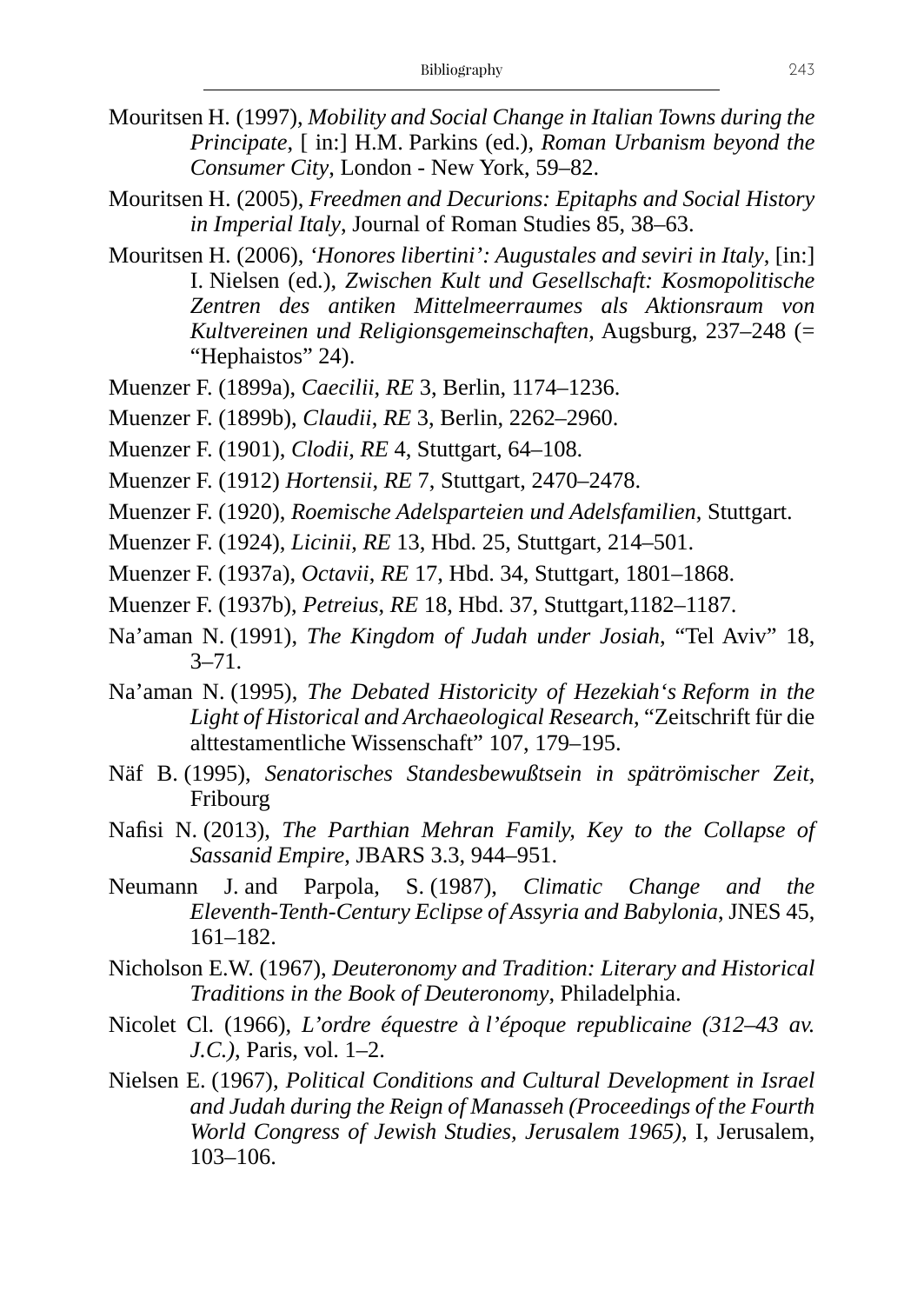- Niesiołowski-Spano Ł. (2013), *Child sacrifice in seventh-century Judah and the origins of Passover*, "Przegląd Humanistyczny" 437.2, 161–170.
- Nihayat (1996), *Nihāyat al-Irab fī Akhbār al-Furis wa 'l-Arab, translated by M.T. Danish-Pazhuh*, Tehran.
- Nissinen, M., Snow, C. L. and Ritter, R.K. (1973), *Prophets and Prophecy in the Ancient Near East*, Atlanta 2003.
- North J.A. (1974), *Conservatism and change in Roman Religion*, PBSR 44,  $1-12.$
- North J.A. (1990a), *Democratic politics in republican Rome*, "Past and Present" 126, 3–21.
- North J.A. (1990b), *Diviners and Divination at Rome*, [in:] M. Beard, J. North (eds.), *Pagan Priests. Religion and Power in the Ancient World*, London, 51–71.
- North J.A. (1990c*), Family Strategy and Priesthood in the late Republic*, [in:] J. Andreau, H. Bruhns (ed.), *Parenté et stratégies familiales dans l'Antiquité romaine*. *Actes de la table ronde des 2–4 octobre 1986* (Paris, Maison des sciences de l'homme) Rome, 527–543.
- North J. A. (2007), *The constitution of the Roman Republic*, [in:] N. Rosenstein, R. Morstein-Marx (ed.), *A companion to the Roman Republic, Kindle Edition*, Malden (MA), loc. 4280–4659.
- North J.A. (2011), *Lex Domitia Revisited*, [in:] J. Richardson, F. Santangelo (ed.), *Priests and the State*, Stuttgart, 39–62.
- Nyberg H. S. (1964), *A Manual of Pahlavi*, Wiesbaden.
- Okoń D. (2008), *Consul designatus. Desygnacja na konsulat w okresie pryncypatu (30 r. p.n.e.–235 r. n.e.)*, Szczecin 2008.
- Okoń D. (2012), *Septimius Severus et senatores. Septimius Severus' Personal Policy Towards Senators in the Light of Prosopographic Research (193-211 AD)*, Szczecin 2012 (additional copies printed in 2013 and 2014).
- Okoń D. (2013), *Imperatores Severi et senatores. The History of the Imperial Personnel Policy*, Szczecin (additional copies printed in 2013 and 2014).
- Okoń D. (2013b), *Septimius Severus et senatores. Septimius Severus' Personal Policy Towards Senators in the Light of Prosopographic Research (193-211 AD)*, Szczecin.
- Olbrycht M. (2010), *Iran starożytny*, [in:] A. Krasnowolska (ed.), *Historia Iranu*, Wrocław, 25–285.
- Olbrycht M. (2013), *Imperium Parthicum kryzys i odbudowa państwa Arsakidów w pierwszej połowie I wieku po Chr.*, Kraków.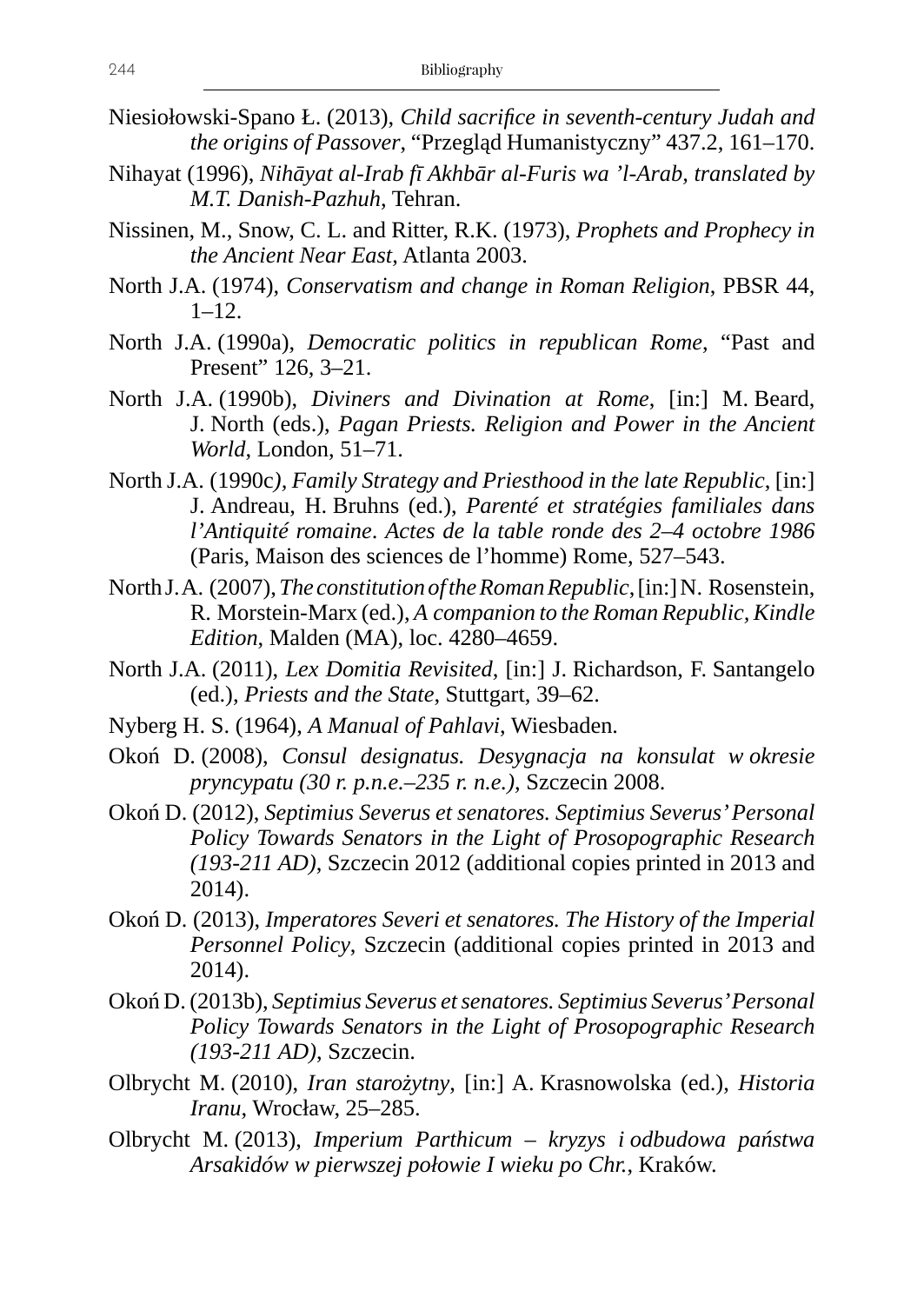Olmstead A.T. (1923), *History of Assyria*, New York, 640.

Ooteghem J. v. (1967), *Les Caecilii Metelli de la Republique*, Bruxelles.

- Oppenheim A.L. (1973), *A note on ša rēši*, JANES 5, 325–334.
- Panciera M.D (2004), *Livy, "conubium" and plebeian's access to the consulship*, [in:] C.F. Konrad (ed.), *Festschrift J. Linderski*, Stuttgart, 89–99.
- Panciera S. (2006), *'Fabri tignarii', in idem, Epigrafi, epigrafia, epigrafisti. Scritti vari editi e inediti (1956–2005) con note complementari e indici*, Roma, 449–452 (orig. publ. 1996).
- Panzram S. (2002), *Stadtbild und Elite: Tarraco, Corduba und Augusta Emerita zwischen Republik und Spätantike*, Stuttgart.
- Pareto V. (2009), *The rise and fall of elites. An application of theoretical sociology*, New Brunswick.
- Parpola S. (1987), *The Forlorn Scholar*, [in:] F. Rochberg-Halton (ed.), *Language, Literature, an History: Philological and Historical Studies Presented to Erica Reiner*, American Oriental Series 67, New Haven, 257–278.
- Parpola S. (1993), *The Assyrian Tree of Life: Tracing the Origins of Jewish Monotheism and Greek Philosophy*, JNES 52, 161–208.
- Parpola S. (1995), *The Assyrian Cabinet*, [in:] M. Dietrich, O. Loretz (eds.), *Vom Alten Orient zum Alten Testament: Festschrift W. von Soden*, AOAT 240, Münster, 379–401.
- Parpola S. (1997), *Assyrian Prophecies*, *SAA* 9, Helsinki.
- Parpola S., Watanabe K. (1988), *Neo-Assyrian Treaties and Loyalty Oaths*, *SAA* 2, Helsinki.
- Paul M.J. (1985), *Hilkiah and the Law (2 Kings 22) in the 17th and 18th Centuries: Some Influences on W.M.L. de Wette*, [in]: N. Lohfink (ed.), *Das Deuteronomium: Entstehung, Gestalt und Botschaft*, Bibliotheca Ephemeridum Theologicarum Lovaniensium 68, Leuven, 9–12.
- P'awstos Buzandac'i's (1985), *History of the Armenians*, trans. by R. Bedrosian, New York.
- Peled I. (2013). *Eunuchs in Hatti and Assyria: A Reassessment*, [in:] L. Felin. J. Llop, A. Millet Albà and J. Sanmartin (ed.), *Time and History in the Ancient Near East. Proceedings of the 56th RAI at Barcelona 26–30 July 2010*, Winona Lake, 785–797.
- Petersen L. et Wachtel K. (ed.) (1998), *Prosopographia Imperii Romani<sup>2</sup>,VI*, Berlin-New York.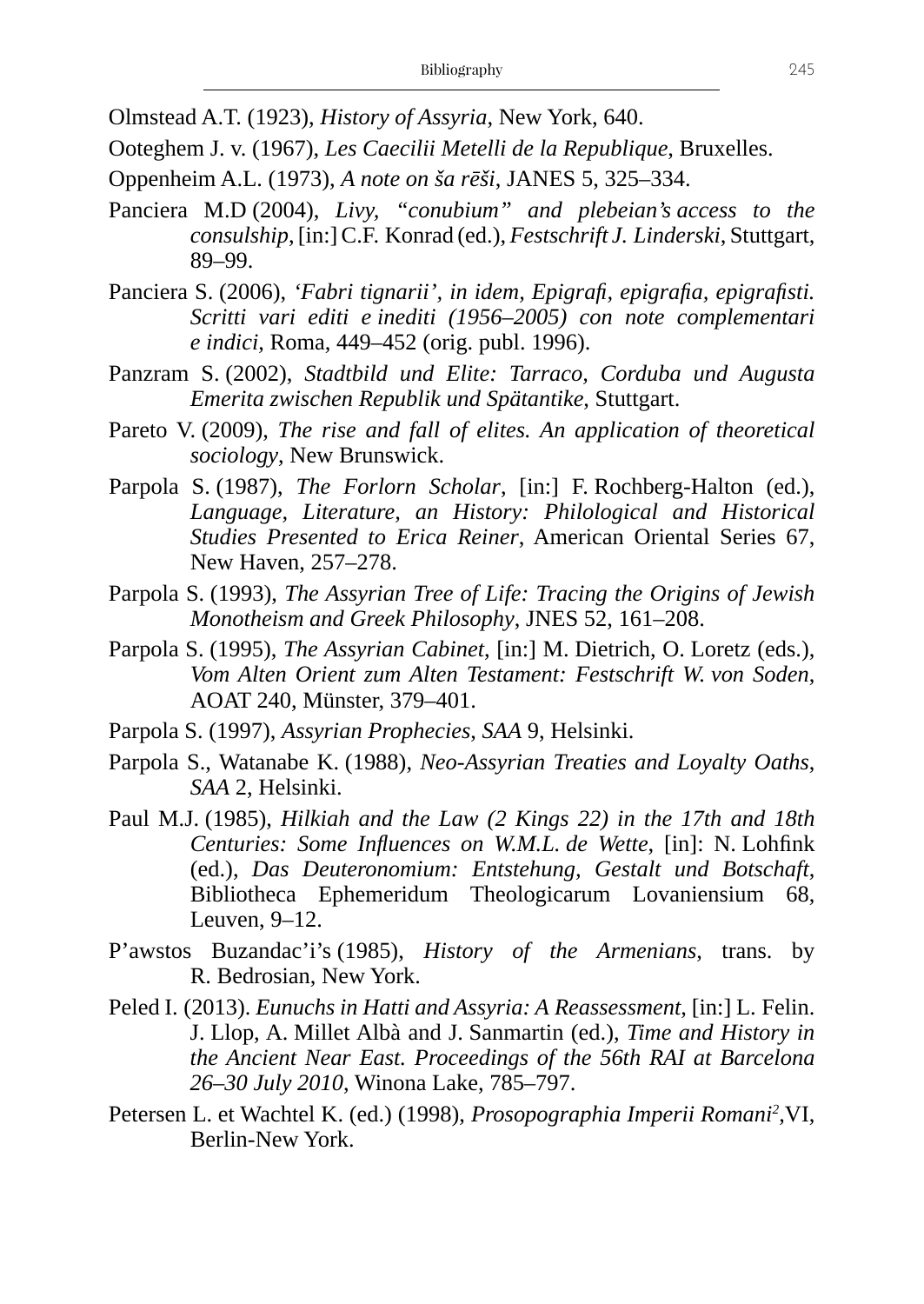- Petraccia Lucernoni M.F. (1983), *Il macedoniarca. Funzionario o sacerdote*, ..Istituto Veneto di Scienze, Lettere ed Arti" 142, 365–379.
- Pflaum H. G. (1961), *Les gendres de Marc-Aurèle*, "Journal des savants" 1, 28–41.
- Philostratus, *The lives of the sophists,* trans. by W.C. Wright, Cambridge, Mass. 1921.
- Pirngruber R. (2011), *Eunuchen am Königshof. Ktesias und die altorientalische Evidenz*, [in:] J. Wiesehöfer, R. Rollinger, G.B. Lanfranchi (ed.), *Ktesias' Welt/Ctesias' World*, Wiesbaden, 275–312.
- Porena P. (2003), *Le origini della prefettura del pretorio tardoantica*, Roma.
- Porena P. (2005), *Problemi di cronologia costantiniana. L'imperatore, Vettius Rufinus e il senato*, "Antiquité tardive" 13, 205–246.
- Porena P. (2006), *Trasformazioni istituzionali e assetti sociali: i prefetti del pretorio tra III e IV secolo*, [in:] Lizzi Testa (ed.), *Le trasformazioni delle élites in età tardoantica*, 325–356.
- Porena P. (2012), *I dignitari di Constantino: dinamiche di selezione e di ascesa durante la crisi del sistema tetrarchico*, [in:] G. Bonamente, N. Lenski, R. Lizzo Testa (ed.), *Costantino prima e dopo Constantino/ Constantine Before and After Constantine*, Bari, 293–320.
- Porte D. (1989), *Les donneurs de sacré. Le prêtre a Rome*, Paris.
- Postgate J. N. (2008), *The Tombs in the Light of Mesopotamian Funerary Traditions*, [in:] J.E. Curtis, H. McCall, D. Collon, L. al-Gailani Werr (ed.), *New Light on Nimrud Proceedings of the Nimrud Conference 11th–13th March 2002*, London, 177–180.
- Pourshariati P. (2006), *Recently Discovered Seals of Wistaxm, Uncle of Khusrow II?*, "Studia Iranica" 35, 163-180.
- Pourshariati P. (2008), *Decline and Fall of the Sasanian Empire: The Sasanian-Parthian Confederacy and the Arab Conquest of Iran*, London/New York.
- Preuss H.D. (1982), *Deuteronomium*, Erträge der Forschung 164, Darmstadt,  $1 - 74.$
- Quass F. (1982), *Zur politischen Tätigkeit der munizipalen Aristokratie des griechischen Ostens in der Kaiserzeit*, "Historia" 31, 188–213.
- Quass F. (1993), *Die Honoratiorenschicht in den Städten des griechischen Ostens. Untersuchungen zur politischen und sozialen Entwicklung in hellenistischer Zeit und römischer Zeit*, Stuttgart.
- Quatember U. (2007), *Neue Zeiten Alte Sitten? Ti. Claudius Aristion und seine Bauten in Ephesos*, [in:] M. Meyer (ed.), *Neue Zeiten – Neue*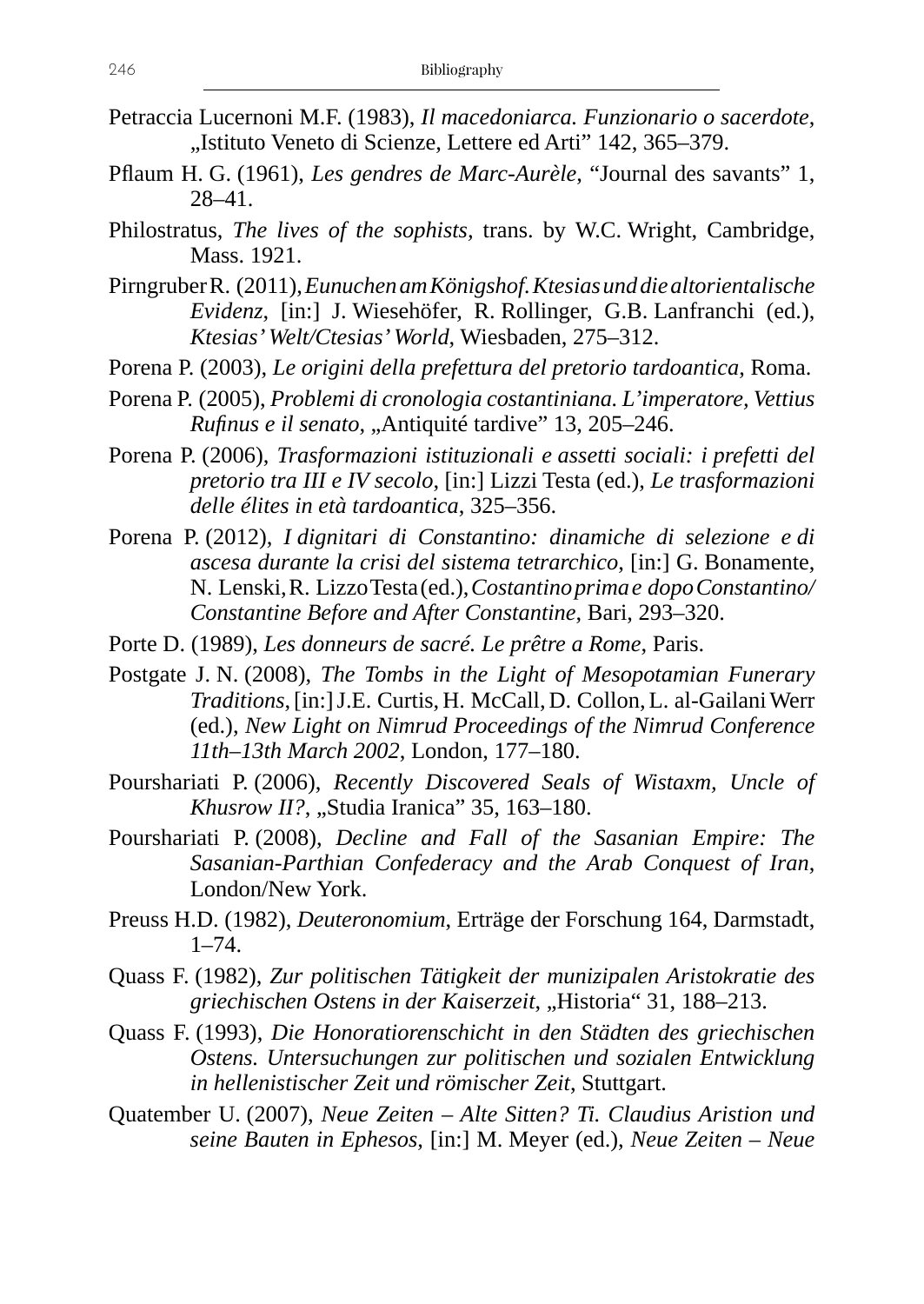*Sitten. Zur Rezeption und Integration römischen und italischen Kulturguts in Kleinasien*, Wien, 101–114.

- Rad G. von (1966), *Deuteronomy: A Commentary*, Old Testament Library, London.
- Radner K. (2008), *The Delegation of Power: Neo-Assyrian Bureau Seals*, [in:] P. Briant. W. H. F. M. Henkelman, M. W. Stolper (eds.), *L' archive des Fortifications de Persépolis. État des questions et perspectives de recherches. Actes du colloque organisé au Collège de France par la "Chaire d'histoire et civilisation du monde et de l'empire d'Alexandre" et le "Réseau international d'études et de recherches achéménides" (GDR 2538 CNRS), 3–4 november 2006 (Persika 12)*, Paris, 481–515.
- Radner K. (2011), *Royal Decision–Making: Kings, Magnates, and Scholars*, [in:] K. Radner, E. Robson (ed.), *The Oxford Handbook of Cuneiform Culture*, Oxford, 358–379.
- Rahim Shayegan M. (2011), *Arsacids and Sasanians: Political Ideology in Post-Hellenistic and Late Antique Persia*, Cambridge/New York.
- Reinhardt V. (2012), *Machiavelli, oder Die Kunst der Macht. Eine Biographie*, München.
- Reitzenstein D. (2011), *Die lykischen Bundespriester. Repräsentation der kaiserzeitlichen Elite Lykiens,*Klio Beiträge zur Alten Geschichte Beihefte Neue Folge 17, Berlin.
- Renucci P. (2012), *Claude*, Paris.
- Rey-Coquais J.P. (1973), *Inscriptions Grecques d' Apamée*, AArchSyr 23, 39*–*84.
- Richardson J., Santangelo F. (ed.) 2011, *Priests and the State,* Stuttgart.
- Robert J., Robert L. (1976), *Bulletin épigraphique*, REG 89, 415*–*595.
- Ross S.K. (2001), *Roman Edessa. Politics and culture on the Eastern fringes of the Roman empire, 114–242 CE*, London, New York.
- Rostovtzeff M. (1932), *Caravan cities*, Oxford.
- Rouech I. (1996), *A new governor of Caria-Phrygia. P. Aelius Septimius Mannus*, [in:] A. Chastagnol, S. Demougin, C. Lepelley (ed.), *Splendidissma civitas. Ètudes d'histoire romaine en homage á François Jacques*, Paris, 231–239.
- Rubin Z. (1995), *The Reforms of Khusro Anurshiwan*, [in:] A. Cameron (ed.), *The Byzantine and early Islamic Near East 3*, Princeton, 227–298
- Rubin Z. (2004), *Nobility, Monarchy and Legitimation under the later Sasanians*, [in:] J. Haldon, L. I Conrad (ed.), *Elites old and new in the Byzantine and early Islamic Near East*, Princeton, 235–273.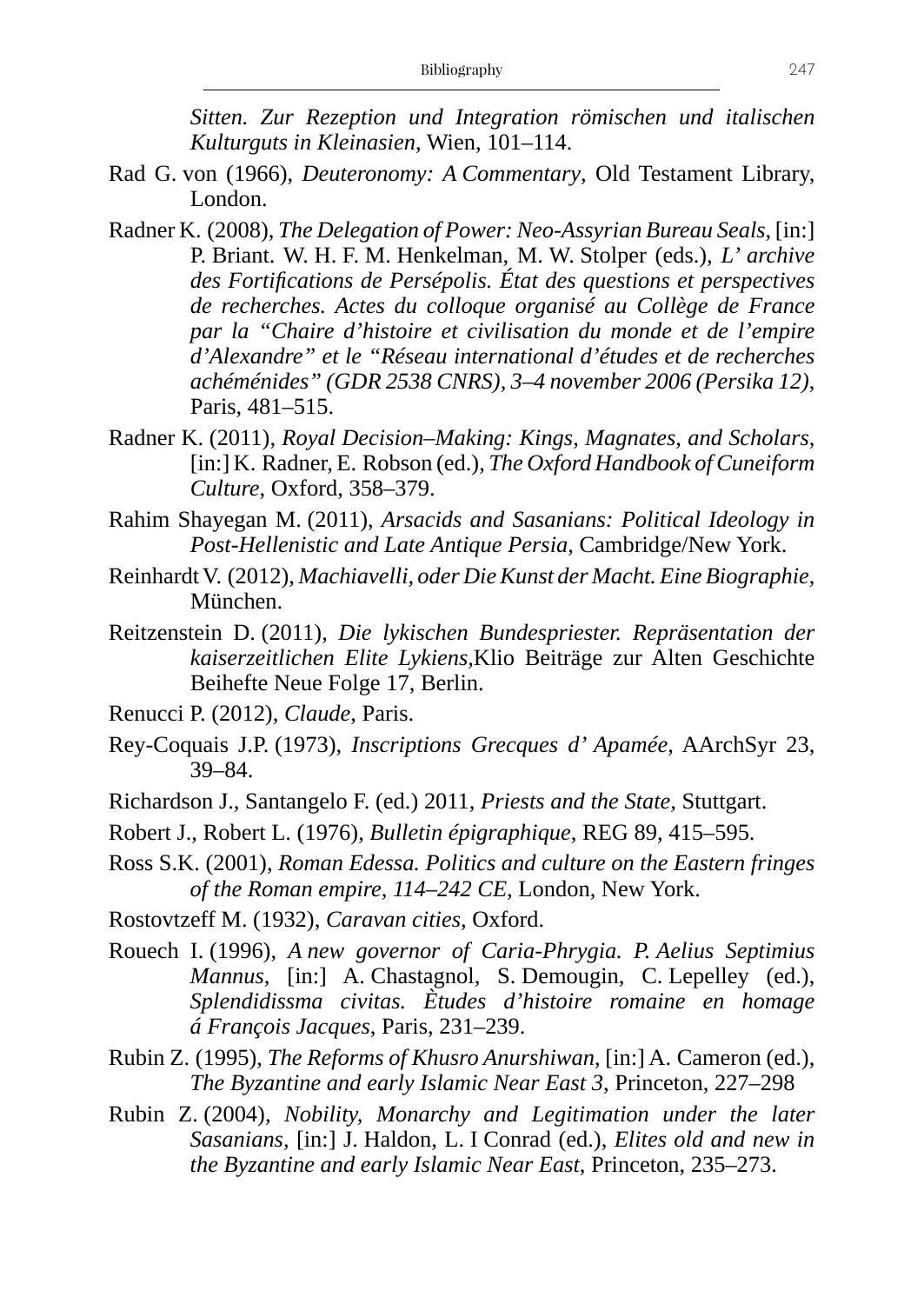Rüpke J. (2001), *Die Religion der Römer, Eine Einführung*, München.

- Rüpke J. (2005), *Fasti sacerdotum*, vol. I–III, Stuttgart.
- Rüpke J. (2007), *Römische Priester in der Antike. Ein biographisches Lexicon*, Stuttgart.
- Rüpke J. (2011), *Different Colleges Never Mind!?* [in:] J. Richardson, F. Santangelo (ed.), *Priests and the State,* Stuttgart, 25–38.
- Ruprechtsberger E.M. (ed.), *Palmyra. Geschichte, Kunst und Kultur der syrischen Oasenstadt. Einführende Beiträge und Katalog zur Ausstellung*, Stadtmuseum Linz-Nordico, 10. April – 27. Mai 1987, Linz.
- Sahin S. (2012), *Nochmal über die Lykiarchie*, "Gephyra" 9, 119–123.
- Salomies O. (1985), *Senatoren und Inschriften*, "Arctos" 19, 125-143.
- Salomies O. (1987), *Die römischen Vornamen. Eine Studie zur römischen Namengebung*, Helsinki.
- Salomies O. (2002), *People in Ostia. Some Onomastic Observations and Comparisons with Rome*,[in:] C. Bruun, A. Gallina Zevi (ed.), *Ostia e Portus nelle loro relazioni con Roma* (Acta IRF 27), Roma, 135–159.
- Salomies O. (1992), *Adoptive and Polyonymous Nomenclature in the Roman Empire*, Helsinki.
- Salway R.W.B. (2006), *Equestrian prefects and the award of senatorial honours from the Severans to Constantine*, [in:] A. Kolb (ed.), *Herrschaftsstrukturen und Herrschaftspraxis. Konzepte, Prinzipien und Strategien der Administration im römischen Kaiserreich*, Berlin, 111–135.
- Salway R.W.B. (2008), *Roman consuls, imperial politics, and Egyptian papyri: the consulates of 325 and 344 CE*, JLA 1.2, 278–310.
- Salzman M.R. (2002), *The Making of a Christian Aristocracy: Social and Religious Change in the Western Roman Empire*, Cambridge Mass.
- Sandowicz M., Tarasewicz R. (2014), *Court of Assize at Neo-Babylonian Apšu*, RA 108, 71–92.
- Sartre M. (1996), *Palmyre, cité grecque*, "Annales Archéologiques Arabes Syriennes" 43, 385–405.
- Schachner, L. A. (2006), *Social life in late antiquity: a bibliographical essay*, [in:] W. Bowden, A. Gutteridge, C. Machado (ed.), *Social and Political Life in Late Antiquity*, Leiden, 41–93.
- Schalk E. (1996), *L'épée et le sang. Une histoire du concept de noblesse*, Paris.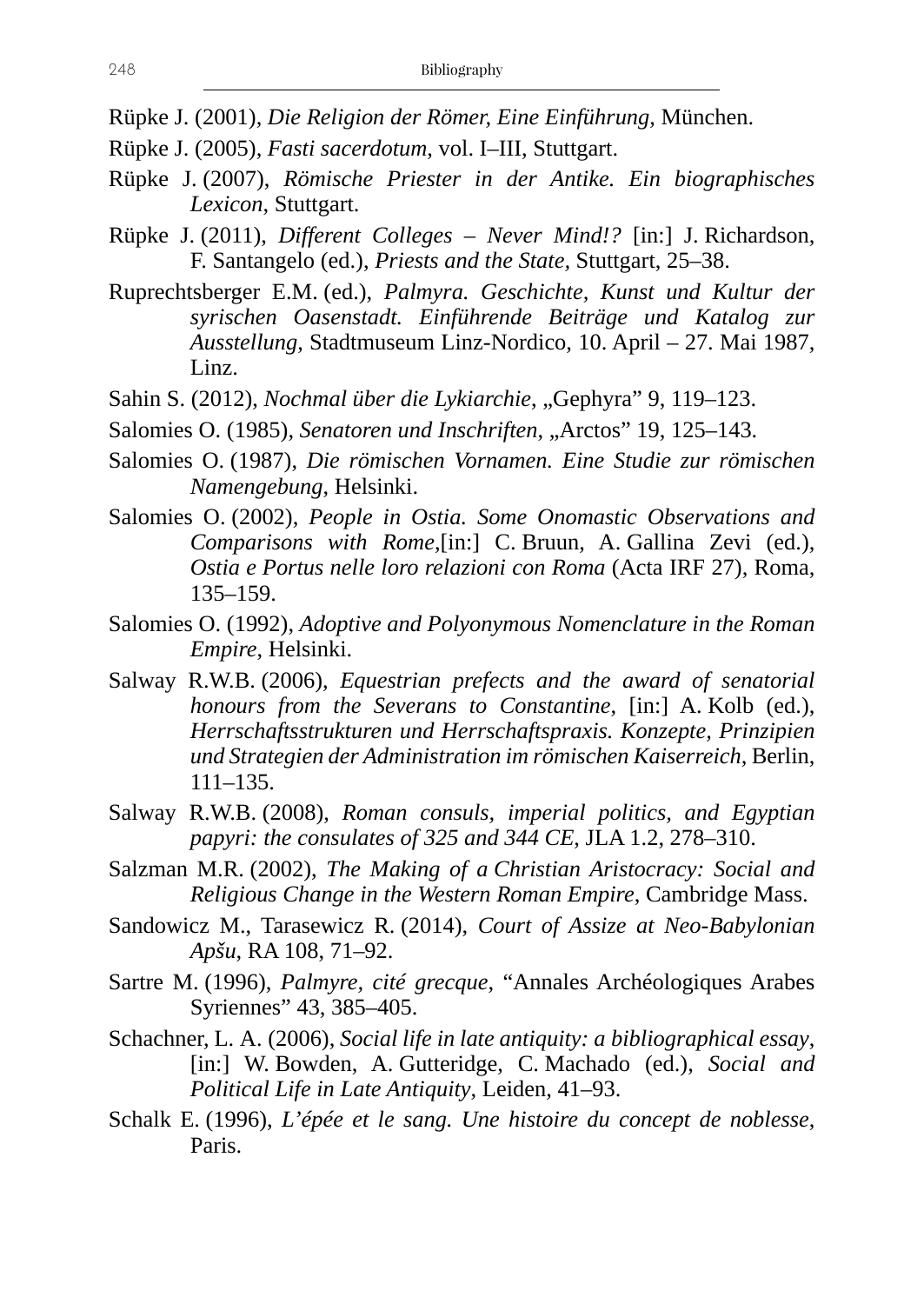- Scheid J. (1984), *Le prêtre et le magistrat. Reflexions sur les sacerdotes et droit public à la fin de la République*, [in:] C. Nicolet (ed.), *Des ordres à Rome*, Paris, 243–280.
- Scheid J. (1985), *Religion et piété à Rome*, Paris.
- Scheid J. (1990), *Le collège des fréres arvales. Ètudes prosopographiques du recrutement (69–304)*, Rome (Saggi di storia antica 1).
- Scheid J. (1992), *Le prêtre,* [in:] A. Giardina (ed.), *L' homme romain*, Paris, 71–106.
- Scheid J. (1997), *Augustales*, Der Neue Pauly 2, 291–292.
- Scheid J. (1997*), La religion romaine à la fin de la République et au début de l'Empire*, [in:] H. Bruhns, J.-M. David, W. Nippel (ed.), *Die späte Römische Republik, La fin de la République Romaine. Un débat franco-allemand d'histoire et historiographie*, Rome, 127–139.
- Scheid J. (1998), *Recherches archéologique á la Magliana. Commentarii fratrum arvalium qui supersunt. Les copies épigraphiques des protocolles annuels de la confrérie arvale (21 av. J.-C.–304 ap. J.-C.)*, Paris.
- Scheid J. (1999), *The Expiation of Impieties Committed without Intention and the Formation of Roman Theology*, [in:] J. Assman, G. Stroumsa (ed.), *Transformations of the Inner Self in Ancient Religions, Studies in the History of Religions*, vol. 83, Leiden, 331–348.
- Scheid J. (2003), *Religion romaine et spiritualité*, "Archiv für Religionsgeschichte", 5, H.1: 198–209.
- Schippmann K. (1990), *Grundzüge der Geschichte des sasanidischen Reiches*, Darmstadt.
- Schlinkert D. (1996), *Ordo senatorius und nobilitas. Die Konstitution des Senatsadels in der Spätantike*, Stuttgart
- Schlumberger D. (1971), *Les quatre tribus de Palmyre*, "Syria" 48, 121–133.
- Schmidt-Colinet A./K. al-As'ad (2000), *Zur Urbanistik des hellenistischen*  Palmyra. Ein Vorbericht, "Damaszener Mitteilungen" 12, 61–93.
- Schmidt-Colinet A. (2003a), *Nouvelles données sur Palmyre hellénistique*, [in:] M. Sartre (ed.), *La Syrie hellénistique*, Paris, 299–302.
- Schmidt-Colinet A. (2003b), *Untersuchungen zur Urbanistik des hellenistischen Palmyra*, [in:] Klaus Stefan Freyberger et al. (ed.), *Kulturkonflikte im Vorderen Orient an der Wende vom Hellenismus zur römischen Kaiserzeit*, Rahden/Westfalen, 19–22.
- Schmidt-Colinet A./W. Al-As'ad (2013), *Palmyras Reichtum durch weltweiten Handel. Archäologische Untersuchungen im Bereich der hellenistischen Stadt*, Wien.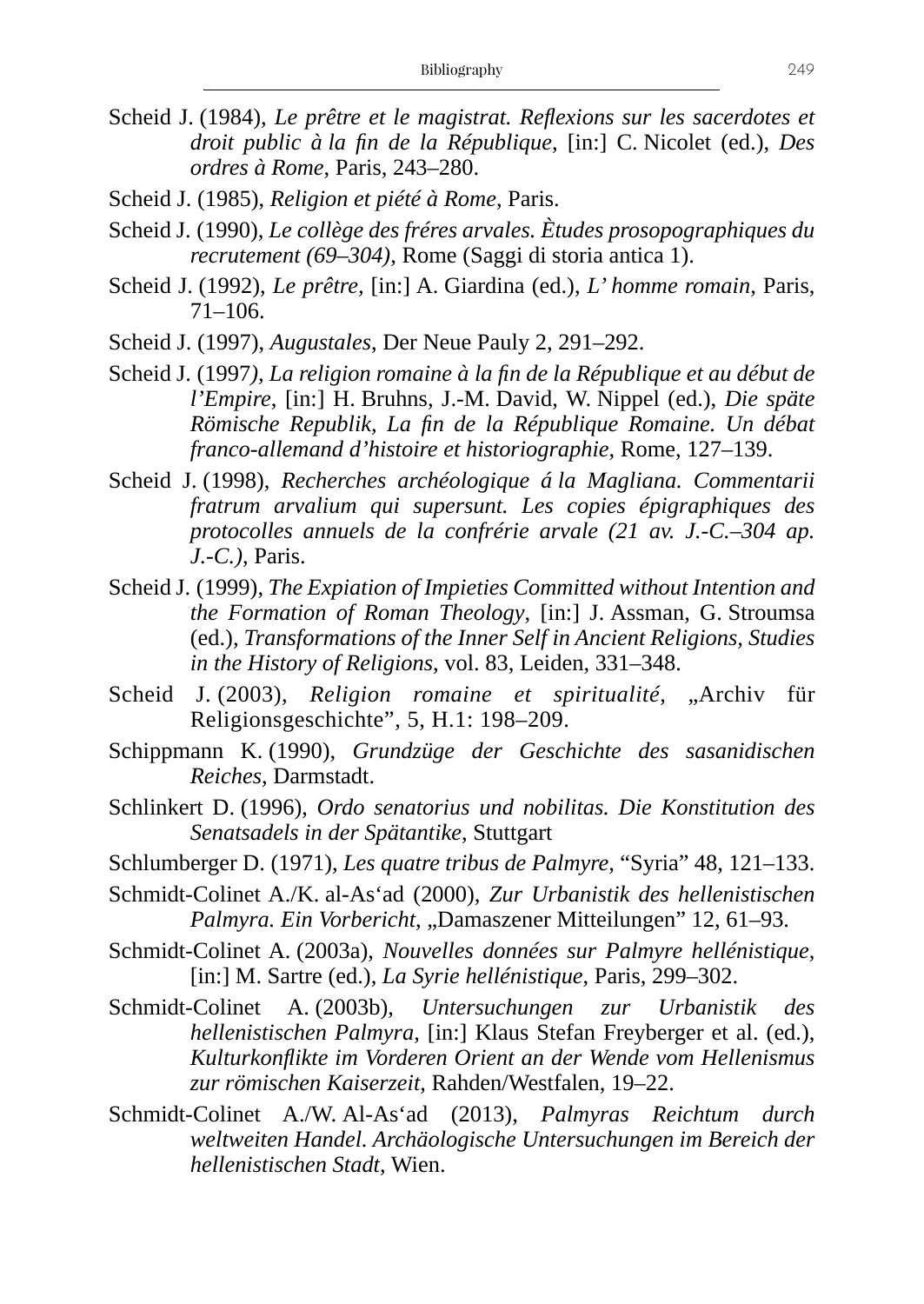- Schuler C. (2004), *Der Archiereus Embromos aus Arykanda und seine Familie*, [in:] T. Korkut (ed.), Anadolu da Doğu. *Festschrift für Fahri Işik zum 60. Geburtstag*, Istanbul, 691–699.
- Schuol M. (2000), *Die Charakene. Ein mesopotamisches Königreich in hellenistisch-parthischer Zeit*, Stuttgart.
- Scullard H.H. (1951), *Roman politics 220–150 BC*, Oxford.
- Seeck O. (1919), *Regesten der Kaiser und Päpste für die Jahre 311 bis 476 n. Chr. Vorarbeit zu einer Prosopographie der christlichen Kaiserzeit*, **Stuttgart**
- Settipani, C. (2000), *Continuité gentilice et continuité familiale dans les familles sénatoriales romaines à l'époque impériale: mythe et realité*, Oxford.
- Sguaitamatti L. (2012), *Der spätantike Konsulat*, Fribourg.
- Shahbazi A.Sh. (1990), *On the Xwaday-namag*, "Acta Iranica" 30, 208–229.
- Shaked S. (2013), *The Sayings of Wuzurgmihr the Sage A Piece of Sasanian Wisdom Transmitted into Arabic*, [in:] H. Ben-Shammai, S. Shaked, S. Stroumsa (ed.), *Exchange and Transmission across Cultural Boundaries: Philosophy, Mysticism and Science in the Mediterranean*, Jerusalem, 216–275.
- Shaki M. (1978), *The Social Doctrine of Mazdak in the Light of Middle*  Persian Evidence, "Archív Orientální" 46, 289-306.
- Shaki M. (1985), *The cosmogonical and cosmological teachings of Mazdak*, "Acta Iranica" 25, 527–543.
- Sharankov N. (2007), *The Thracian koinon: New epigraphic evidence*, [in:] *Thrace in the Graeco-Roman world. Proceedings of the 10<sup>th</sup> international congress of Thracology Komotini-Alexandroupolis 18*–*23 October 2005*, Athen, 518–538.
- Shaw B. (1975), *Debt in Sallust,* "Latomus" 34, Fasc. 1, 187–196.
- Silvestrini M. (2000), *L'ascesa sociale delle famiglie degli \*augustali*, [in:] M. Cébeillac-Gervasoni (ed.), *Les élites municipales de l'Italie péninsulaire de la mort de César à la mort de Domitien entre continuité et rupture* (CÉFR 271), Rome, 431–455.
- Simon F.M. (1996), *Flamen Dialis. El sacerdote de Jupiter el la religion romana*, Madrid.
- Skinner A. (2008), *The early development of the senate of Constantinople*, "Byzantine and Modern Greek Studies" 32.2, 128-148.
- Skinner A. (2013), *Political mobility in the later Roman empire*, "Past and Present" 218, 17–53.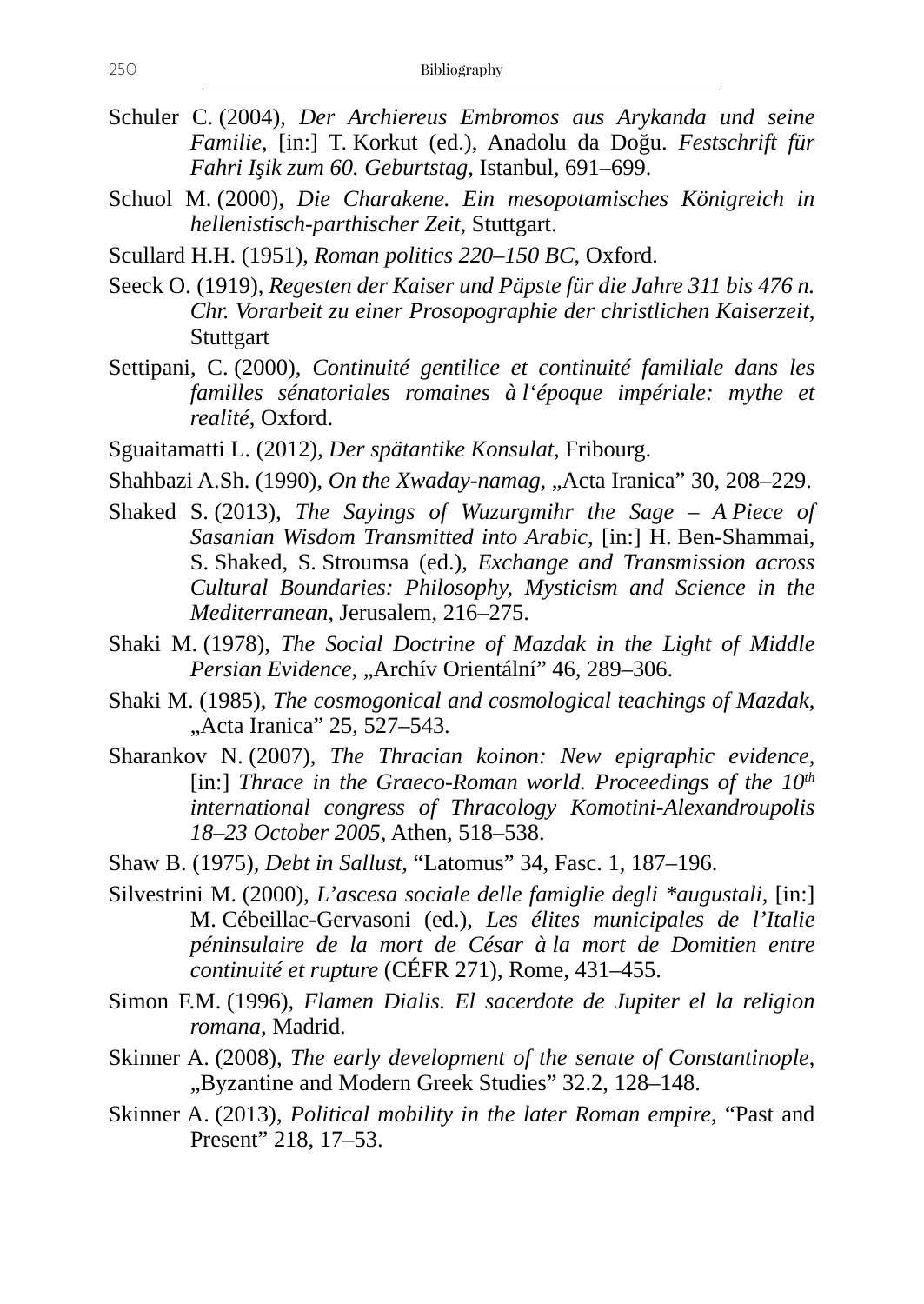- Skjærvø P.O. (1983), *The Sassanian Inscription of Paikuli,* Part 3.1: *Restored Text and Translation*, Wiesbaden.
- Smith A.M. (2013), *Roman Palmyra. Identity, community, and state formation*, New York.
- Smith R.B.E. (2007), *The imperial court of the late Roman empire, c. AD 300–c. AD 450*, [in:] A. J. S. Spawforth (ed.), *The Court and Court Societies in Ancient Monarchies*, Cambridge, 157–232.
- Smith R.B.E. (2011), *Measures of difference: the fourth-century transformation of the Roman imperial court*, [in:] D.S. Potter, R.J.A. Talbert (ed.), *Classical Courts and Courtiers* = "American Journal of Philology", Special Issue 132.1 (525), 125–151.
- Sommer M. (2005a), *Palmyra and Hatra. "Civic" and "tribal" institutions at the Near Eastern steppe frontier*, [in:] E.S. Gruen (ed.), *Cultural borrowings and ethnic appropriations in antiquity*, Stuttgart, 285–296.
- Sommer M. (2005b), *Roms orientalische Steppengrenze. Palmyra–Edessa– Dura-Europos –Hatra. Eine Kulturgeschichte von Pompeius bis Diocletian*, Stuttgart (Oriens et Occidens 9).
- Sommer M. (2008), *Der Löwe von Tadmor. Palmyra und der unwahrscheinliche Aufstieg des Septimius Odaenathus*, HZ 287, 281–318.
- Speidel M.A. (2007), *Ein Bollwerk für Syrien. Septimius Severus und die Provinzordnung Nordwestmesopotamiens im dritten Jahrhundert*, "Chiron" 37, 405–433 = *Heer und Herrschaft im römischen Reich der hohen Kaiserzeit*, Stuttgart 2009, 181–210.
- Spieckermann H. (1982), *Judah unter Assur in der Sargonidenzeit*, Göttingen.
- Štaerman E.J. (1987), *Socjalnye osnovy religii drevnego Rima*, Moskva.
- Starcky J., Gawlikowski M. (1985), *Palmyre*, Paris.
- Stavrokopulou F. (2004), *King Manasseh and child sacrifice: biblical distortions of historical realities*, Berlin.
- Steinberg N. (1991), *The Deuteronomic Law Code and the Politics of State Centralization*, [in:] D. Jobling, P.L. Day, G.T. Sheppard (ed.), *The Bible and the Politics of Exegesis, FS N. Gottwald*, Cleveland, 161–170.
- Stephan E. (2002), *Honoratioren, Griechen, Polisbürger. Kollektive Identitäten innerhalb der Oberschicht des kaiserzeitlichen Kleinasien*, Göttingen.
- Stepper R. (2003), *Augustus et sacerdos. Untersuchungen zum römischen Kaiser als Priester*, Stuttgart .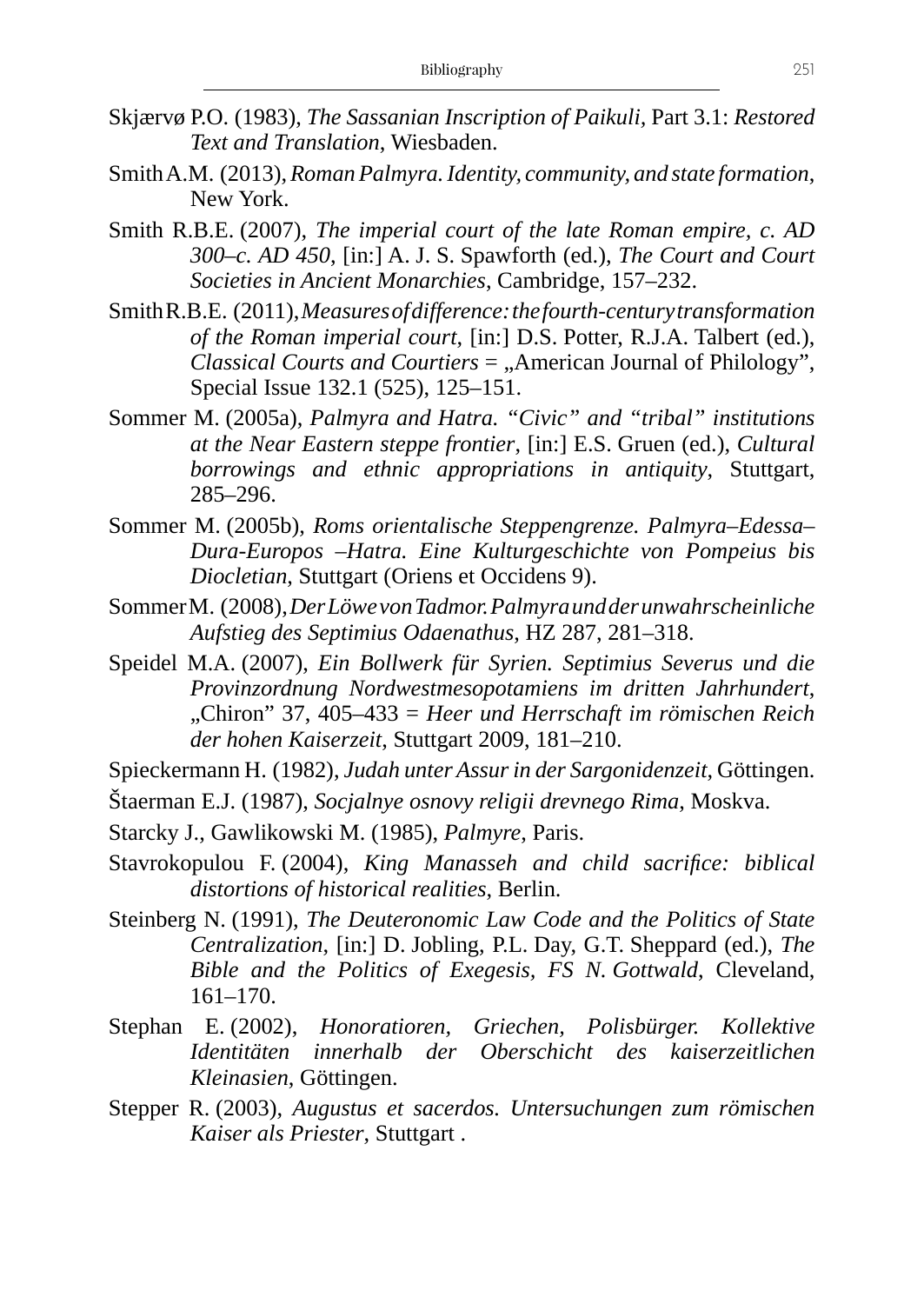- Stern E. (2001), *Archaeology of the Land of the Bible*, Vol. 2: *Assyrian, Babylonian, and Persian Periods (732–332 BCE)*, New York.
- Stern v. E. (1883), *Catilina und die Parteikaempfe in Rom der Jahre 66–63*, Dorpat.
- Strassburger H. (1939), *Optimates*, *RE* 36, Stuttgart, 773–798.
- Suolahti J. (1963), *The Roman censors. A study on Social structure*, Ann. Acad. Scientarum Fennica 117.
- Suolahti J. *The junior officers of Roman Army in the Republican Period*, Helsinki 1955
- Sweeney M.A. (2001), *King Josiah of Judah: The Lost Messiah of Israel*, Oxford.
- Syme R. (1986), *The Augustan Aristocracy*, Oxford.
- Szemler G.J. (1972), *The Priests of the Roman Republic*, Bruxelles.
- Szemler G.J. (1986), *Priesthoods and priestly careers in Ancient Rome*, [in:] W. Haase (ed.), ANRW Bd II, 16,3, Berlin, 2314–2331.
- Tadmor, H. (1982), *The Aramaization of Assyria: Aspects of Western Impact*, [in:] J. Nissen, J. Rrenger (eds.), *Mesopotamien und seine Nachbarn (XXV Rencontre Assyriologique Internationale 1978)*, Berlin, 449–469.
- Tadmor, H. (1991), *On the Role of Aramaic in the Assyrian Empire*, [in:] *Near Eastern Studies dedicated to H. I. H. Prince Takahito Mikasa on the Occasion of His Seventy-Fifth Birthday*, Wiesbaden, 419–425.
- Tadmor, H. (2002), *The Role of the Chief Eunuch in the Assyrian Empire*, [in:] S. Parpola, R.M. Whiting (ed.), *Sex and Gender in the Ancient Near East. Proceedings of the 47th Rencontre Assyriologique Internationale, Helsinki, July 2–6, 2001*, Part II, Helsinki, 1–9.
- Tafazzoli A. (2000), *Sasanian society*, New York.
- Talbert R.J.A. (1984), *The Senate of Imperial Rome*, Princeton.
- Tarasiuk Ł. (2009), *Wpływ wybranych państw ościennych na dzieje starożytnego Izraela w świetle historiografii*, Siedlce.
- Tatscheva M. (2004), *Macht und Gesellschaft in den römischen Provinzen Moesia und Thracia*, Book 2, Sofia.
- Taylor L. R. (1949), *Party politics in the age of Caesar*, Berkeley.
- Taylor L. Ross (1931), *The Divinity of the Roman Emperor*, Middleton.
- Teixidor J. (1984), *Un port romain du désert, Palmyre, et son commerce d'Auguste à Caracalla*, Paris.
- Thomasson B.E. (1972–1990) *Laterculi praesidum*, vol. I–III, Lund–Arlöv.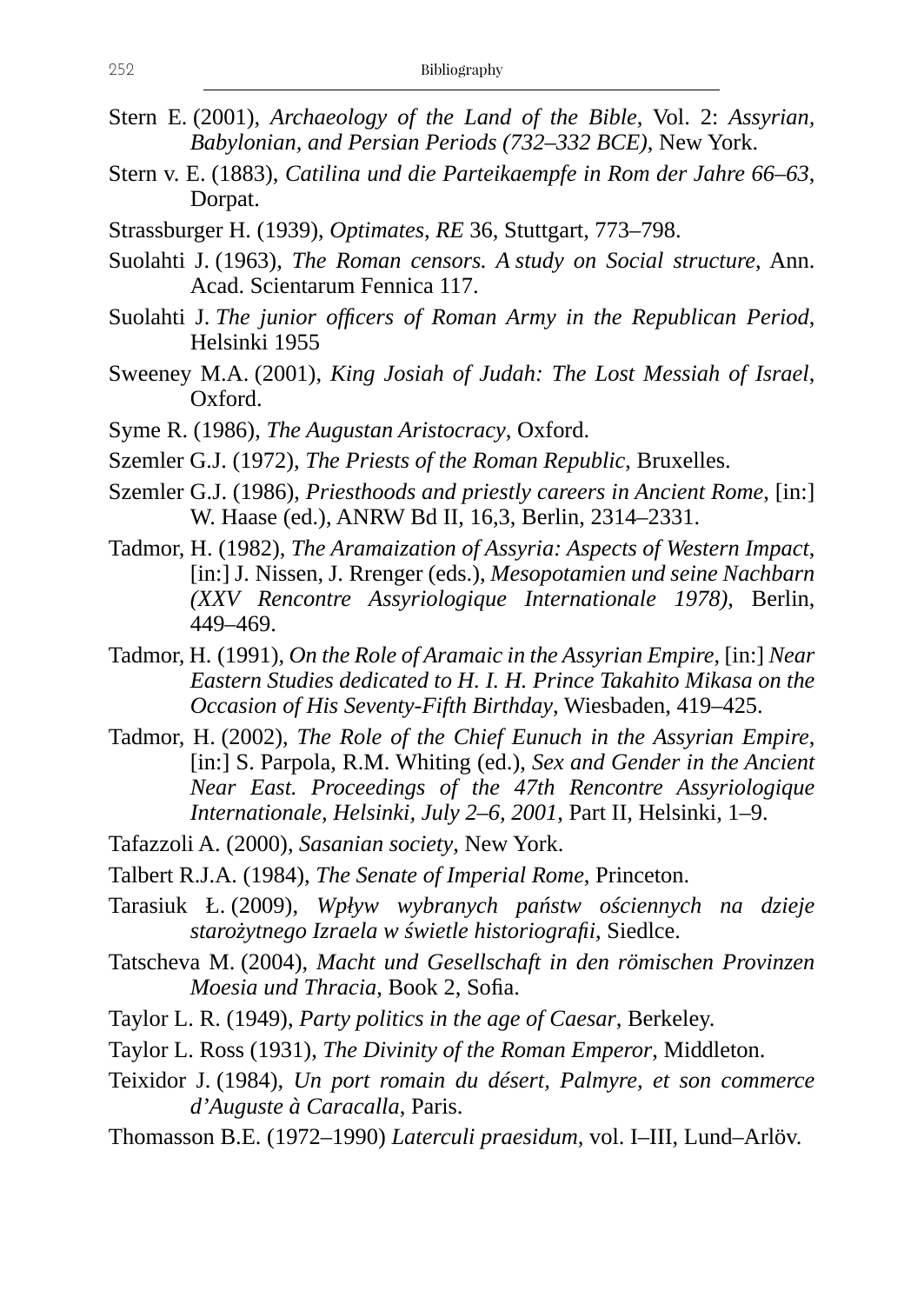- Thomasson B.E. (2009), *Laterculi praesidum*, vol. I (ex parte retractatum), Göteborg.
- Till R. (1970), *Die Scipionenelogien*, [in:] D. Ableitinger et H. Gugel (ed.), *Festchrift Karl Vretska, Heidelberg*, 276–289.
- Twyman B. (1975), *The Metelli, Pompeius and Prosopography*, ANRW, Tl. 1. Bd. 1. (175), 816–874.
- Unger, E.A. (1931), *Babylon. Die heilige Stadt nach der Beschreibung der Babylonier*, Berlin.
- Van Dam, R. (2007), *The Roman Revolution of Constantine*, Cambridge.
- Van der Lugt M., Miramon (de) C. (dir.) (2008), *L'hérédité entre Moyen-âge et Epoque moderne: Perspecitves historiques*, Florence.
- Van Haeperen F. (2002), *Le collège pontifical (3-ème s.a.C –4-ème s. p .C.). Contribution à l' étude de la religion publique romaine*, Bruxelles -Rome.
- Van Haeperen F. (2004), *Grand-prêtre ou hierophante. Les traductions grecques du terme pontifex*, "L'Antiquité classique" 73, 149–163.
- Van Sickle J. (1987), *The Elogia of the Cornelii Scipiones and the Origin of Epigram at Rome*, AJP 108, 41–55.
- Van Sickle J. (1988), *The First Hellenistic Epigrams at Rome*, BICS suppl. 51, 143–156.
- Vanderhooft, D. S. (1999), *The Neo-Babylonian Empire and Babylon in the Latter Prophets*, Atlanta.
- Vanggaard J. H. (1988), *The Flamen. A Study in the History and Sociology of Roman Religion*, Copenhagen.
- Veyne P. (1976), *Le pain et le cirque. Sociologie historique d'un pluralisme politique*, Paris.
- Vidman L. (1982), *Fasti Ostienses*, Pragae.
- Vittinghoff F. (1957), *Rez. G. Barbieri, L'albo senatorio da Settimio Severo a Carino (193 – 285) (1952)*, "Gnomon" 29, 110–11.
- Vittinghoff F. (1980), *Arcana imperii. Zur politischen Integration sozialer Systeme in der Hohen Römischen Kaiserzeit*, [in:] H.E. Stier (ed.), *Gedenkfeier zu Ehren d. am 26. Jan. 1979 verstorbenen em. ordentlichen Professor der Alten Geschichte, 7. Dez. 1979*, Münster, 21–31.
- von Soden W. (1982), *Der neubabylonische Funktionär simmagir und die Feuertod des Šamaš-šum-ukīn*, ZA 62, 84–90.
- Waerzeggers C. (2010), *The Ezida Temple of Borsippa. Priesthood, Cult, Archives*, Leiden.
- Wardman A. (1982), *Religion and Statecraft among the Romans*, Baltimore.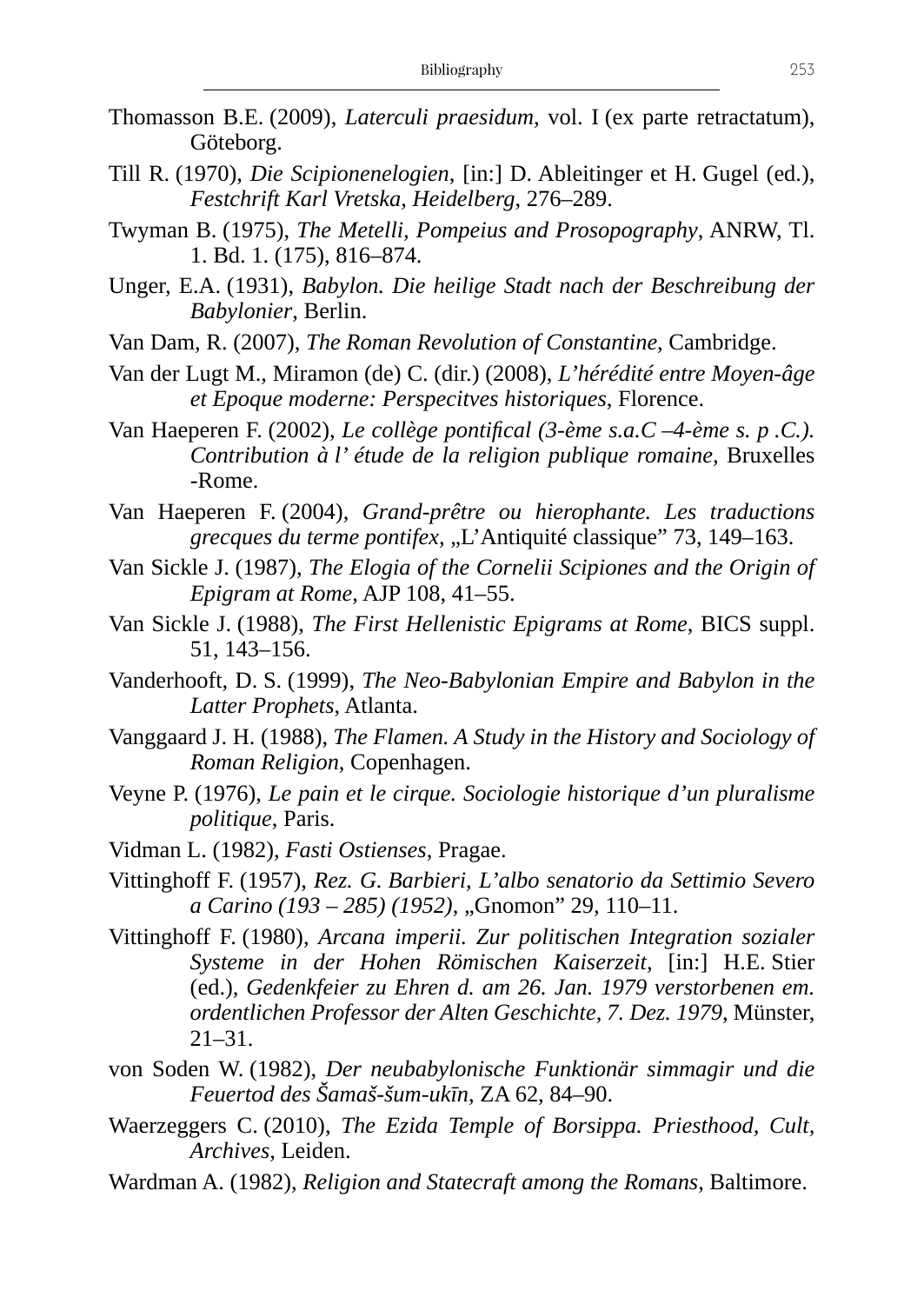- Weber M. (2005), *Wirtschaft und Gesellschaft. Grundriß der verstehenden Soziologie*, Frankfurt am Main.
- Weidner E. (1939), *Jojakin, König von Juda, in babylonischen Keilschrifttexten*, [in:] *Mélanges Syriens offerts à Monsieur René Dussaud*, Paris, 923–935.
- Weinfeld M. (1992), *Deuteronomy. Book of*, *ABD* II, New York.
- Weiss P. (2002), *Asiarchen sind Archiereis Asias. Eine Antwort auf S.J. Friesen*, [in:] N. Ehrhardt, L.-M. Günther (ed.), *Widerstand – Anpassung – Integration. Die griechische Staatenwelt und Rom. Festschrift für Jürgen Deininger zum 65. Geburtstag*, Stuttgart, 241–254.
- Wesch-Klein G. (2007), *Recruits and veterans*, [in:] P. Erdkamp (ed.), *A companion to the Roman army*, Oxford, 435–450.
- Wickert L. (1930), *Corpus Inscriptionum Latinarum XIV*, Supplementum Ostiense, Berlin.
- Wiesehöfer J. (2007), *King, court and royal representation in the Sasanian empire*, [in:] A.J.S. Spawforth (ed.), *The Court and Court Society in Ancient Monarchies*, Cambridge/New York, 58–81.
- Wiesehöfer J. (2009), *Kawad, Khusro I and the Mazdakites. A new proposal*, [in:] P. Gignoux (ed.), *Trésors d'Orient. Mélanges offerts à Rika Gyselen*, Paris, 391–409
- Will E. (1957), *Marchands et chefs de caravanes à Palmyre*, "Syria" 34, 262–277.
- Will E. (1992), *Les Palmyréniens. La Venise des sables (Ier siècle avant IIIème après J.-C.)*, Paris.
- Willems P. (1885), *Le sénat de la Republique*, Paris vol. 1–2.
- Winterling, A. (1999), *Aula Caesaris: Studien zur Institutionalisierung des römischen Kaiserhofes in der Zeit von Augustus bis Commodus*, Münich.
- Wiseman T. P. (1974), *Legendary Genealogies in Late Republican Rome*, G&R 21, 153–164.
- Wissowa G. (1912), *Religion und Kultus der Römer*, München.
- Woods, Ch. E. (2004), *The Sun-God Tablet of Nabû-apla-iddina Revisited*, JCS 23, 23–103.
- Wunsch C. (1999), *Neubabylonische Urkunden aus Babylon: Die Geschäftsurkunden der Familie Egibi*, [in:] J. Renger (ed.), *Babylon: Focus mesopotamischer Geschichte, Wiege früher Gelehrsamkeit, Mythos in der Moderne, 2. Internationale Colloqium der Deutschen Orient-Gesellschaft, 24–26. März 1998 in Berlin*, Saarbrucken, 343–364.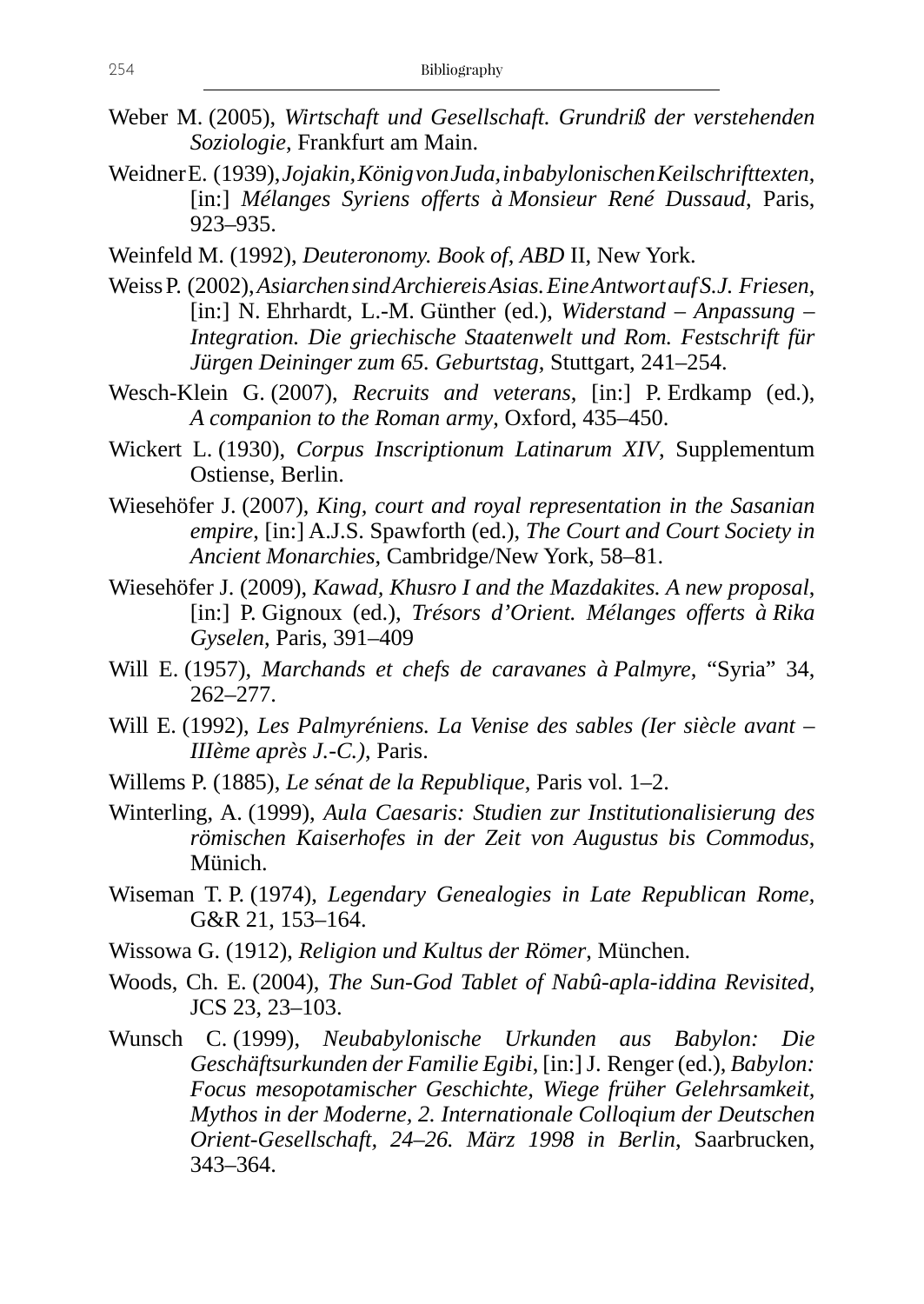- Wunsch C. (1999–2000), *Eine Richterurkunde aus der Zeit Neriglissars*, "Aula Orientalis" 17-18, 241-254.
- Wunsch C. (2000a), *Neubabylonische Geschäftsleute und ihre Beziehungen zu Palast- und Templevervaltungen: das Beispiel der Familie Egibi*, [in:] A.C.V.M. Bongenaar (ed.), *Independency of Institutions and Private Entrepreneurs (MOS Studies 2), Proceedings of the Second MOS Symposium*, Leiden, 95–118.
- Wunsch C. (2000 b), *Die Richter des Nabonid*, [in:] J. Marzahn and H. Neumann (eds.), *Assyriologia et Semitics. Festschrift für Johannes Oelsner*, AOAT 252, 557–597.
- Wunsch C. (2000 c), *Das Egibi-Archiv I. Die Felder und Gärten*, CM 20A, Groningen.
- Wyatt N. (2010), *Royal Religion in Ancient Judah*, [in:] F. Stavrakopoulou, J. Barton (eds.) *Religious Diversity in Ancient Israel and Judah*, London–New York, 61–81.
- Yon J.-B. (1998), *Remarques sur une famille caravanière à Palmyre*, "Syria" 75 (1998) 153–160.
- Yon J.-B. (2002), *Les notables de Palmyre*, Beyrouth.
- Yon J.-B. (2003), *L'identité civique et ethnique de Palmyre*, [in:] Klaus Stefan Freyberger et al. (ed.), *Kulturkonflikte im Vorderen Orient an der Wende vom Hellenismus zur römischen Kaiserzeit*, Rahden/ Westfalen, 11–18.
- Young G. K. (2001), *Rome's eastern trade. International commerce and imperial policy. 31 BC–AD 305*, London.
- Zamazalová S. (2011), *The Education of Neo-Assyrian Princes*, [in:] K. Radner, E. Robson (eds.), *The Oxford Handbook of Cuneiform Culture*, Oxford, 313–330.
- Zawadzki S. (1993), *Political Situation in Babylonia during Amel-Marduk's Reign*, [in:] J. Zabłocka, S,. Zawadzki (ed.), *Šulmu. Everyday Life in Ancient Near East. Papers presented at the International Conference, Poznań 19–22 September 1989*, Poznań, 309–315.
- Zawadzki S. (1997), Rev. of H. R. Sack, *Neriglisar King of Babylon*, Wiesbaden 1994, [in:] "Orientalia" 66, 111–116.
- Zawadzki S. (2001) *New Data concerning high officers from the Neo-Babylonian Period*, NABU, no. 60.
- Zawadzki S. (2014), *Nabonidus and Sippar*, [in:] H. Neumann, R. Dittmann, S. Paulus, G. Neumann, A. Schuster-Brandis (eds), *Krieg und Frieden im Alten Vorderasien, 52e RAI International Congress of*